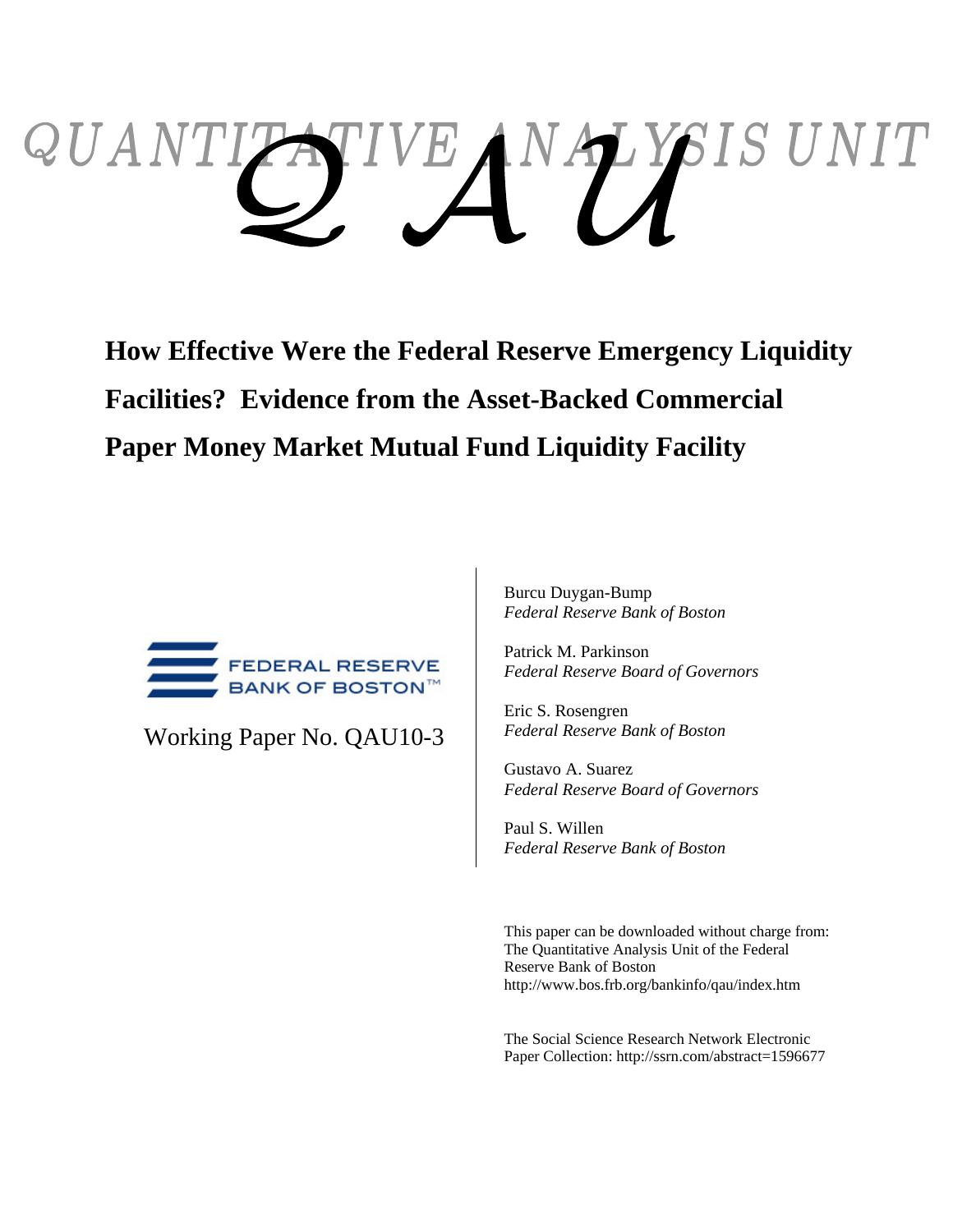

## **How Effective Were the Federal Reserve Emergency Liquidity Facilities? Evidence from the Asset-Backed Commercial Paper Money Market Mutual Fund Liquidity Facility**

Burcu Duygan-Bump, Patrick M. Parkinson, Eric S. Rosengren, Gustavo A. Suarez, and Paul S. Willen

April 29, 2010

#### **Abstract**

Following the failure of Lehman Brothers in September 2008, short-term credit markets were severely disrupted. In response, the Federal Reserve implemented new and unconventional facilities to help restore liquidity. Many existing analyses of these interventions are confounded by identification problems because they rely on aggregate data. Two unique micro datasets allow us to exploit both time series and cross-sectional variation to evaluate one of the most unusual of these facilities—the Asset-Backed Commercial Paper Money Market Mutual Fund Liquidity Facility (AMLF). The AMLF extended collateralized loans to depository institutions that purchased asset-backed commercial paper (ABCP) from money market funds, helping these funds meet the heavy redemptions that followed Lehman's bankruptcy. The program, which lent \$150 billion in its first 10 days of operation, was wound down with no credit losses to the Federal Reserve. Our findings indicate that the facility was effective as measured against its dual objectives: it helped stabilize asset outflows from money market mutual funds, and it improved liquidity in the ABCP market. Using a differences-in-differences approach we show that after the facility was implemented, money market fund outflows decreased more for those funds that held more eligible collateral. Similarly, we show that yields on AMLF-eligible ABCP decreased significantly relative to those on otherwise comparable AMLF-ineligible commercial paper.

J.E.L Classification: E58, G01, G20 Keywords: Federal Reserve, Financial Crisis, Discount Window, Money Market Mutual Funds, Commercial Paper, Asset-Backed Commercial Paper

Duygan-Bump, Rosengren, and Willen are from the Federal Reserve Bank of Boston; and Parkinson and Suarez are from the Federal Reserve Board of Governors.

We thank seminar and conference participants at the Federal Reserve Banks of Atlanta and Boston, the Federal Reserve Board, and especially Steffanie Brady, Bill Nelson, and Bart Simon for their extremely helpful insights and suggestions. Neil Goodson, Jonathan Larson, Jonathan Morse, and Landon Stroebel provided excellent research assistance. The views represented here are those of the authors and not necessarily those of the Federal Reserve Bank of Boston or the Board of Governors of the Federal Reserve System. Please address correspondence to: Burcu.Duygan-Bump@bos.frb.org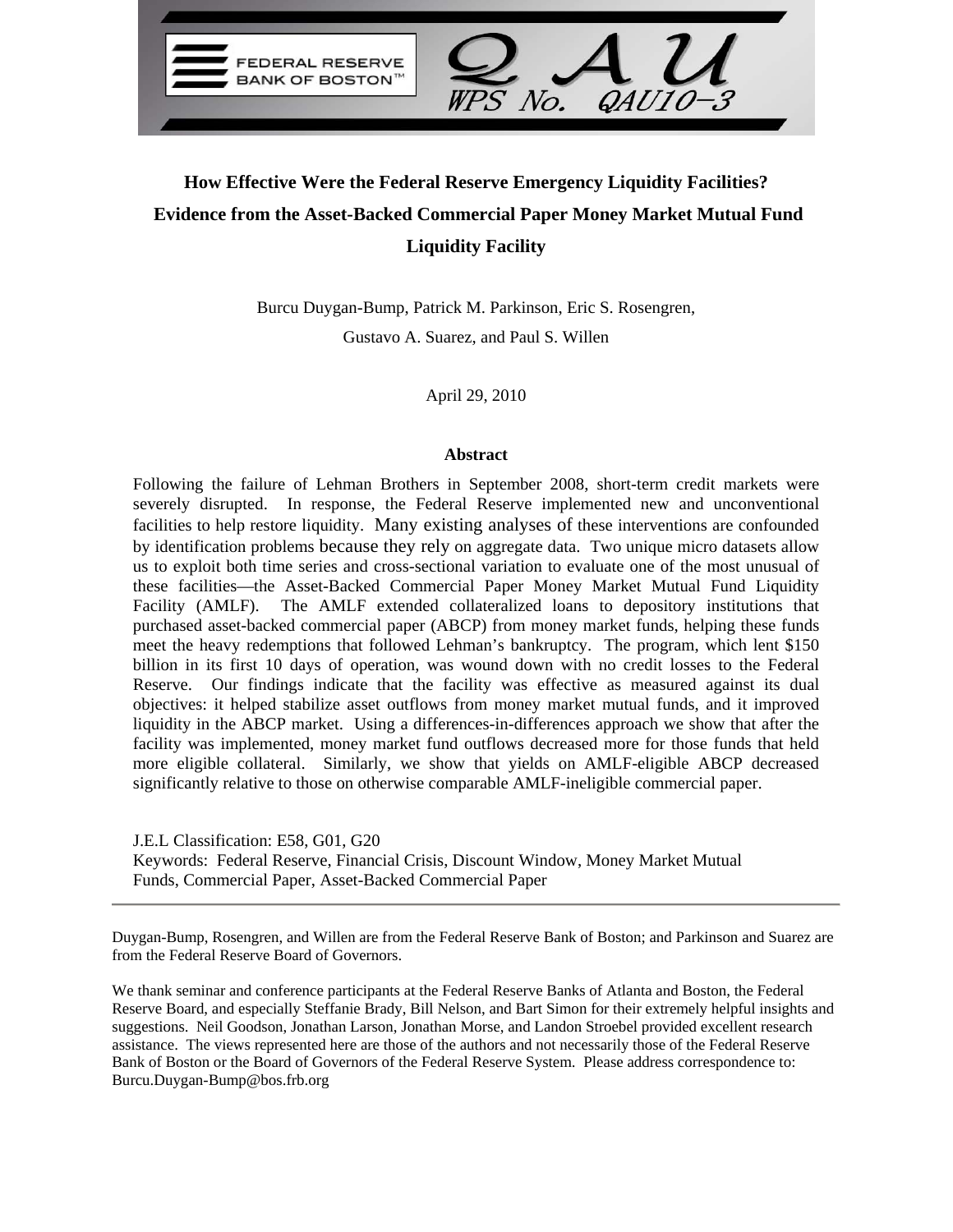#### **1. Introduction**

 $\overline{a}$ 

Short-term credit markets experienced unprecedented stresses after the failure of Lehman Brothers in September 2008. In interbank markets, Libor spreads over overnight index swap rates reached over 350 basis points, as many of the largest financial institutions became unwilling to lend to each other. Similarly, in the commercial paper market, outstanding volumes dropped, maturities shortened, and interest rates climbed to record highs relative to overnight index swap rates. The severe strains in shortterm credit markets played a pivotal role in the financial crisis by compounding other funding pressures at financial institutions, with the potential of disrupting credit flows to firms and households. To help restore liquidity to short-term credit markets, the Federal Reserve used its authority to lend to nonbanks in "unusual and exigent circumstances" under Section 13(3) of the Federal Reserve Act, and implemented new and unconventional emergency lending facilities. As a result of these emergency facilities, the purchase of Treasury and agency securities, and other interventions in credit markets, the balance sheet of the Federal Reserve doubled in the fall of 2008.

Given their novelty and size, it is important to understand whether these facilities were effective in stabilizing financial markets. Along these lines, several recent papers evaluate the impact of these policy interventions using aggregate data (e.g., Christensen, Lopez, and Rudebusch (2009), Stroebel and Taylor (2009), Taylor and Williams (2009), and Wu (2009)). However, studies based on aggregate data are subject to important identification problems. As discussed by Hamilton (2009), it is an econometric challenge to isolate the effects of numerous interventions that were introduced simultaneously using aggregate time series data alone. In addition, it is also a challenge to resolve the inherent endogeneity of the Federal Reserve's response to market conditions.

Fortunately, we have two unique micro datasets that help us evaluate one of these facilities, the Asset-Backed Commercial Paper Money Market Mutual Fund Liquidity Facility (henceforth AMLF). The AMLF was created with a dual objective: increasing the liquidity of the asset-backed commercial paper (ABCP) market, and providing a means for money market mutual funds (MMMFs) to liquefy assets to meet the wave of redemptions that followed the failure of Lehman Brothers, thus preventing many money funds from "breaking the buck."<sup>1</sup> The AMLF is especially interesting, as it was one of the most unusual facilities when viewed against traditional uses of the discount window. The facility was unconventional in two ways. First, in a substantial departure from "traditional"—recourse and over-collateralized—

<sup>&</sup>lt;sup>1</sup> Throughout the paper, we use money market mutual funds (MMMFs), money market funds, and money funds interchangeably, but they all refer to MMMFs.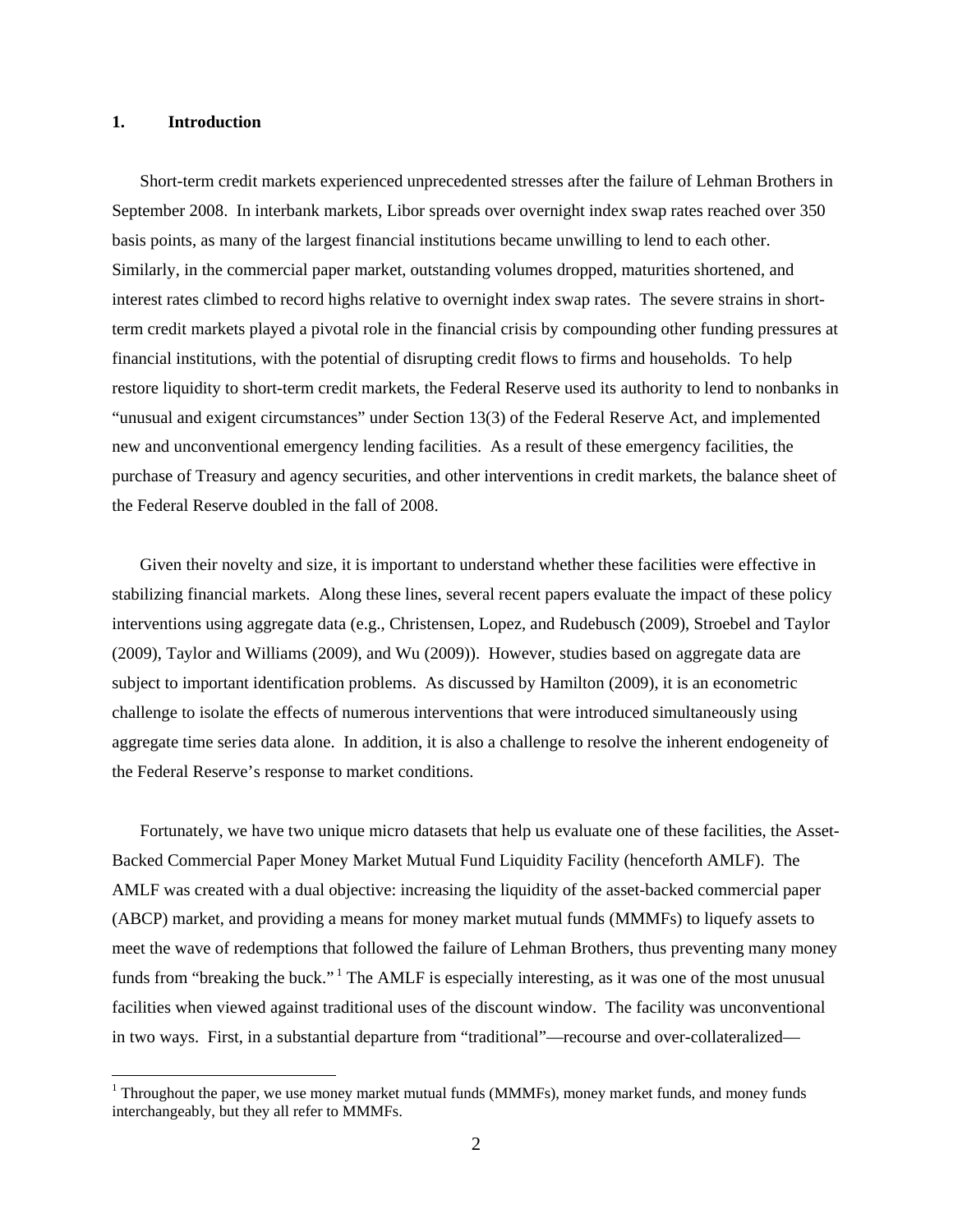discount window loans, the Federal Reserve accepted a modest amount of credit risk under the AMLF by issuing non-recourse loans to banks that purchased ABCP directly from money funds. The ABCP purchased by the bank was pledged as collateral for the loan, but the Federal Reserve did not impose a haircut on the collateral. Second, the facility was created to foster liquidity in secondary markets for ABCP, an asset not typically held by depository institutions. The facility was quickly adopted, and its lending grew very rapidly, reaching about \$150 billion in its first 10 days of operation.

The first data set we exploit in our analysis of the AMLF is the complete micro-data set of all loans extended under the facility, which identifies the bank receiving the non-recourse loan, the money fund from which the ABCP was purchased, and the characteristics of the ABCP that collateralized the nonrecourse loan from the AMLF. These data, combined with information on money market portfolios, allow us to evaluate which funds made use of the facility, whether the funds utilizing the facility were those that experienced significant redemptions, and whether money funds resumed ABCP purchases once redemptions subsided or whether they continued investing exclusively in safe havens, like Treasury securities. Second, combining the AMLF loans data with historical data for all commercial paper transactions in the U.S. market from the Depository Trust and Clearing Corporation, we are also able to compare how AMLF-eligible commercial paper behaved relative to non-AMLF eligible types of paper.

The micro nature of these data is essential in our econometric identification of the impact and effectiveness of the AMLF. This feature essentially enables us to exploit not just time-series but crosssectional variation to evaluate the AMLF, separately from other roughly contemporaneous government initiatives, such as the temporary insurance offered by the Treasury Department to existing balances on MMMFs. Our identification strategy builds on the fact that the AMLF targeted a single asset, ABCP; while the Treasury Department's temporary insurance to existing money fund balances, which was announced on the same day the Federal Reserve announced the AMLF, effectively covered all money fund assets. Accordingly, to isolate the impact of the AMLF, we exploit cross-sectional variation across money market mutual funds and within the commercial paper market to better understand the effects more directly attributable to the AMLF. Thus, for example, comparing the yields on the ABCP of a given issuer to those on unsecured paper of issuers with comparable credit quality helps us understand the effects exclusive to the AMLF.

Using these data, we evaluate the AMLF along three dimensions. First, we analyze how the facility was used by studying which funds used the AMLF and describing the characteristics of the ABCP pledged as collateral. Second, we evaluate the impact of the AMLF on short-term markets by looking at

3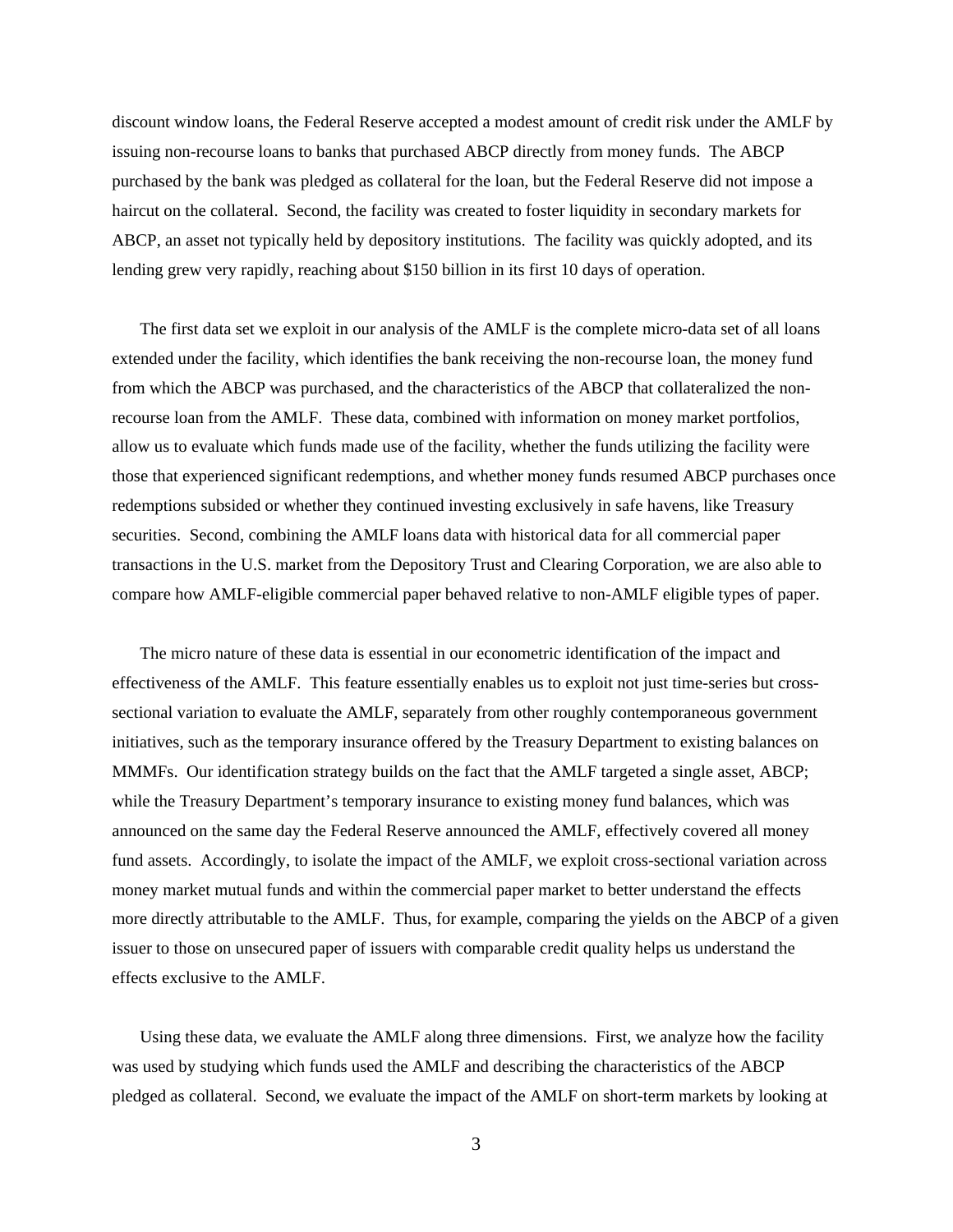redemptions faced by MMMFs, portfolio allocations of money funds across different asset classes, and commercial paper spreads. Third, we analyze the perceived impact of the AMLF using an event study on stock returns around the announcement of the facility.

Our results show that the AMLF was quickly accepted as a means of meeting redemptions by providing an important source of liquidity to money funds. It also helped stabilize asset outflows from these funds. Our analysis of the drivers of the facility's use also confirms that the facility provided a much needed liquidity back-stop. Especially during the first two months of operation, when the majority of the AMLF loans were originated, funds that experienced substantial redemptions were the most active users of the facility. Once redemption pressures subsided and market conditions improved, the use of the facility wound down, consistent with the design of an emergency facility. However, during the spring of 2009, the use of the facility became sporadic and was driven by changes in perceived credit risk of the sponsors of ABCP issuers. For example, in our regressions analyzing the characteristics of the pledged ABCP, the coefficient estimates on the CDS spreads of the ABCP sponsors—used as a proxy for credit risk—are insignificant in the first two months of the AMLF but become significant afterwards.

We also show that the AMLF helped to restore liquidity to the ABCP market and drive down ABCP spreads. In particular, we show that, after the AMLF was implemented, yields on ABCP that could be pledged to the AMLF decreased significantly relative to those on similarly rated financial unsecured commercial paper, which could not be pledged to the AMLF. Comparing the overnight yield on an ABCP conduit sponsored by a financial institution with the same financial institution's unsecured commercial paper yields, we find that the AMLF reduced ABCP yields by about 80 basis points, on average.

The rest of the paper is structured as follows. Section 2 reviews the events that followed Lehman Brothers' default and provides institutional background. Section 3 describes the operational details of the AMLF. Section 4 describes our datasets. Section 5 analyzes the use of the facility, and section 6 evaluates its impact on short-term funding markets. Finally, section 7 presents the results of the event study on stock returns around the announcement of the AMLF, and section 8 concludes with policy implications.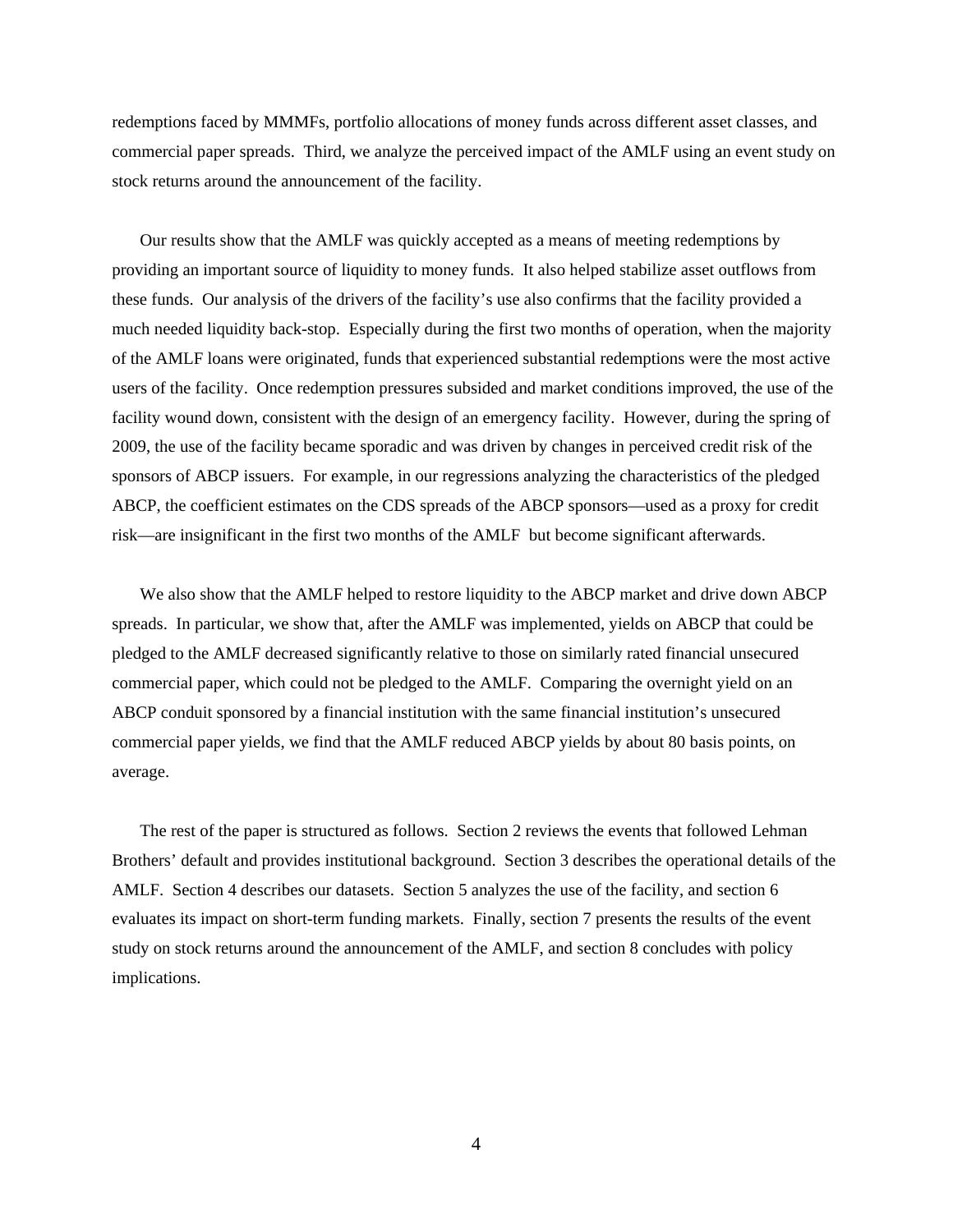#### 2. **Money market mutual funds and commercial paper during the 2008 crisis**

Commercial paper is a short-term credit instrument traditionally used by financial and nonfinancial corporations. Since the early 1990s, banks and other financial institutions have structured ABCP programs or conduits to finance the purchase of pools of assets by issuing and rolling over commercial paper that is collateralized by the assets (Covitz, Liang, and Suarez (2009)). To obtain high short-term credit ratings, the bank or financial institution that sponsors or structures the ABCP program typically commits to provide liquidity or credit support that covers all the liabilities of the conduit. Conduits that specialize in buying receivables from clients of the sponsoring bank are known as multi-sellers; those conduits that exclusively hold assets originated by the sponsor are known as single-sellers, and those that buy highly rated securities are referred to as securities arbitrage. Structured investment vehicles (or SIVs) issued ABCP and longer-term liabilities, but not all liabilities were covered by liquidity or credit support contracts. The main investors in the commercial paper issued by corporations and ABCP conduits are money market funds (Kacperczyk and Schnabl (2010)).

Money market mutual funds are promoted as investments with stable values that provide cash on demand. Funds that register with the SEC and adhere to the restrictions of rule 2a-7 in terms of the maturity, quality, and diversification of their assets are allowed to market themselves widely to the public.<sup>2</sup> Other "cash-like" investment funds that do not register are under a less restrictive regulatory regime and are accordingly also less restrictive in their choice of assets. These funds are marketed only to institutional and high-net-worth investors. Taxable 2a-7 funds that invest exclusively in Treasury and agency securities are known as "government-only funds," while those that invest mostly in short-term instruments other than Treasury and agency securities, such as commercial paper, are referred to as "prime funds."

Figure 1 shows total assets under management for taxable 2a-7 funds during September and October 2008. As shown by the dotted line, prime money market funds marketed to institutional investors experienced massive outflows that depleted assets under management starting on September 15, the day Lehman Brothers filed for bankruptcy. The outflows intensified after one of the oldest prime funds, the Reserve Primary Fund, "broke the buck" on September 16, due to its exposure to commercial paper issued by Lehman. As a consequence of these outflows, total assets managed by institutional prime funds fell \$400 billion in just a few days. In contrast, assets under management for retail funds, the solid line,

<sup>&</sup>lt;sup>2</sup> The SEC issued rule 2a-7 (17 CFR 270.2a-7) pursuant to the Investment Company Act of 1940.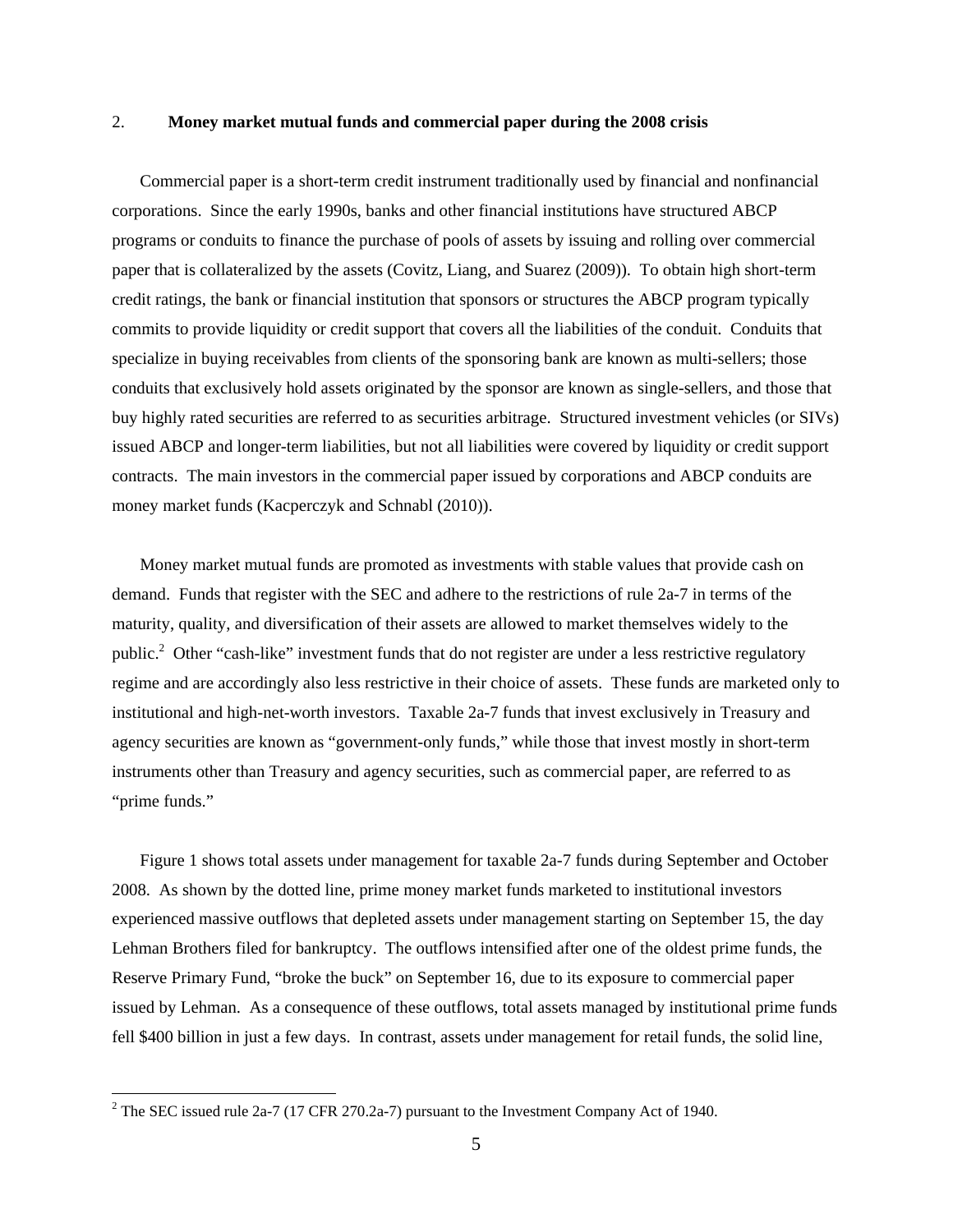remained stable, and assets under management for government-only funds, the dashed line, increased substantially.

On September 19, the Treasury Department announced it would offer insurance to existing balances on registered 2a-7 money funds using the Exchange Stabilization Fund. In addition, the Federal Reserve announced its ABCP Money Market Mutual Fund Liquidity Facility (AMLF) to extend non-recourse loans at the primary credit rate to depository institutions and bank holding companies that borrow to finance their purchases of highly rated ABCP from 2a-7 money funds. After the Treasury and Federal Reserve announcements on the morning of September 19, the outflows from prime funds slowed notably.<sup>3</sup>

The tidal wave of redemptions from money funds in the wake of Lehman's bankruptcy was essentially a modern "bank-run." Because sponsors are allowed to round the value of fund shares to the nearest cent, they report a value of one dollar even when the actual net asset value falls as low as 99.5 cents. As a result, if shareholders suspect that the net asset value is a bit below a dollar, and heading lower, they have an incentive to exit the fund at the inflated value of a dollar. If funds do not have enough cash on hand to meet the flood of redemptions, they may have to sell some of their assets. If assets are sold at a discount because of limited secondary market liquidity, the redemptions cause further reductions in net asset values, and the expectation of redemptions becomes yet another reason for investors to run from the funds. In other words, money market funds are subject to runs, similar to commercial banks but without the benefit of deposit insurance.

Even though money funds invest in relatively short-term assets, the average maturity of money fund portfolios may require funds to sell some assets to meet current or expected redemptions. Figure 2 plots the distribution of the weighted average maturity of assets across prime funds and shows that the average maturity of assets is between 35 and 55 days for most funds. While funds hold a small fraction of their portfolios in very liquid assets to meet ordinary redemption requests, this maturity profile implies that the ability to meet redemptions that exceed 'cash' holdings critically depends on the functioning of secondary markets.

To understand what assets prime money funds can sell to meet extraordinary redemption requests, Figure 3 shows the distribution of their assets, as of September 16, 2008. Taken together, unsecured commercial paper and asset-backed commercial paper (or ABCP) accounted for about 45 percent of total

 $\overline{a}$ 

<sup>&</sup>lt;sup>3</sup> Note that the same day, Treasury Secretary Henry Paulson unveiled the plan to buy \$700 billion in toxic assets through the Troubled Asset Relief Program (TARP).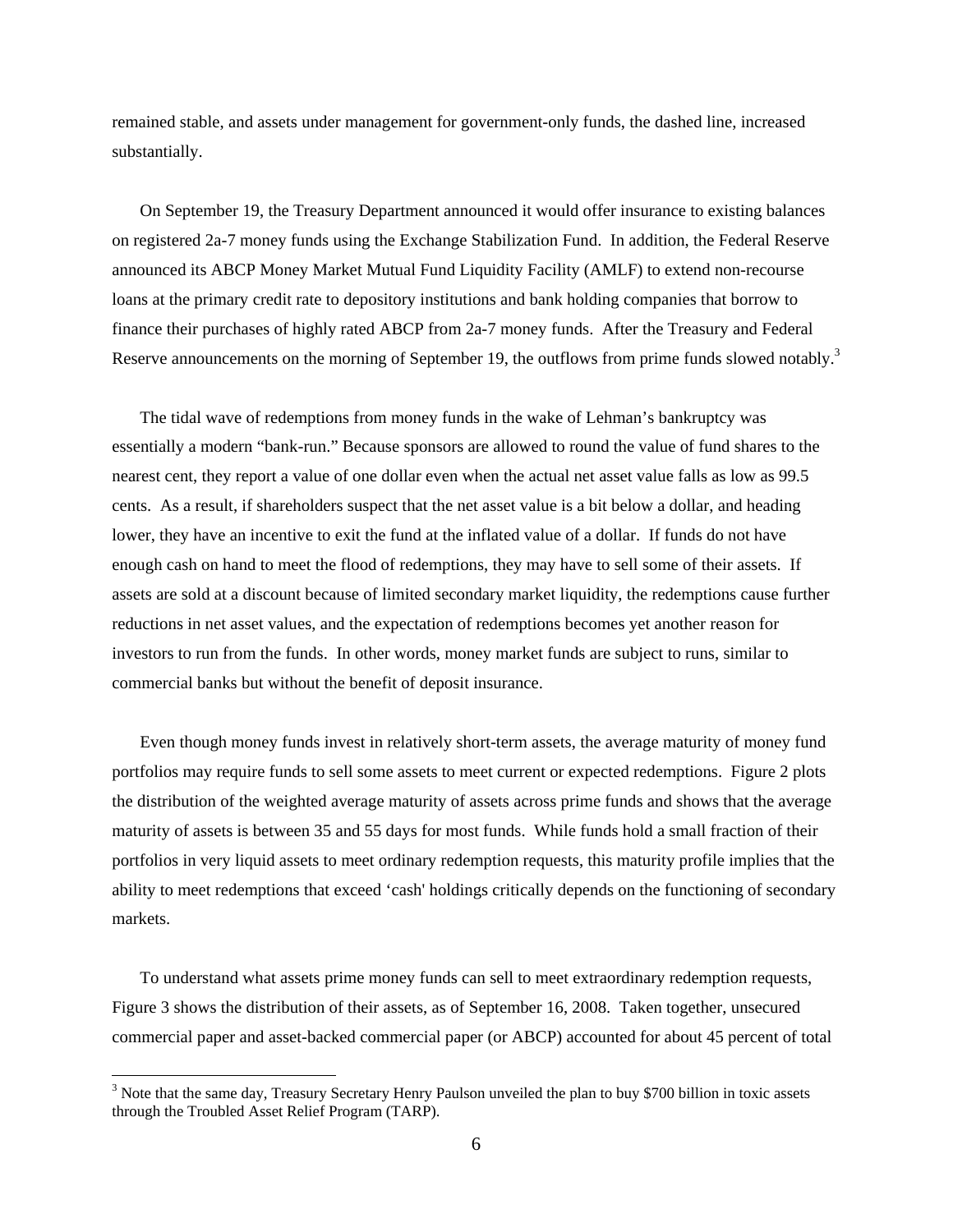assets. However, secondary market trades of commercial paper are mostly bid-backs by dealers, and so, even in typical times, are fairly thin.<sup>4</sup> The primary buyers of commercial paper are money funds, which hold it to maturity. Accordingly, when money funds began to experience large redemptions after Lehman's bankruptcy, dealers were reluctant to buy back commercial paper because of pressures on their own capital and liquidity. Secondary markets for the remaining asset classes other than government securities were also impaired. As a result, money funds pulled back considerably from purchasing new issues in a variety of short-term funding markets.

As shown in Figure 4, spreads of overnight commercial paper rates over the target federal funds rate soared in the week ending September 19. Spreads for ABCP, the dashed line, skyrocketed to between 300 and 400 basis points, dwarfing their levels in August 2007. Spreads also rose notably for AA-rated paper issued by financial and nonfinancial corporations, the solid and dotted lines, respectively.<sup>5</sup> As shown in Figure 5, commercial paper outstanding fell. In particular, unsecured paper of financial firms, the solid line, dropped about \$70 billion in the week Lehman Brothers failed. Similarly, ABCP outstanding, shown by the dashed line, dropped about \$40 billion.

#### **3. Design and structure of the AMLF**

 $\overline{a}$ 

As discussed in the previous section, in response to the significant outflows from prime money funds and as credit markets began to seize, the Federal Reserve announced a new facility—the AMLF—on Friday, September 19, 2008. The facility was designed with the dual objectives of increasing liquidity in the ABCP market and providing a means for money funds to liquefy assets to meet the wave of redemptions that followed the failure of Lehman Brothers, thus preventing many money funds from "breaking the buck." The facility became operational the following Monday, September 22.

The Federal Reserve had three primary reasons to intervene and support the money funds, an industry that had grown to \$3.6 trillion dollars in total assets by the beginning of September 2008, from about

<sup>&</sup>lt;sup>4</sup> See Covitz and Downing (2007) for a review of institutional details of the market for commercial paper. In a typical bid-back, the dealer, acting as intermediary between issuers and investors, buys previously-issued paper from an investor with liquidity needs because the dealer expects to re-sell it to other investors. Data published by the Federal Reserve (http://www.federalreserve.gov/releases/cp/) indicates that the vast majority of commercial paper issuance in the United States is intermediated by dealers.

<sup>&</sup>lt;sup>5</sup> AA is typically a long-term credit rating category. However, the Federal Reserve defines AA-rated commercial paper as having at least one short-term credit rating of "1" or "1+," and no short-term credit rating other lower than "1," and as having at least one "AA" long-term rating. The long-term rating criterion does not apply to ABCP issuers.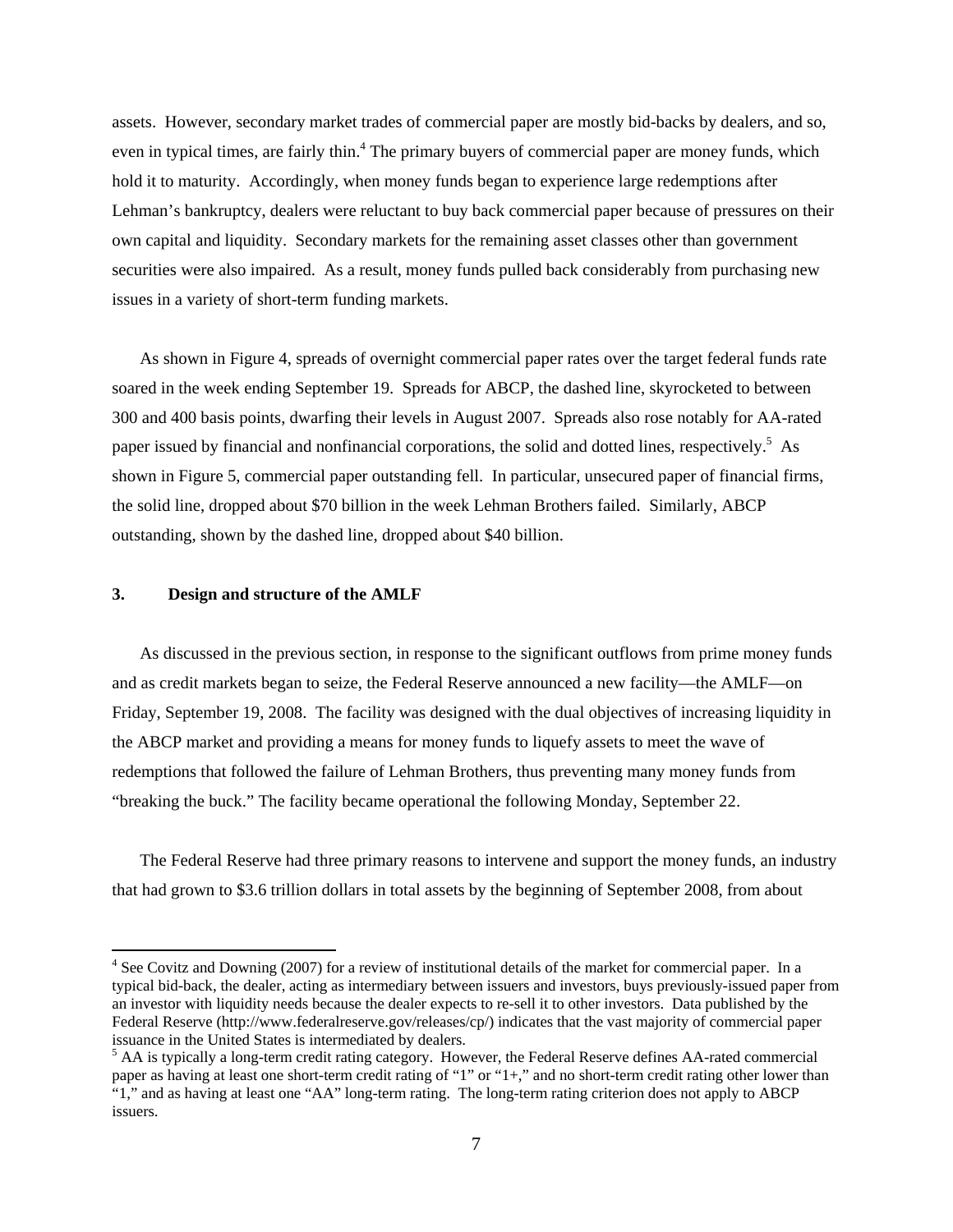\$500 billion in 1990.<sup>6</sup> The first reason was preventing a series of failures of solvent but illiquid institutions, in the spirit of Bagehot's dictum as summarized by Paul Tucker: "[T]o avert panic, central banks should lend early and freely (i.e. without limit), to solvent firms, against good collateral, and at "high rates."<sup>7</sup> In fact, this principle guided many of the other "emergency" lending facilities implemented by the Federal Reserve throughout the crisis, such as the Primary Dealer Credit Facility.

Second, the potential failure of money funds posed a systemic threat, as these funds had become the primary investor in many money market instruments. For example, at the beginning of September 2008, money funds held about 45% of all commercial paper outstanding in the United States. Accordingly, a failure of the money fund industry was feared to have serious repercussions on other institutions and overall credit market conditions, as many businesses and investment vehicles would have had difficulty rolling over their liabilities and would have potentially been unable to finance their operations. Third, a severe disruption in the ABCP market caused by failing money funds would have faced banks with the prospect of taking onto their already strained balance sheets some of the ABCP that they had committed to support. In sum, the failure of money market funds would have further impacted the credit flow to households and firms—an important driver of economic activity.<sup>8</sup>

Accordingly, between this direct threat to overall economic activity and the concern over exacerbating the panic and liquidity problems, the Federal Reserve created the AMLF to extend central bank credit to money funds. However, there were two challenges in providing the liquidity needed by money funds. First, the Federal Reserve could only extend collateralized loans; it could not buy MMMF assets, such as commercial paper. Second, the money funds did not have regular access to the Discount Window and were reluctant to borrow from the Federal Reserve directly. They feared that investors would recognize that leverage would amplify the effects of any fund losses on remaining shareholders and increase their incentive to run.<sup>9</sup>

 $\overline{a}$ 

 $6$  Source: ICI (http://ici.org/pdf/mm\_data\_2009.pdf).

<sup>&</sup>lt;sup>7</sup> As quoted in Madigan (2009): http://www.federalreserve.gov/newsevents/speech/madigan20090821a.htm#fn2  $\frac{8}{3}$  See Rebe, McCeyley, and Remeasuremy (2000) for a discussion of the role of MMMEs as the largest symplics <sup>8</sup> See Baba, McCauley, and Ramaswamy (2009) for a discussion of the role of MMMFs as the largest supplier of dollar funding to the non-U.S. banks, and the associated stress created in the global interbank and foreign exchange markets following the run on money market funds.

<sup>&</sup>lt;sup>9</sup> In fact, the Board approved the Direct Money Market Mutual Fund Lending Facility (DMLF) as a means of providing direct support to MMMFs on October 3, 2008. However, after consulting with some market participants about operational details of the program, the Board of Governors of the Federal Reserve determined to rescind its approval on October 10, 2008. See:

http://www.federalreserve.gov/newsevents/press/monetary/monetary20090311a1.pdf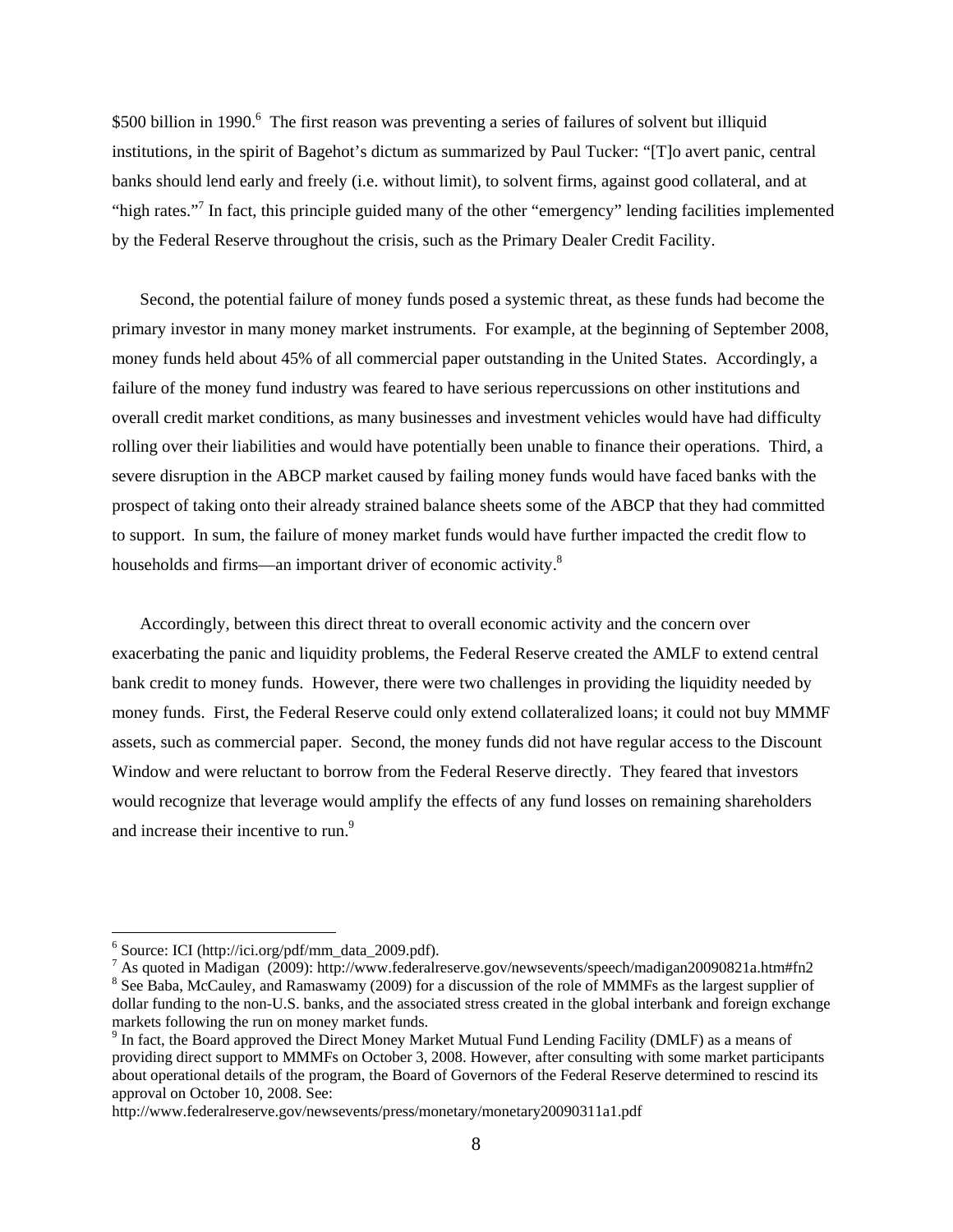The AMLF was designed to address these two challenges. Eligible borrowers, which included all U.S. depository institutions, U.S. bank holding companies, and U.S. branches and agencies of foreign banks, were allowed to borrow from the AMLF in order to fund the purchase of eligible ABCP from a money market mutual fund under certain conditions (Figure 6). Only funds that qualify as money market mutual funds under SEC rule 2a-7 were eligible.<sup>10</sup> The maturity of the loans extended under AMLF would match the remaining maturity of the purchased ABCP, which would be pledged as collateral for the loan. Borrowers were allowed to pledge only the highest rated ABCP, with a maturity restriction of 120 days for depository institutions and 270 days for non-depository institutions.<sup>11</sup> This indirect design feature of the AMLF allowed the Federal Reserve to effectively lend to money market funds *through* banks and other traditional discount window borrowers.

Advances by the Federal Reserve Bank of Boston (FRBB) under the facility were non-recourse to the borrower, and the loans were made at the full value of the collateral, rather than at the value less a haircut. As a result, borrowers faced no credit risk on the collateral they pledged, unless the ABCP was deemed to be non-conforming. One of the main reasons for this unconventional design—and a departure from the Bagehot principle—was the already weakened net asset values (NAVs) of money funds and the associated inability to charge a penalty rate for using the facility. Importantly, the AMLF extended loans to depository institutions at the primary credit rate to allow these depository institutions to purchase ABCP from money funds at amortized cost. In strained market conditions, ABCP yields implied by amortized costs are above the primary credit rate charged by the Federal Reserve. This positive spread in the operation incented depository institutions or banks to work with money funds. The key was the fact that amortized cost is distinct from the market value of ABCP, but it was assumed that those market values reflected primarily liquidity troubles. Consistent with that assumption, when the AMLF expired in February 2010, the facility had not experienced any credit losses and generated substantial profits that the Federal Reserve turned over to the Treasury. The underlying idea behind this design was both to help reduce the spreads on ABCP in the market, as well as to have a facility that automatically winds down as market conditions improve, both of which were achieved as we show below.<sup>12</sup>

 $\overline{a}$ 

 $10$  Eligibility criteria for money funds were revised in June 2009 to ensure that the absence of a penalty rate does not encourage funds to rely inappropriately on the facility and to use it only for liquidity reasons. It specified that only funds experiencing significant redemptions would be qualified to use the facility. These program changes are discussed in detail later in this section.

 $11$  The ABCP collateral must be rated at the time of pledge and until risk is transferred not be lower than A-1, F1, or P-1. Moreover, only U.S. dollar denominated issues from a U.S. issuer that was actively issuing eligible ABCP to market investors on September 18, 2008 were eligible.

<sup>&</sup>lt;sup>12</sup> Another key ingredient of the program design that helped its success was the fact that the Federal Reserve interpreted capital and accounting rules in a way that meant that there was no balance sheet or capital impact from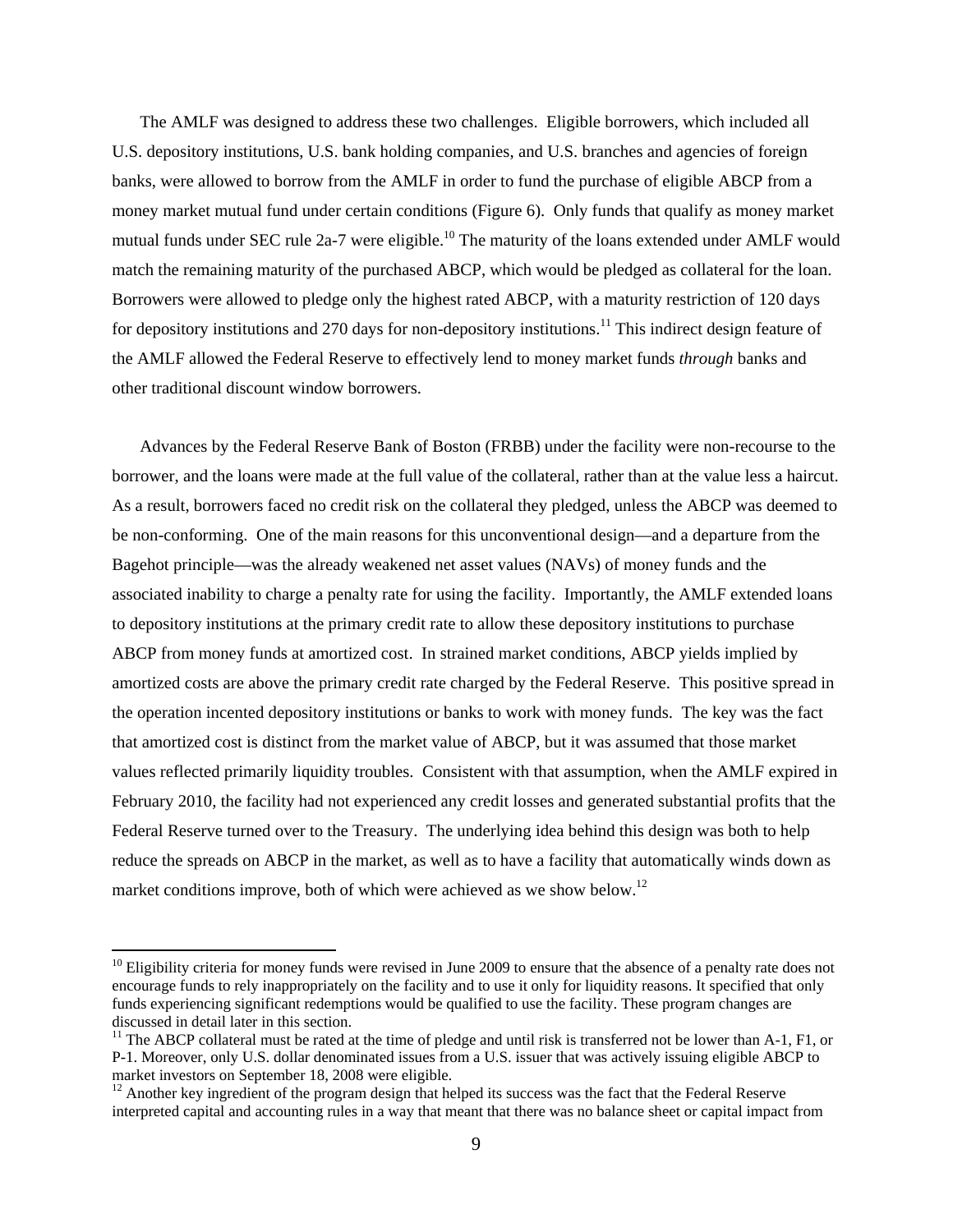The facility was quickly accepted as a means of meeting redemptions and provided an important source of liquidity to money funds. Lending under the AMLF grew rapidly, reaching about \$150 billion in its first 10 days of operation (Figure 7). The activity was concentrated in the first weeks of operation and became sporadic in 2009. The facility was utilized by 105 MMMFs, comprising 42 percent of eligible prime funds, through 11 banks and bank holding companies. Despite the potential risks of nonrecourse loans with no haircut imposed on collateral, the Federal Reserve did not suffer any credit losses on its operation of the AMLF. It also suffered from fairly limited moral hazard problems, especially as it relied on limiting eligibility to only high quality paper, together with money funds' risk management and the SEC restrictions on 2a-7 funds. We provide a more detailed analysis, including an econometric model of how the facility was utilized in section 5.

In June 2009, the Federal Reserve extended the AMLF through February 1, 2010, but adjusted the eligibility criteria for money market funds. In particular, to ensure that the AMLF was used for its intended purpose of providing a temporary liquidity backstop to MMMFs, the Federal Reserve established a redemption threshold whereby access to the AMLF was limited to money market funds that experienced material outflows, defined as at least 5 percent of net assets in a single day or at least 10 percent of net assets within the prior five business days.

#### **4. Data**

We combine two unique micro-level datasets with publicly available data to evaluate the AMLF and to disentangle its impact on money funds and the commercial paper market from the effects of other government initiatives. First, we have the complete dataset of loans extended through the AMLF, which identifies the bank receiving the non-recourse loan, the money fund from which the bank purchased the ABCP collateralizing the loan, and the characteristics of the ABCP collateral. Maintaining confidentiality about the borrowers, we use these data to analyze a number of interesting questions: how the facility was used, how it impacted funds utilizing the facility compared with other funds, whether funds utilizing the facility were those that experienced significant redemptions, and whether money funds resumed ABCP purchases once redemptions subsided or if they continued investing exclusively in safe havens, like Treasury securities.

their intermediary role. Otherwise, it would have been very difficult to convince the banks to participate given the pressures on their balance sheets.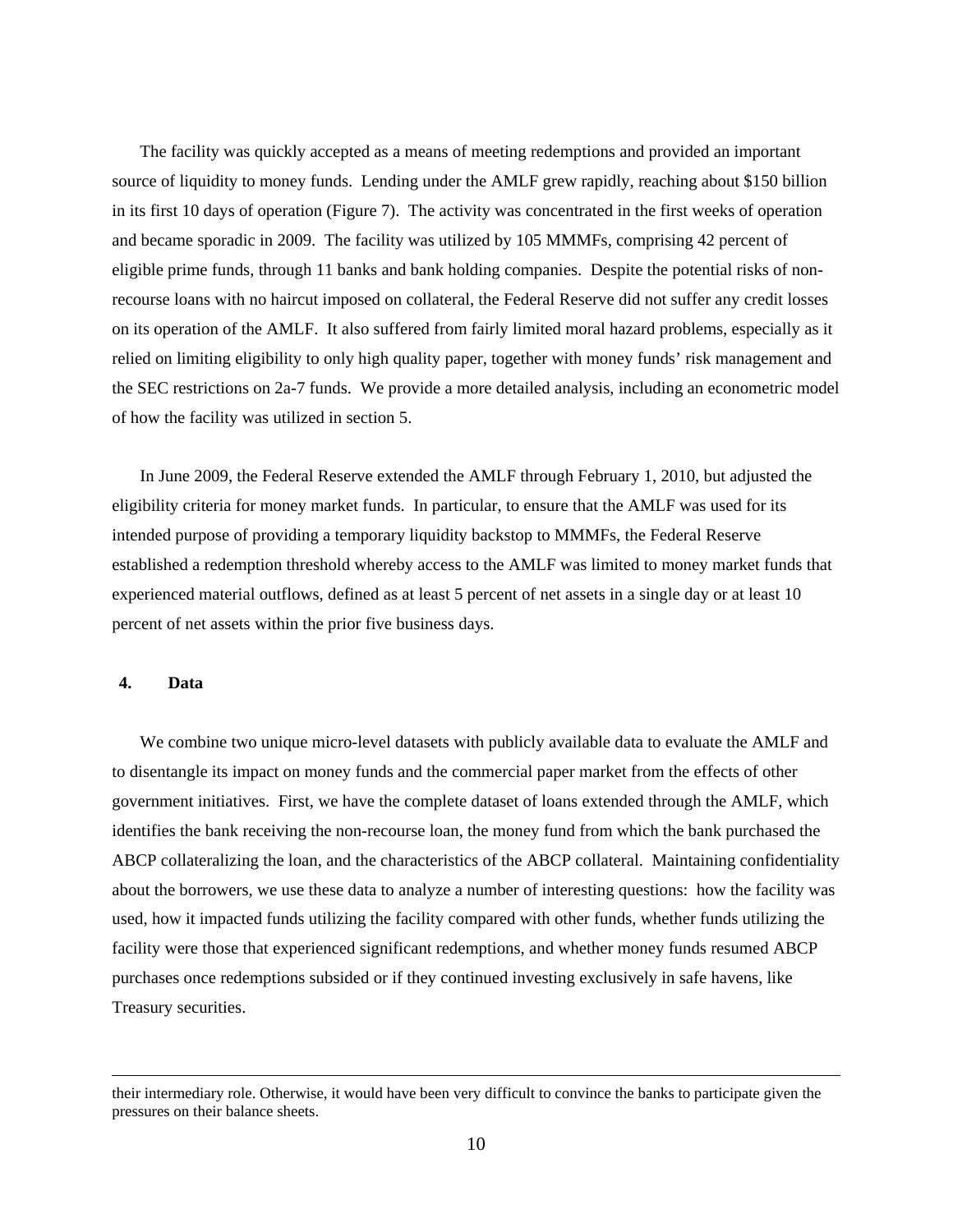We combine the AMLF data with money fund characteristics taken from iMoneyNet. iMoneyNet is the primary source of data on money market mutual funds, tracking over 1,600 money funds—including the vast majority of the 2a-7 funds that were eligible to utilize the AMLF. For each fund, iMoneyNet reports weekly portfolio composition by asset class, as well as total assets under management and weighted average maturity information collected at a daily and weekly frequency. Money funds voluntarily report these data to iMoneyNet via the accountant, transfer agent, and/or portfolio manager, and hence are potentially subject to self-reporting errors. For example, even though iMoneyNet routinely cross-checks the data for accuracy, there seems to be a small number of funds that do not report their holdings of ABCP. $^{13}$ 

Unless otherwise stated, our sample is limited to prime money market mutual funds. This sample criterion excludes taxable government-only funds (which invest exclusively in Treasury and agency securities) and tax-exempt funds (which invest in tax-exempt securities), restricting our sample to 250 funds, 105 of which utilized the  $AMLF<sup>14</sup>$ . For the most part, we focus on a relatively narrow window around the announcement of the AMLF. However, we also use the full sample period available from the AMLF, especially incorporating data from May through June 2009, when the facility made its last loans after the Federal Reserve tightened the eligibility criteria for the AMLF. These data shed better light on our analysis on how the facility was utilized as well as its long-term impact on short-term markets and possible distortions it may have created.

To analyze the impact of the AMLF on the commercial paper market and to compare how AMLFeligible commercial paper behaved relative to other types of commercial paper, we use data from the Depository Trust Company Corporation (DTCC), the agent that electronically clears and settles all commercial paper transactions in the U.S. market. We collect data for 170 ABCP programs that issued paper in the primary market from September 2008 to September 2009. Using data from Moody's Investors Service, we identify the financial institution that sponsors each ABCP program.<sup>15</sup> We obtain data on the unsecured commercial paper issued by the sponsoring institutions from DTCC and data on CDS spreads for the sponsors from Markit.

 $\overline{a}$ 

 $<sup>13</sup>$  Missing observations for ABCP and other asset share variables in iMoney are interpreted to be zero, unless the</sup> missing data follows a reported share of 5 percent or greater. In this case, the missing data are interpreted as true reporting error and the previous value is carried forward.<br><sup>14</sup> Funds are defined at the Master Class level, which by definition refers to the portfolio level definition. We drop

roughly 30 percent of AMLF loans (in both number and dollars), because we are unable to match the AMLF loans to money funds in the iMoneyNet dataset.

<sup>&</sup>lt;sup>15</sup> ABCP conduits also have liquidity providers and credit enhancement providers that affect the pricing of their paper but for many conduits these are the same as the sponsoring institution.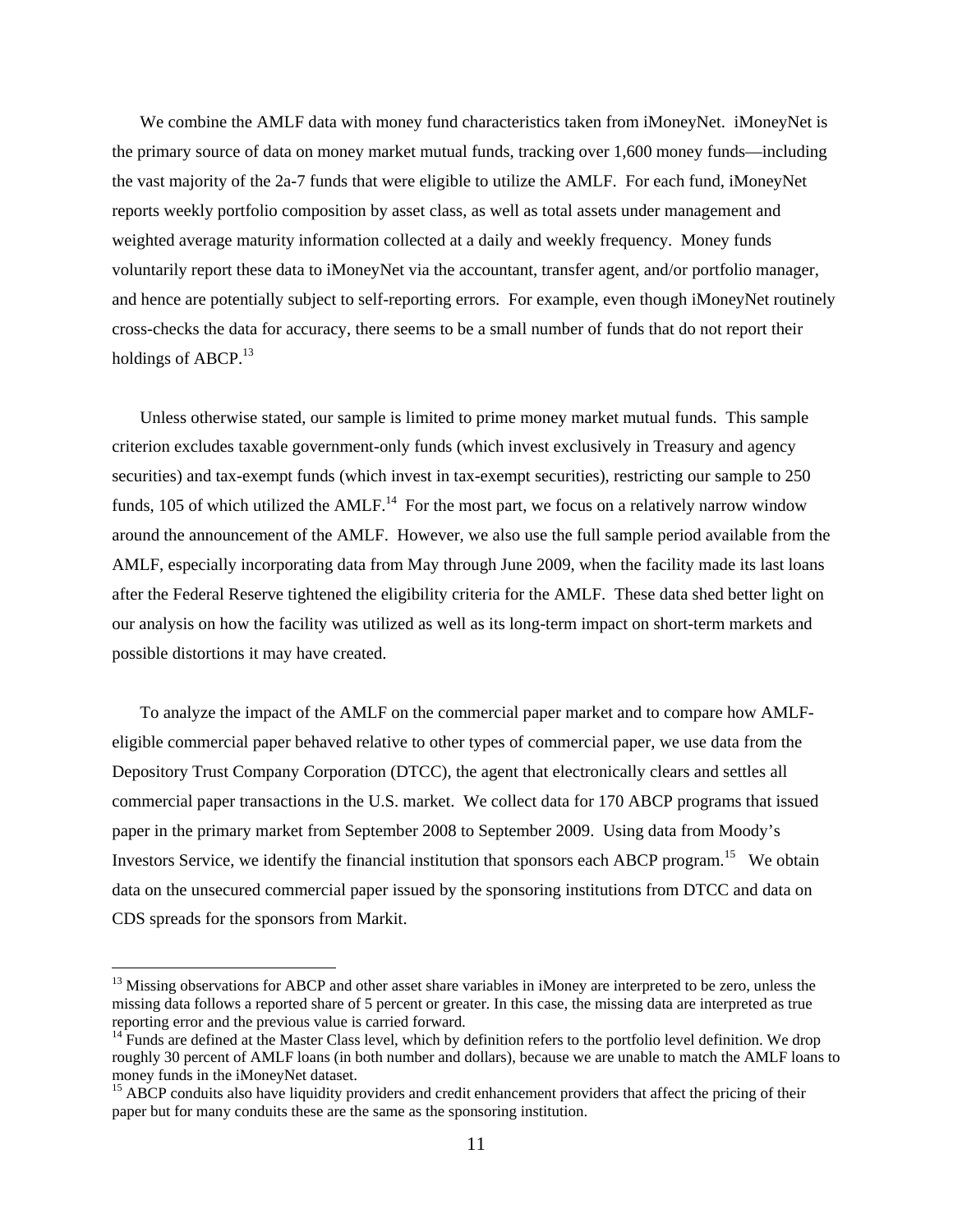Finally, for our event study, we use data from CRSP and COMPUSTAT to compute stock returns and asset capitalization for money fund managers and other firms in the S&P 500 index around the AMLF announcement on September 19, 2008.

#### **5. How was the facility used?**

At its peak of activity on October 1, 2008, the AMLF held \$152 billion of loans (see Figure 7), which corresponds to roughly 22 percent of ABCP outstanding at the time. On that day, loans at the AMLF matched paper of 81 different conduits. Throughout the life of the facility, the average ratio of paper pledged in the AMLF to total paper outstanding in the market for each program was 21 percent.<sup>16</sup> Overall, 90 out of the 170 active unique ABCP issuers and 47 out of the 71 unique active sponsors were represented in the AMLF pledges.<sup>17</sup> These pledges were relatively concentrated at the sponsor level, where 50 percent of the total lending was against ABCP issued by 15 issuers, and sponsored by 5 institutions (Table 1).

On the user side, 11 intermediary institutions, including banks and broker dealers, borrowed from the AMLF to buy ABCP from 105 prime MMMFs, which represent 42 percent of AMLF-eligible individual prime funds. Table 2 presents summary statistics about the portfolio composition and other characteristics of all eligible prime funds and those that participated in the AMLF. Institutional funds, which suffered the largest redemptions after Lehman's bankruptcy, accounted for 57 percent of all eligible funds and 64 percent of the funds that used the facility. Compared to all eligible prime funds, those funds that used the AMLF held more ABCP on average (about 18 percent versus 12 percent) and less liquid assets<sup>18</sup> (about 15 percent versus 21 percent), as might be expected. The use of the facility among funds was also fairly concentrated, both at the individual fund level and at the fund complex level: 6 individual funds coming from 3 fund complexes accounted for 25 percent of the loans extended under the AMLF, and 17 individual funds of 6 fund complexes accounted for half of the loans (Table 3).

In terms of loan characteristics in our main sample, Table 4 shows that, the average loan size was \$68 million with an average maturity of 47 days (and a maximum of 168 days). Figure 8 shows the distribution of the remaining maturity of the ABCP pledged as collateral to the facility, in other words the

 $\overline{a}$ 

<sup>16</sup> Source: AMLF and DTCC data.

 $17$  Active as of September 18, 2008, as defined in the eligibility criteria of the facility.

 $18$  Liquid assets are defined as Treasury securities, repos, and U.S. agency securities.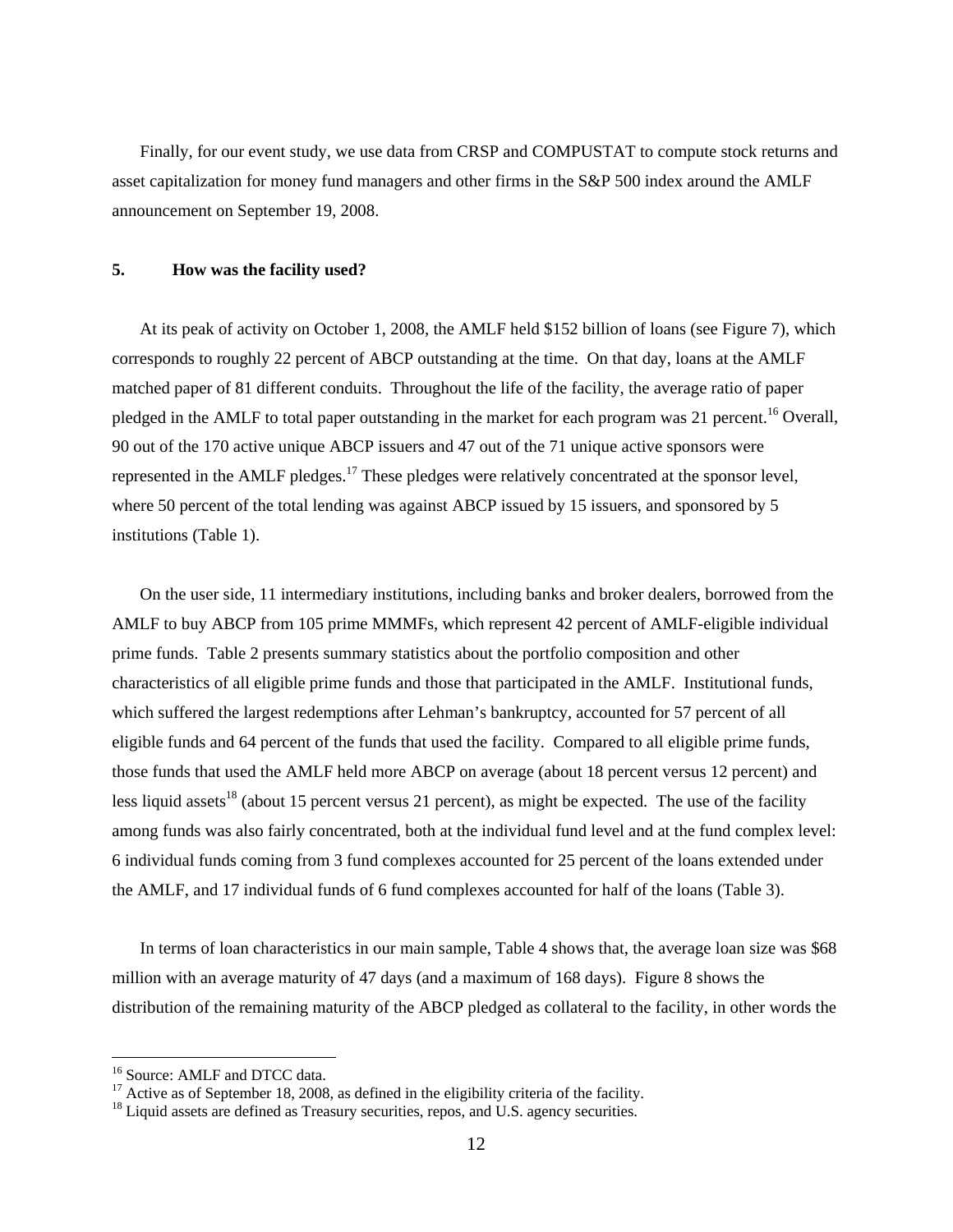maturity of the loans. A third of the collateral had remaining maturities of 1-4 weeks and about half of them had remaining maturities of 2-3 months.

#### *5.1. Money market mutual funds' decision to participate*

 $\overline{a}$ 

To understand how the AMLF was utilized by MMMFs, we first estimate a probit model, where the left-hand side variable captures a fund's decision to whether or not to participate in the AMLF. Formally, using a panel of daily observations, where the dependent variable is the probability that a money fund uses AMLF on a given day, we estimate the following model:

$$
Pr(I_{it}^{F} = 1) = F(\beta_0 + \beta_1 ln A_{it} + \beta_2 \Delta A_{it} + \beta_3 S_{it}^{ABCP} + \beta_4 S_{it}^{L} + \beta_6 Li q_{it})
$$
(1)

where  $I_{it}^F$  is an indicator variable that equals one if fund *i* used AMLF at time *t*; *F* is the cumulative distribution function of a normal distribution; *lnA<sub>it</sub>* is logarithm of total assets under management (AUM) by fund *i* at time *t*;  $\Delta A_{it}$  is the percentage change in total AUM between *t*-1 and *t*;  $S_{it}^{ABCP}$  is the share of ABCP holdings in fund *i*'s portfolio at time *t*;  $S_{it}^L$  is the share of "liquid" assets, defined as repos, Treasuries, and other U.S. agency notes<sup>19</sup> of fund *i* at time *t*; and  $Liq_{it}$  is the 7-day liquidity of the fund, defined as the fraction of assets in fund *i*'s portfolio that are scheduled to reach maturity within 7 days from day *t*. We also estimate equation (1) including fund fixed effects.

Table 5 presents the marginal effects of the estimated coefficients from this probit model. We find that the funds with larger redemptions were indeed more likely to have used the AMLF. Similarly, we also find that funds with a larger share of ABCP in their portfolios were more likely to use the facility. In line with our expectations, money funds with higher portfolio shares invested in liquid assets were less likely to tap the AMLF. These findings are not just statistically but also economically significant: a 1% drop in assets increased the likelihood of a fund's participation by  $3.2\%$ <sup>20</sup>

Next, we run these regressions separately for three sub-samples—September-October 2008, November 2008, and May 2009—instead of using the pooled sample.<sup>21</sup> The analysis of these sub-periods

<sup>&</sup>lt;sup>19</sup> Other U.S. Agency notes are basically obligations of the Federal National Mortgage Association (FNMA), the Government National Mortgage Association (GNMA), and the Federal Home Loan Mortgage Corporation (FHLMC).

 $^{20}$  As reported in Table 2, a 1% drop in assets corresponds to roughly 0.5 standard deviations decrease in assets of money funds on September 9, 2008.

<sup>&</sup>lt;sup>21</sup> Note that we can only do this analysis for three periods in our data: September/October (pooled as there are only a few days in September with AMLF's initiation being September 22), November, and May. This is because AMLF borrowing was very scarce in other months.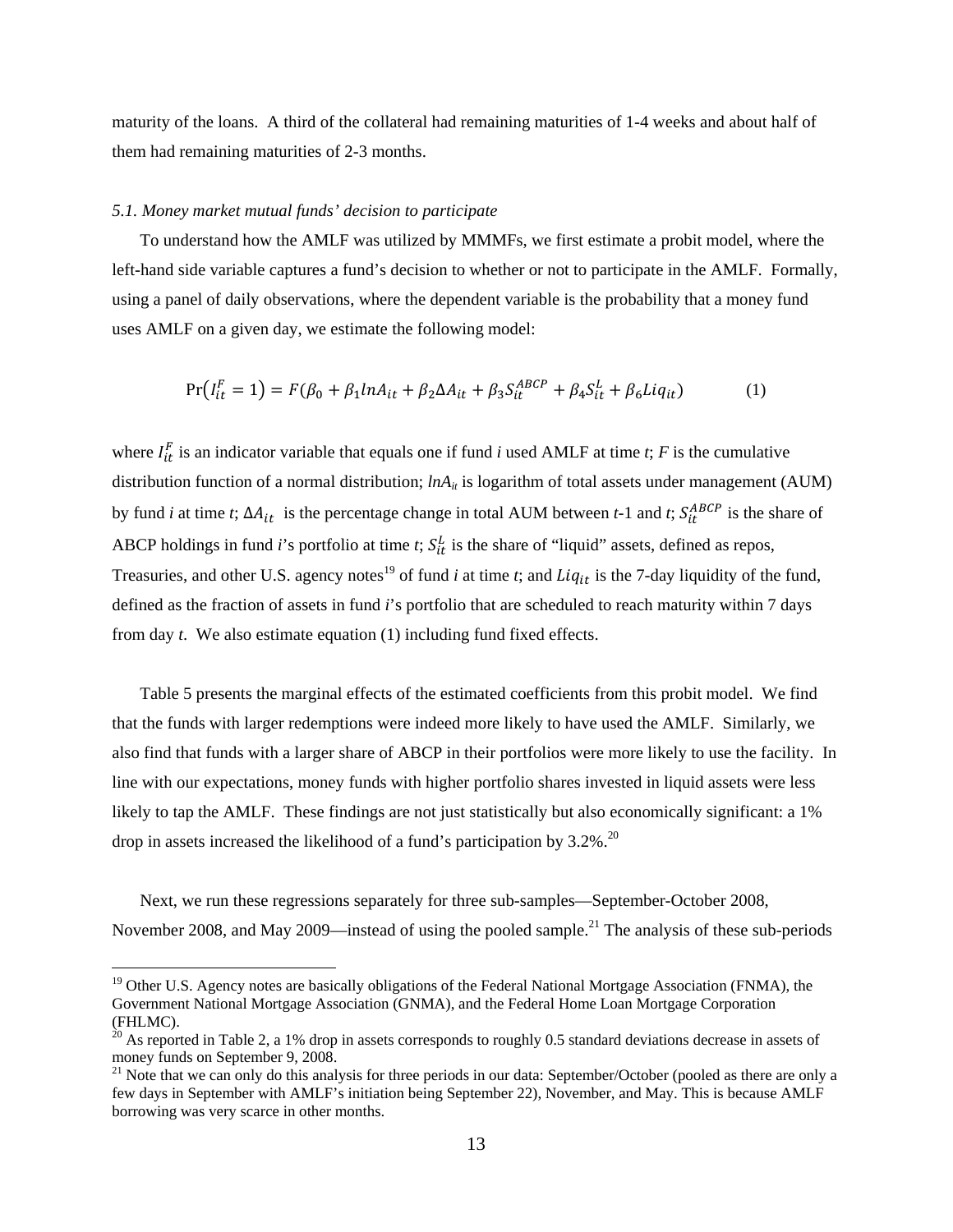allows us to explore the possibility that funds' behavior or motivation to use the AMLF may have changed over time, responding to market and credit conditions. Although the facility seems to have quickly been accepted as a means of meeting redemptions and have provided an important source of liquidity to money funds, the results for different subsamples, reported in Table 6, suggest that redemptions were no longer a key driver of the AMLF activity by the spring of 2009. This is also in line with the sporadic nature of the activity that we observe once redemptions from money funds subsided.

In addition, we study the determinants of the amount of funds borrowed from the facility, which equals the volume of ABCP pledged as collateral at the facility to obtain the loans. Table 7 reports the results of estimating a Tobit model on the volume of ABCP pledged to the facility by fund *i* at time *t*, normalized by fund *i*'s AUM, using the same explanatory variables as in equation (1). Similarly, Table 8 reports the results of estimating this Tobit model, but scaling the dependent variable by the total ABCP holdings of the fund. The results in Table 7 and 8 are roughly consistent with the findings of the probit model estimated in equation (1). In particular, funds that experienced larger percentage decreases in assets (i.e., larger redemptions) or that held a smaller share of liquid assets borrowed more from AMLF, both as share of ABCP holdings at the fund or as a share of total fund assets. In statistical terms, the ABCP share in the portfolio of a fund appears to be positively correlated with the volume borrowed from the facility measured in terms of ABCP holdings, but not with the volume borrowed measured in terms of total assets.

#### *5.2. Collateral pledged to the facility*

We also examine the characteristics of the collateral that funds pledged to the AMLF to obtain loans through depository institutions eligible for the discount window. In particular, we study whether certain types of ABCP programs (e.g., those that carry higher credit risk) were more likely to be pledged to the facility, or whether aggregate market conditions, including liquidity pressures, were the main drivers of the type of collateral pledged to the facility. To answer this question, we use a panel of daily observations of all conduits that issued AMLF-eligible paper in the U.S. market (non-extendible issues rated at least A-1/P-1) to estimate a probit model for the probability that ABCP issued by conduit or program *i* was pledged to the facility on day *t*:

$$
Pr(I_{it}^{P} = 1) = F(\beta_0 + \beta_1 P_i + \beta_2 CDS_{s(i)t} + \beta_3 t)
$$
 (2)

where  $I_{it}^{P}$  is an indicator variable that equals 1 if ABCP program *i* is pledged to the facility on day *t*; *F* is the cumulative distribution function of a standard normal variable;  $P_i$  is a vector of program type dummy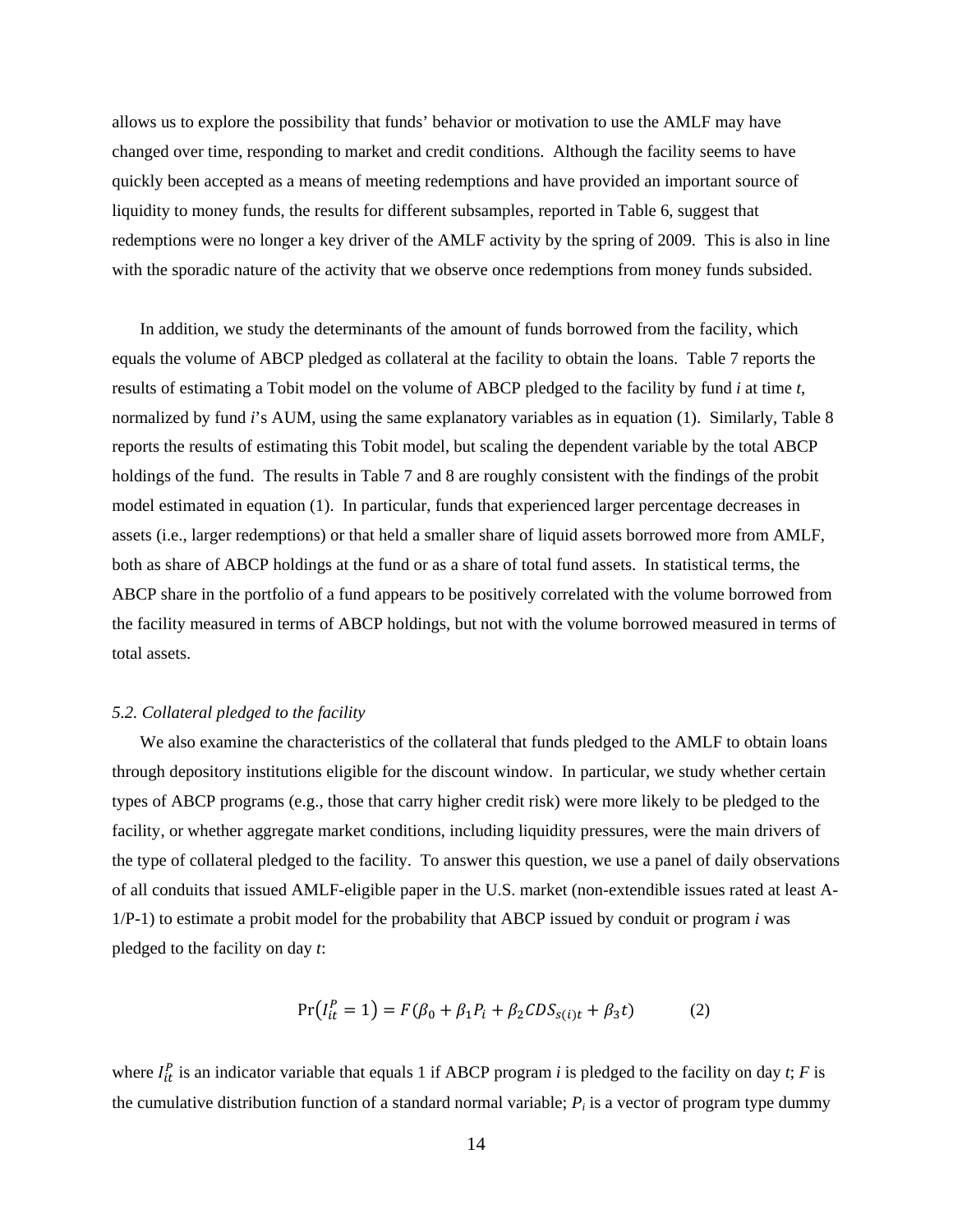variables (multi-seller, single-seller, securities arbitrage, structured investment vehicle, and other);  $CDS<sub>s(i)</sub>t$  is the 5-year premium (in percent) on credit default swaps for the sponsor of ABCP program *i* (or *s*(*i*)). Sponsors are matched to ABCP programs using reports from Moody's Investors Service for each ABCP issuer. Sponsor CDS spreads are taken from Markit, and we use them to proxy for the credit risk of each individual ABCP issuer.<sup>22</sup> To capture changes in aggregate market conditions, including liquidity pressures, we include daily time fixed effects and we estimate equation (2) separately for each month in our sample. We obtain similar results if we replace the time dummies with Libor spreads over the overnight index swap.

Table 9 reports the marginal effects of this probit model, where robust standard errors clustered by sponsor are reported in brackets. These results suggest that ABCP program credit risks were not the main driver of use in the first weeks of the facility, during which the liquidity pressures on the funds were very high. In fact, in the early months of the operation of the AMLF, aggregate factors captured by the time fixed effects, appear to explain an important part of the variation of the dependent variable, as implied by the higher pseudo R-square numbers after inclusion of time effects (Panel A vs. Panel B in Table 9).

The results are very different for the latter months of our sample: the coefficient on the CDS spread is statistically insignificant during the first part of our data but becomes significant afterwards. In other words, once the aggregate liquidity pressures subsided and the use of the facility became more sporadic, the use of the facility was driven by changes in perceived credit risk of the ABCP conduits pledged as collateral and especially of their sponsors.<sup>23</sup> These results are not just statistically but economically significant as well. As shown in Panel A, even after controlling for program type dummies and aggregate conditions (as measured by time fixed effects), a one standard deviation (384 basis-point) increase in the CDS spread of the sponsor implies for example a 5.4% increase in the likelihood that ABCP associated with that sponsor would be pledged to the AMLF in November 2008. Interpreting the coefficients over time, however, is confounded by the low-level of activity and its sporadic nature especially after October, 2008. Overall, though, one should note that the majority (about 80%) of the lending activity of the AMLF was concentrated in September and October 2008, and the type of collateral pledged during this period is not explained by credit risk of the sponsor of ABCP.

 $\overline{a}$ 

 $^{22}$  During the height of the crisis, CDS spreads very likely reflected some liquidity risk as well, but they do remain one of the best available indicators of credit risk.

 $^{23}$  Standard & Poor's Ratings Service placed its ratings on a significant number of national and regional banks, as well as their various units, on watch for downgrade a few days ahead of when the federal government was due to release results of its stress tests. (Wall Street Journal, May 4, 2009.)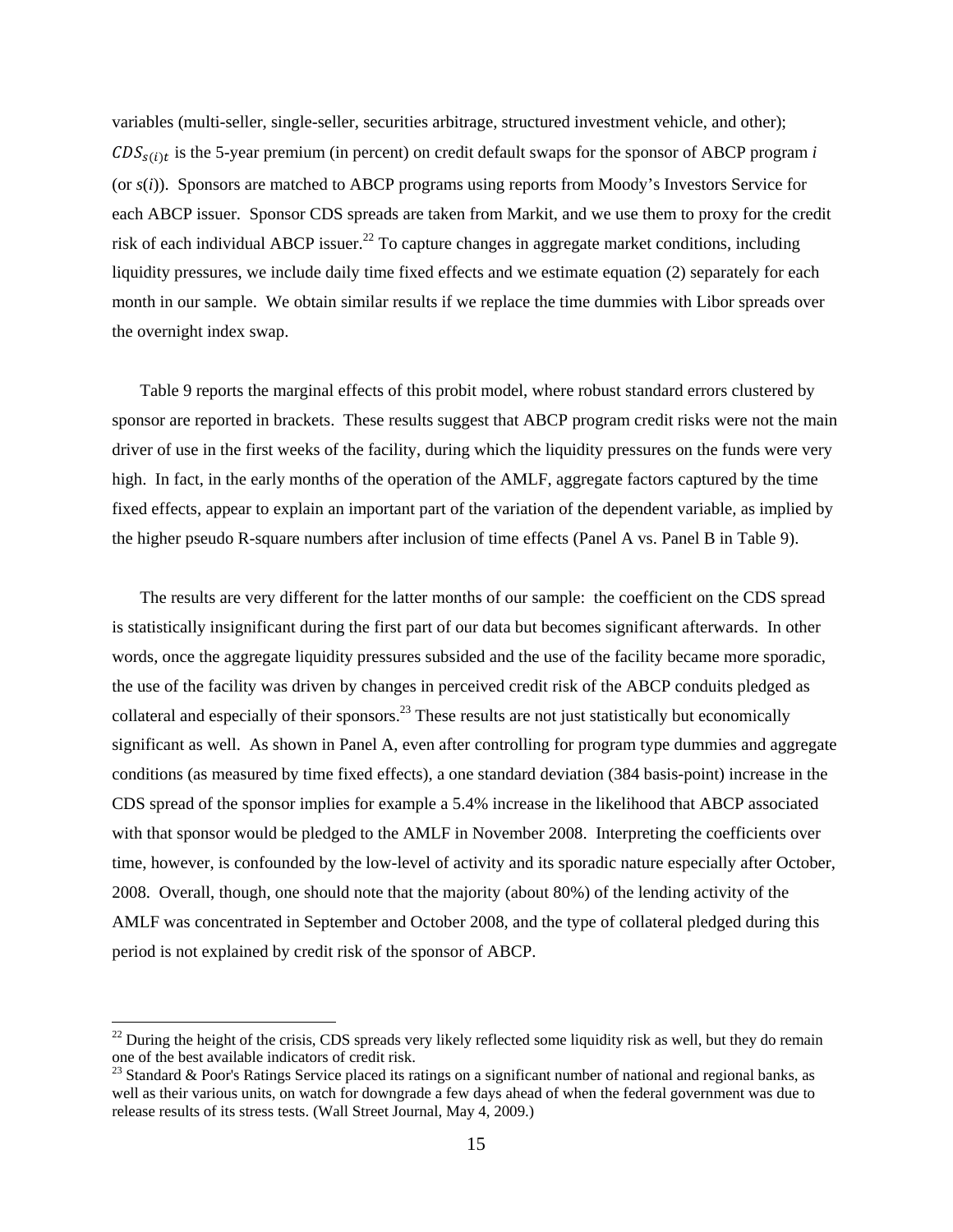These results suggest that, when faced with significant redemption pressures, funds pledged *all* the ABCP they held, not only the relatively riskier collateral. Similarly, funds that did not need liquidity may have wanted to hold on to the higher risk paper for yield reasons. Another factor that might have limited the ability of funds to transfer risk to the AMLF is the relatively prudent risk management by MMMFs. In part because of the restrictions imposed by rule 2a-7, MMMFs tend to hold "better quality" ABCP than the average investor in the market. $24$ 

#### **6. Evaluating the impact of the AMLF**

 $\overline{a}$ 

In evaluating the impact of the AMLF, we consider two perspectives corresponding to the facility's dual objective—MMMFs and commercial paper markets. First, we analyze the impact of AMLF's announcement on redemptions (net asset outflows) from MMMFs. Second, we analyze the impact of the AMLF on commercial paper spreads. Finally, we examine the impact of the AMLF on fund portfolios and check whether money funds resumed ABCP purchases once redemptions subsided or if they continued investing exclusively in safe havens, like Treasury securities.

#### *6.1. Money market mutual funds' net asset flows: Did AMLF help ameliorate redemptions?*

We first look at how asset flows responded to the announcement of the AMLF. Using a panel of daily observations encompassing one week before and one week after the announcement of the AMLF (September 12-26, 2008), we estimate the following equation:

$$
\Delta A_{it} = \beta_0 + \beta_1 AMLF_{\bar{t}} + \beta_2 S_{\hat{t}\hat{t}}^{ABCP} + \beta_3 AMLF_{\bar{t}} * S_{\hat{t}\hat{t}}^{ABCP} + \beta_4 S_{\hat{t}\hat{t}}^L + \beta_5 Liq_{\hat{t}\hat{t}} + \beta_6 Inst_i + \varepsilon_{it} (3)
$$

where  $\Delta A_{it}$  is the change in total AUM of fund *i* between *t* -1 and *t*;  $AMLF_{\bar{t}}$  is an indicator variable that equals 1 after September 19, 2008 (we denote the announcement date of the AMLF by  $\bar{t}$ )).  $S_{i\hat{t}}^{ABCP}$  is the share of ABCP holdings in fund *i*'s portfolio on September 9, 2008 (one week before Lehman's bankruptcy, which we denote by  $\hat{t}$ ));  $S_{i\hat{t}}^L$  is the share of "liquid" assets defined as repos, Treasuries, and other U.S. agency notes of fund *i* at time  $\hat{t}$ , *Inst<sub>i</sub>* is a dummy variable for institutional MMMFs; and *Liq<sub>if</sub>* is the 7-day liquidity of the fund, defined as the percent of assets in fund *i*'s portfolio that are scheduled to reach maturity within 7 days from  $\hat{t}$ . We also estimate equation (3) including fund and time (day) fixed effects.

 $24$  A comparison of the yields of the paper held at the AMLF and the average yield in the market in fact supports this argument as they show the former to be lower. Results from this exercise are available from the authors upon request.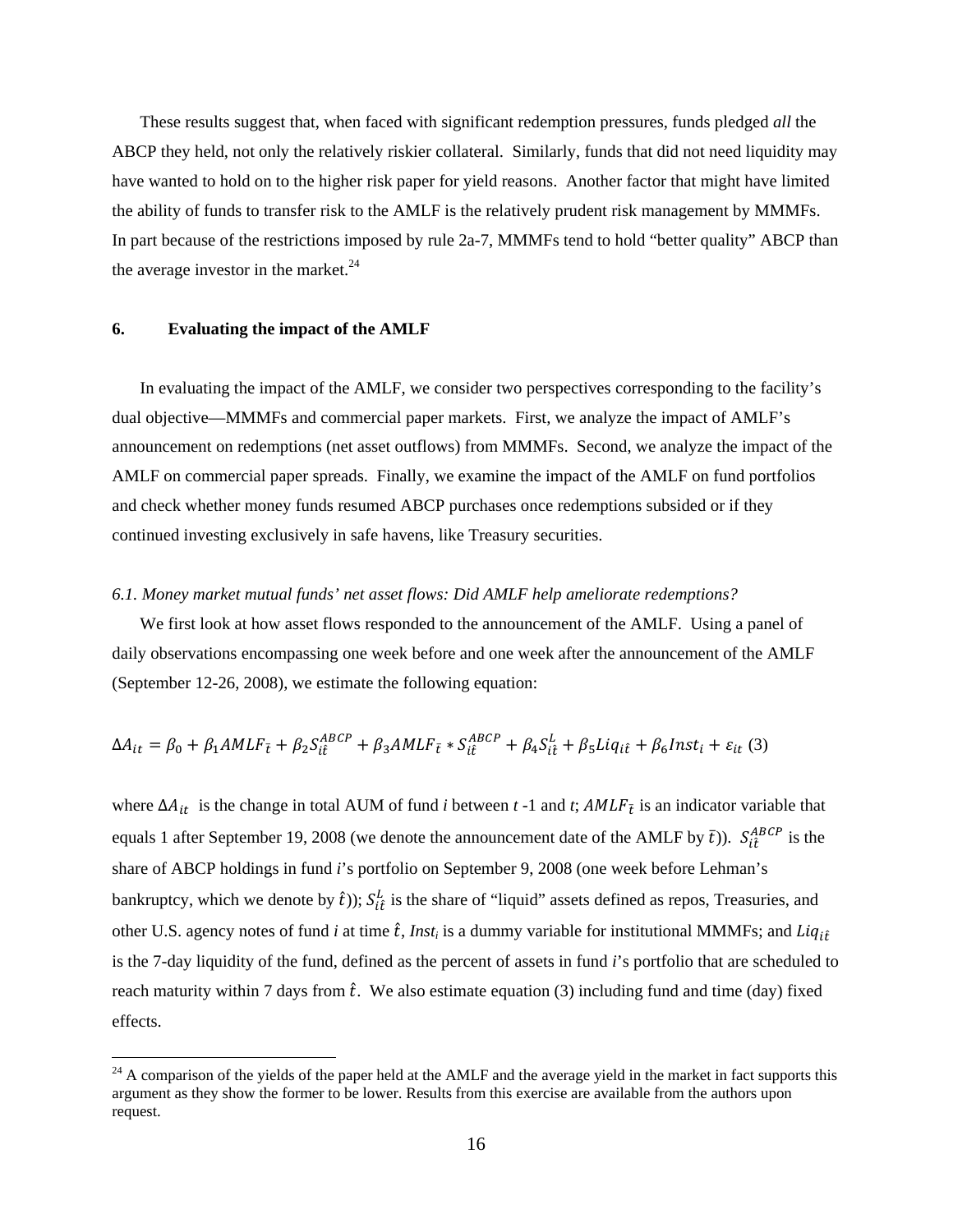Note that the identification of the impact of the AMLF relies not just on the time-series variation (captured by the dummy that equals 1 after AMLF—  $AMLF_{\bar{t}}$ ) but also on the cross-sectional variation across MMMFs with respect to their ABCP holdings, the interaction term between  $AMLF_{\bar{t}}$  and  $S_{t\hat{t}}^{ABCP}$ . We expect that funds with higher holdings of ABCP to benefit more from the AMLF. By contrast, all money funds would benefit to same extend from other government initiatives that were announced around the same time, in particular the Treasury guarantee covering the existing balances on money funds as of September 19, 2008. More formally, under the hypothesis that the AMLF helped to reduce outflows from money funds beyond other government interventions, the coefficient on the interaction term in equation (3),  $\beta_3$ , should be positive and significant, indicating more inflows (or lower redemptions) after the AMLF is implemented, particularly for funds with larger portfolio shares allocated to ABCP.<sup>25</sup>

Table 10 presents the results of estimating equation (3). Consistent with the hypothesis that the AMLF helped to stabilize net asset flows to MMMFs, we find that, regardless of the specification used, the coefficient on the interaction term is indeed positive and highly significant. Our results also show that institutional funds and funds with higher holdings of ABCP at the time of Lehman's bankruptcy indeed suffered higher level of outflows. However, the liquidity positions of the funds are not statistically significant predictors of asset flows. We suspect that this is primarily because there is generally little variation across prime funds with respect to their holdings of Treasury securities or repos, assets that comprised a relatively small share of their portfolios.

#### *6.2. Commercial paper spreads*

 $\overline{a}$ 

To analyze the impact of the AMLF on commercial paper spreads, we again rely heavily on the micro nature of our unique data. In particular, we carry out a difference-in-difference estimation and compute how the yield on ABCP changed compared to the yields on the *unsecured* paper of its *own* sponsor around the announcement of the AMLF. More formally, we use a panel of daily observations of ABCP conduits that issued AMLF-eligible paper in the U.S. market from September 16 to September 24, 2008 to estimate the following equation:

$$
r_{i,t}^{ABCP} - r_{s(i),t}^{CP}
$$
  
=  $\beta_0 + \beta_1 AMLF_{\bar{t}} + \beta_2 CDS_{s(i),t} + \beta_3 AMLF_i + \beta_4 AMLF_i * AMLF_{\bar{t}} + \beta_4 P_i + \varepsilon_{it}$  (4)

 $25$  The left-hand side variable, the percentage change in assets, is the negative of outflows or redemptions from money funds.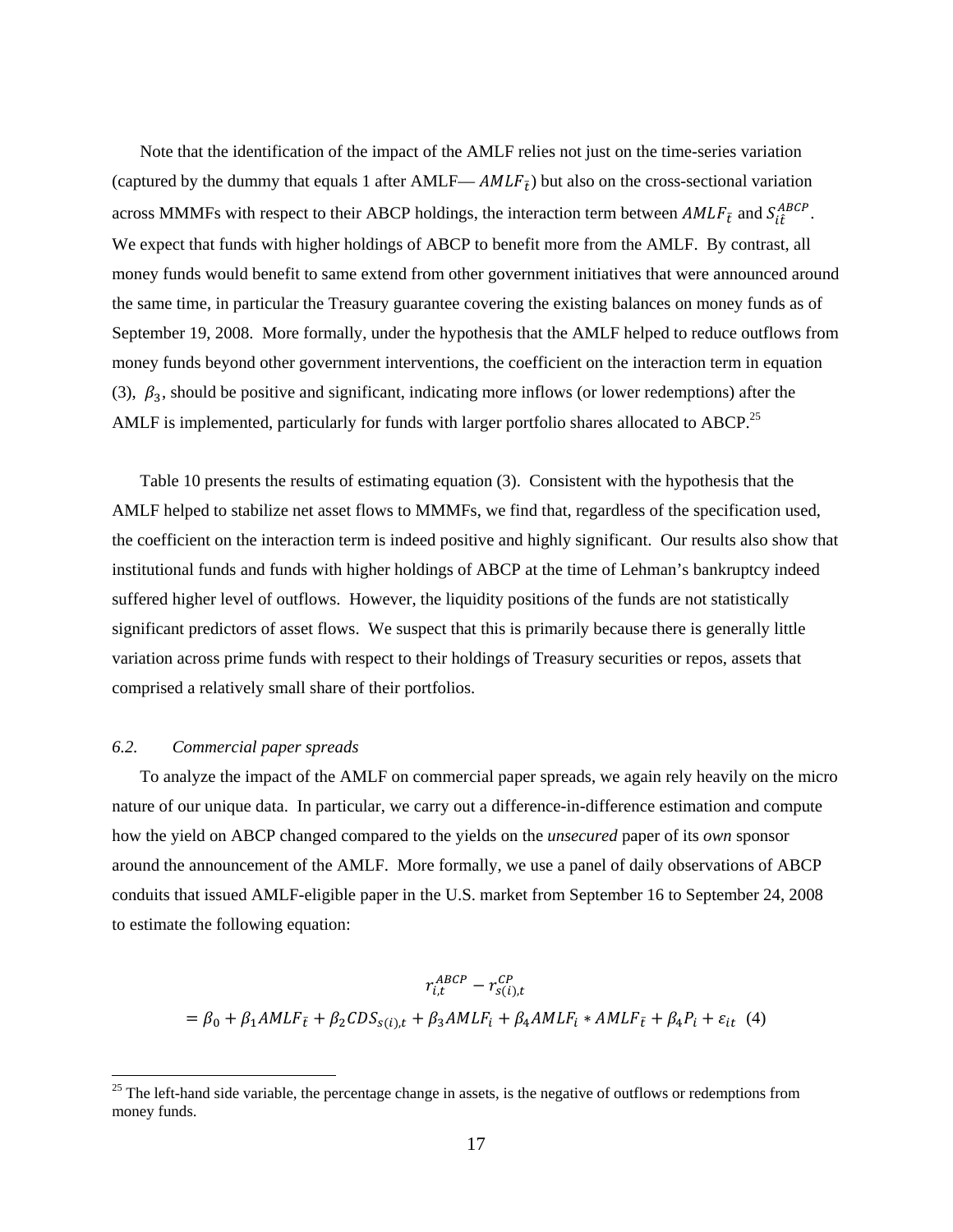where  $r_{i,t}^{ABCP}$  is the overnight yield on ABCP conduit *i*;  $r_{s(i),t}^{CP}$  is the overnight yield on unsecured commercial paper issued by the financial institution that sponsors conduit *i*;  $AMLF_{\bar{t}}$  is an indicator variable that equals 1 after September 19, 2008, when the AMLF was implemented (the "AMLF Dummy");  $CDS<sub>s(i), t</sub>$  is the premium on the 5-year credit default swap of the ABCP program sponsor;  $AMLF$ <sub>i</sub> is a dummy that equals 1 for ABCP programs pledged to the AMLF over its first month of operation; and  $P_i$  is a vector of ABCP program type fixed effects (the categories included are multi-seller, single-seller, securities arbitrage, and structured investment vehicle).

Table 11 reports the results from estimating equation (4), using specifications that include conduit fixed effects, sponsor fixed effects, and time fixed effects. In all specifications, we cluster standard errors by sponsor. Under the hypothesis that the AMLF helped to reduce ABCP yields beyond the impact of other government interventions, the coefficient on the interaction term in equation (4),  $\beta_4$ , should be negative. In other words, a negative coefficient on the interaction term indicates that ABCP programs perceived as potential collateral for the facility experienced larger reductions in yields after the facility was announced.

Similar to the results for outflows from money market funds, we find in Table 11 that the impact of the AMLF was significant. Column (1) reports the results of estimating equation (4) imposing the restriction that all coefficients other than  $\beta_0$  and  $\beta_1$  are zero. The coefficient on the AMLF dummy in column (1) suggests that the facility led to a decrease in ABCP yields of 78 basis points for the average conduit, compared with the yields of unsecured commercial paper issued by its sponsor. The findings are similar, even after we control for program or sponsor fixed effects. For example, the estimates reported in column (5) suggest that the AMLF reduced the yields on the ABCP that was pledged to the facility by 69 basis points on average, after controlling for sponsor and ABCP program fixed effects. These magnitudes are especially significant considering that average yields during this period were 4.8% for ABCP and 2.2% for unsecured financial paper.

#### *6.3. Money market mutual funds' portfolios*

When evaluating the impact of the AMLF, we also consider changes in MMMF portfolios and how shares of each asset evolved in response to the facility. In particular, we study whether money funds resumed ABCP purchases once redemptions subsided or if they continued investing exclusively in safe havens, like Treasury securities.

18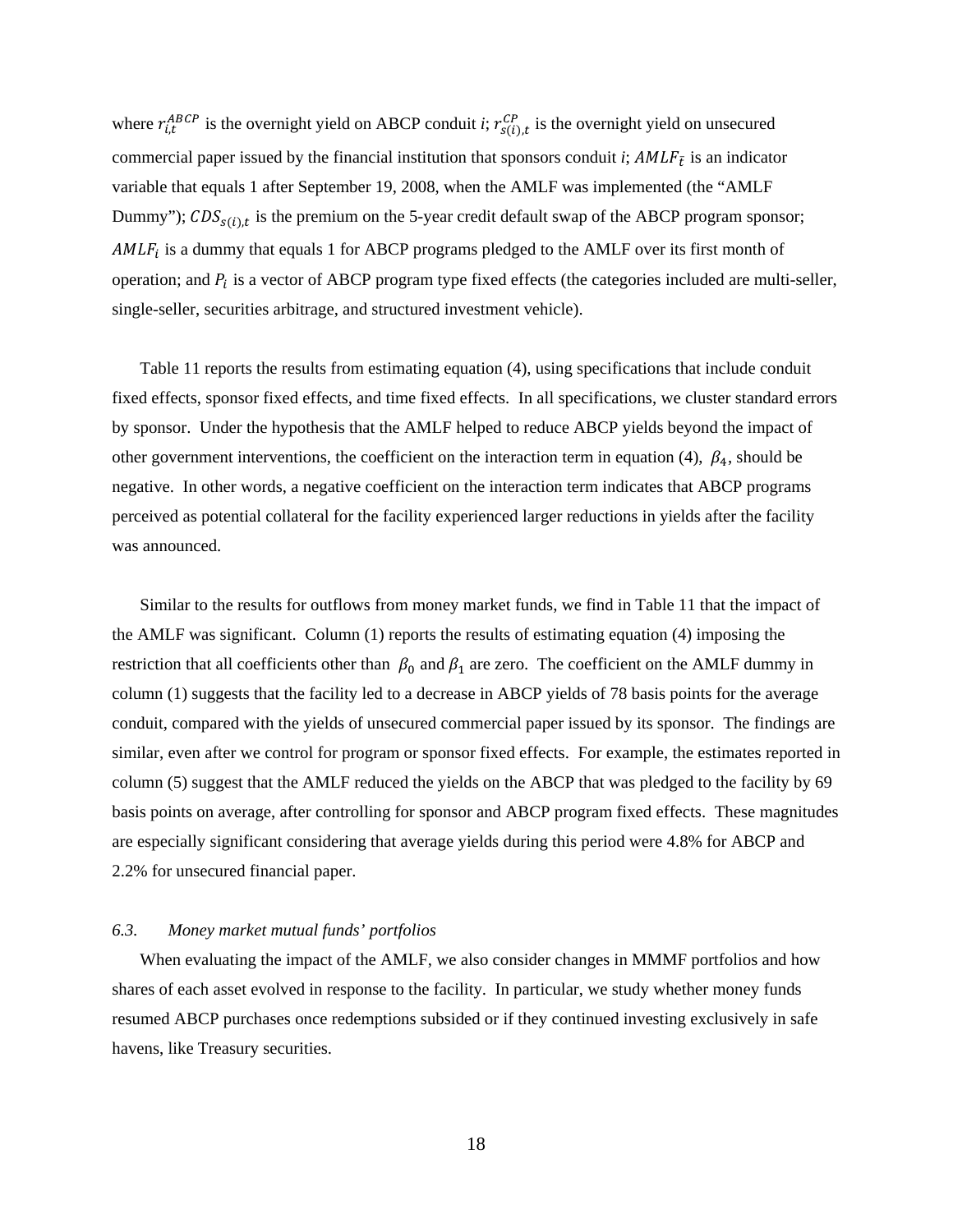Panel A of Figure 9 plots the shares of major asset classes for all prime funds from August 2008 to October 2009, and Panel B plots the corresponding shares for the subset of funds that participated in AMLF. This figure marks both the implementation of the AMLF, announced on September 19, 2008, and the changes to eligibility criteria and the extension of the program until February 1, 2010, which were announced on June 25, 2009. The second announcement provides a natural data point to analyze whether the program had significant longer term effects on money markets. In particular, we can study whether money funds continued relying on the facility many months after redemptions had ebbed.

The portfolio shares plotted in Figure 9 suggest that the AMLF provided an important source of liquidity for MMMFs in the weeks following the failure of Lehman Brothers, allowing funds to sell their ABCP holdings to meet the redemption requests. Moreover, Figure 9 also indicates that money funds that used AMLF resumed purchases of ABCP after redemptions subsided and also bolstered the liquidity of their portfolios.<sup>26</sup> However, as market conditions improved and use of the AMLF ebbed, the impact of the facility on portfolios seems to have diminished as well. In fact, the announcement of changes to the facility in June 2009 elicited only a muted response on money fund portfolios. We believe this is an indicator of the success of the facility, which provided important back-stop liquidity but introduced minimal permanent distortions.

Another interesting observation, comparing Panel A and Panel B in Figure 9, is the more pronounced changes in ABCP and liquid asset shares among AMLF participants around the Lehman bankruptcy. This is in line with our findings in section 5 that AMLF participant funds had indeed higher shares of ABCP and suffered more redemptions.

Unfortunately, data on asset shares are available only at a weekly frequency, and thus we are unable to repeat the differences-in-differences-type of analysis along the lines of the previous two sections. However, we believe these figures provide interesting insights on the impact of the facility, both immediately after the AMLF was established and over the longer run.

#### **7. Market perception of the AMLF: An event study**

 $\overline{a}$ 

In this section, we conduct an event study to test whether stock market investors perceived AMLF as an effective tool for supporting money funds after the bankruptcy of Lehman Brothers. More concretely,

<sup>&</sup>lt;sup>26</sup> A more thorough analysis of the funds' portfolios is needed to better understand the implications of broader factors, including the challenges of a low-rate environment and the overall decrease in the amount of ABCP outstanding in 2008-2010. We leave this question for a future paper, however, due to space considerations.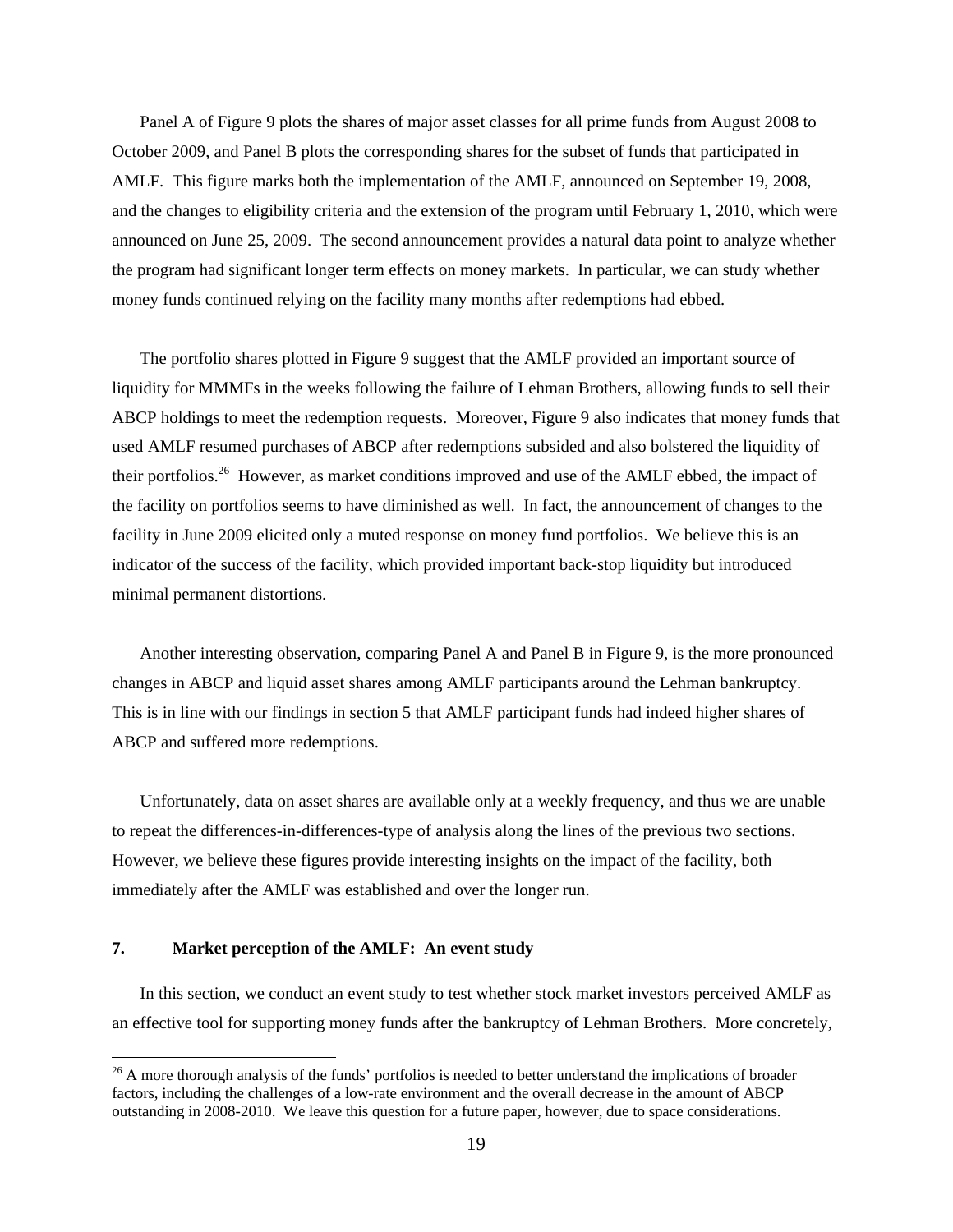we analyze the impact of AMLF on the stock return of money fund managers. Money fund managers are the publicly traded firms most likely to be impacted by a Federal Reserve facility aimed at providing emergency liquidity to money funds. We focus on money fund managers, rather than on money fund themselves, because money funds registered under rule 2a-7 report fixed NAVs.

Money fund managers typically provide advice and administer individual money market mutual funds (MMMFs) in exchange for fees that are proportional to total assets managed. Even though money fund managers are not contractually obligated to absorb losses from MMMFs, earnings of money fund managers may be reduced significantly when money funds experience substantial redemptions that may cause money funds to "break the buck." First, because of reputational concerns, some money fund managers may purchase troubled assets from their funds at par value, effectively absorbing losses. As documented by Baba, McCauley, and Ramaswamy (2009), many money fund managers actually supported money funds in 2007 and 2009. The following letter to the SEC illustrates the type of support provided by money managers:

"Due to current market conditions, the Funds have been met with extraordinary shareholder redemptions related to recent events in the markets. We anticipate that redemption requests may accelerate in upcoming days. In order to meet such redemptions under current market conditions, the Funds would need to liquidate portfolio securities, such as the Securities, at disadvantageous market prices not reflecting their full value were they held to maturity. Accordingly, the Advisers believe, and based on information provided by the Advisers, each Fund's Board of Trustees has determined, that it would not be in the best interests of the Funds and their shareholders to dispose of the Securities in the market in such a manner. However, subject to obtaining the no action assurance requested in this letter, the Purchaser is prepared to purchase certain of the Securities from the Funds for cash at each Security's amortized cost (including accrued and unpaid interest) to the extent necessary to allow the Funds to pay redemption proceeds." *Letter to the SEC from Morgan Stanley, September 18, 2008.*<sup>27</sup>

The second reason why fund managers are likely to be affected by substantial money fund redemptions is because management fees are proportional to assets under management and redemptions reduce the income from fees associated with the fund. Finally, the manager may be forced to waive at least part of their fees to prevent redemptions and keep investors in their funds.

In a typical event study, part of the strength of the methodology stems from estimating stock returns on a tight window around the news event. For example, absent other news events on the day AMLF was announced, the event study methodology calls for comparing the stock return of firms that manage money

 $\overline{a}$ 

<sup>&</sup>lt;sup>27</sup> Source: SEC No Action Letters.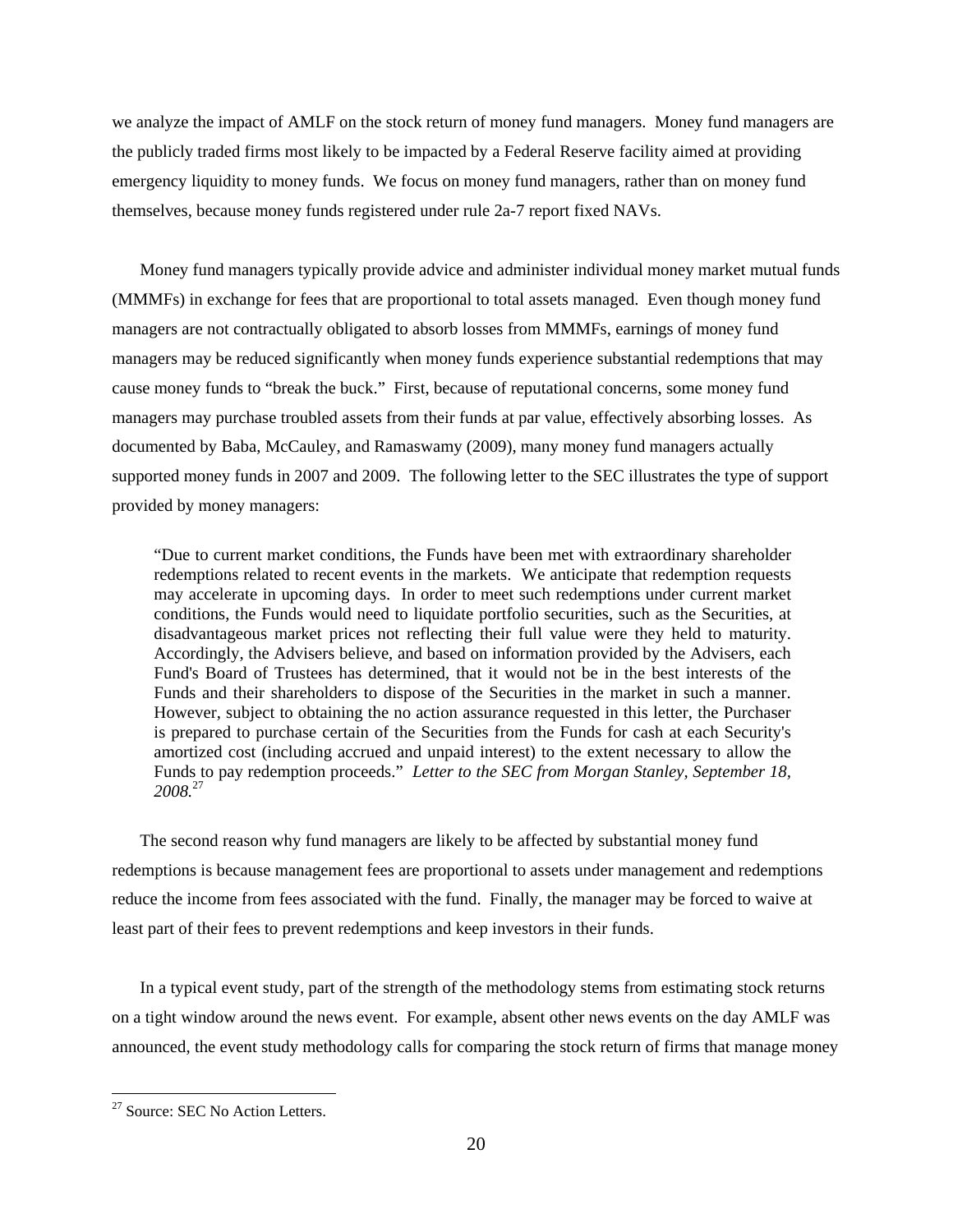funds with the stock return of firms that do not manage money funds. However, the simple event study methodology for AMLF faces the significant challenge of a contemporaneous policy announcement: on the same day the Federal Reserve announced and implemented the AMLF (September 19, 2008), the Treasury Department announced an insurance program on existing balances of money funds. Therefore, a finding of relatively higher stock returns for money fund managers around September 19, 2008 would be attributable to the joint efforts of the Federal Reserve and the Treasury, as well as the news about Troubled Asset Relief Program (TARP).

To isolate the effect of the AMLF from that of the Treasury guarantee program and other announcements that were made on the same day, we exploit the differential effect of the AMLF on money fund managers that are more likely to be impacted by a facility that provides more assistance to funds with ABCP holdings. More specifically, we exploit the fact that AMLF targeted only ABCP and, accordingly, is likely to have a stronger impact on money fund managers with larger exposures to prime funds than on money fund managers with larger exposures to Treasury-only funds or tax-exempt funds, which do not hold ABCP. Furthermore, the AMLF is more likely to have a positive effect on fund managers with larger exposures to funds with substantial ABCP holdings. On the contrary, the Treasury guarantee program was not specifically targeted to prime money market funds or to those with larger portfolio allocations to ABCP. Indeed, all 2a-7 funds were offered access to the guarantee program in exchange for a fee.

Using data from iMoneyNet, we identify publicly traded money fund managers and measure their exposures to money funds. In particular, we measure the overall exposure of a money fund manager to the money fund industry by adding assets under management for all money funds managed by the firm. For each money fund manager, we also observe the share of assets under management in prime funds and the share of prime fund assets that are held as ABCP. Finally, we define the sample of our event study as the set of financial firms that are either part of the S&P 500 index or are publicly traded money fund managers but excluded from the S&P 500 index. This sample restriction leaves us with 94 companies. We identify 36 publicly traded money fund managers, 28 of which are also firms in the S&P 500 index.

Using stock price data from CRSP for S&P 500 firms and DataStream for all other firms, we compute stock returns for the firms in our sample over a three-day window around September 19, 2008, when AMLF was announced and implemented. More formally, we estimate:

$$
R_i = \beta_0 + \beta_1 K_i + \beta_2 M_i + \varepsilon_i, \tag{5}
$$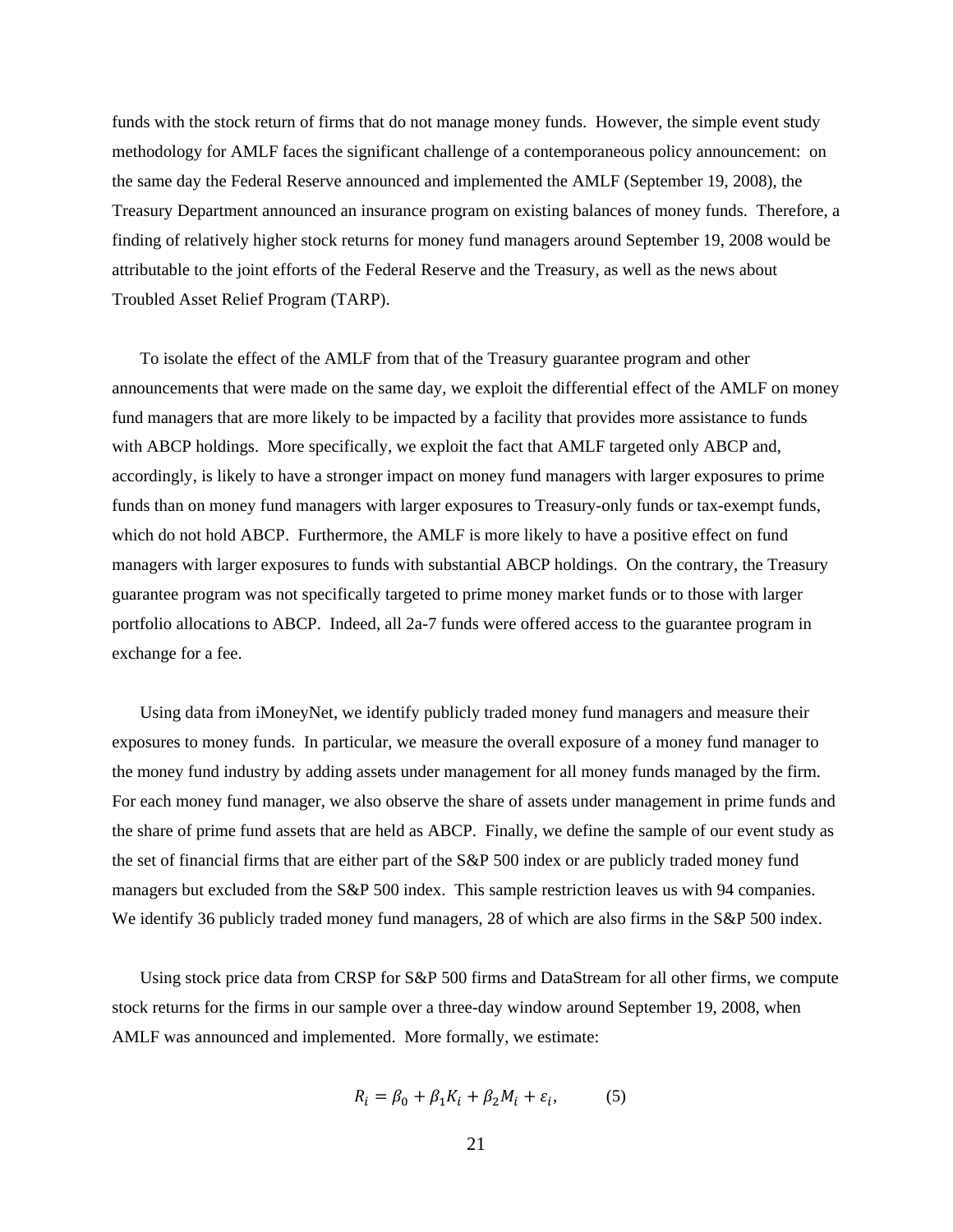where  $R_i$  is the stock return of firm *i* from September 18 to September 22, 2008;  $K_i$  represents firm size, as measured by the log of market capitalization, and *Mi* is an indicator variable that captures Money Fund Exposure and equals 1 for firms identified as money fund managers.

Table 12 reports the results of this baseline specification. We find that stocks returns were roughly 5 percentage points larger for money fund managers relative to other firms in our sample with no direct exposure to money funds. As shown by the second column, we also find a positive impact of money fund exposure on stock returns when measuring the exposure as the ratio of money fund assets under management to the money fund manager's market capitalization. The fact that firms with direct money fund exposures outperform the rest of the sample may be jointly attributed to the AMLF and the Treasury guarantee program announced on the same day.

To isolate the effect of the AMLF from other announcements made on September 19, we expand the set of explanatory variables of this regression to include firm characteristics to capture money fund managers who were more likely to use the AMLF. The third column of Table 12 measures money fund exposure using the ratio of money fund assets to market capitalization and includes the fraction of money fund assets held in prime funds managed by the firm. Since only prime funds hold ABCP, they are more likely to benefit from the AMLF. On the contrary, the Treasury guarantee program was offered to both prime fund and to other types of funds that do not buy ABCP for their portfolios. Consistent with that prediction, the regression in the third column shows that firms that managed a relatively larger share of assets in prime funds experienced larger stock returns even when compared to other money fund managers.

 Similarly, the fourth column of Table 12 measures money fund exposure using the ratio of money fund assets to market capitalization and includes both the fraction of money fund assets held in prime funds and the fraction of ABCP in prime fund assets. Interestingly, we find that money fund managers that managed funds with larger ABCP shares in their portfolios experienced relatively larger stock returns around the time the AMLF was announced and implemented.

 The results of our event study suggest that firms with money fund exposures experienced relatively larger stock returns than firms with no money fund exposures, particularly those with exposures to prime money funds with larger shares of ABCP holdings. The relatively higher stock return of money fund managers with exposures to prime funds and with larger ABCP holdings is more distinctively

22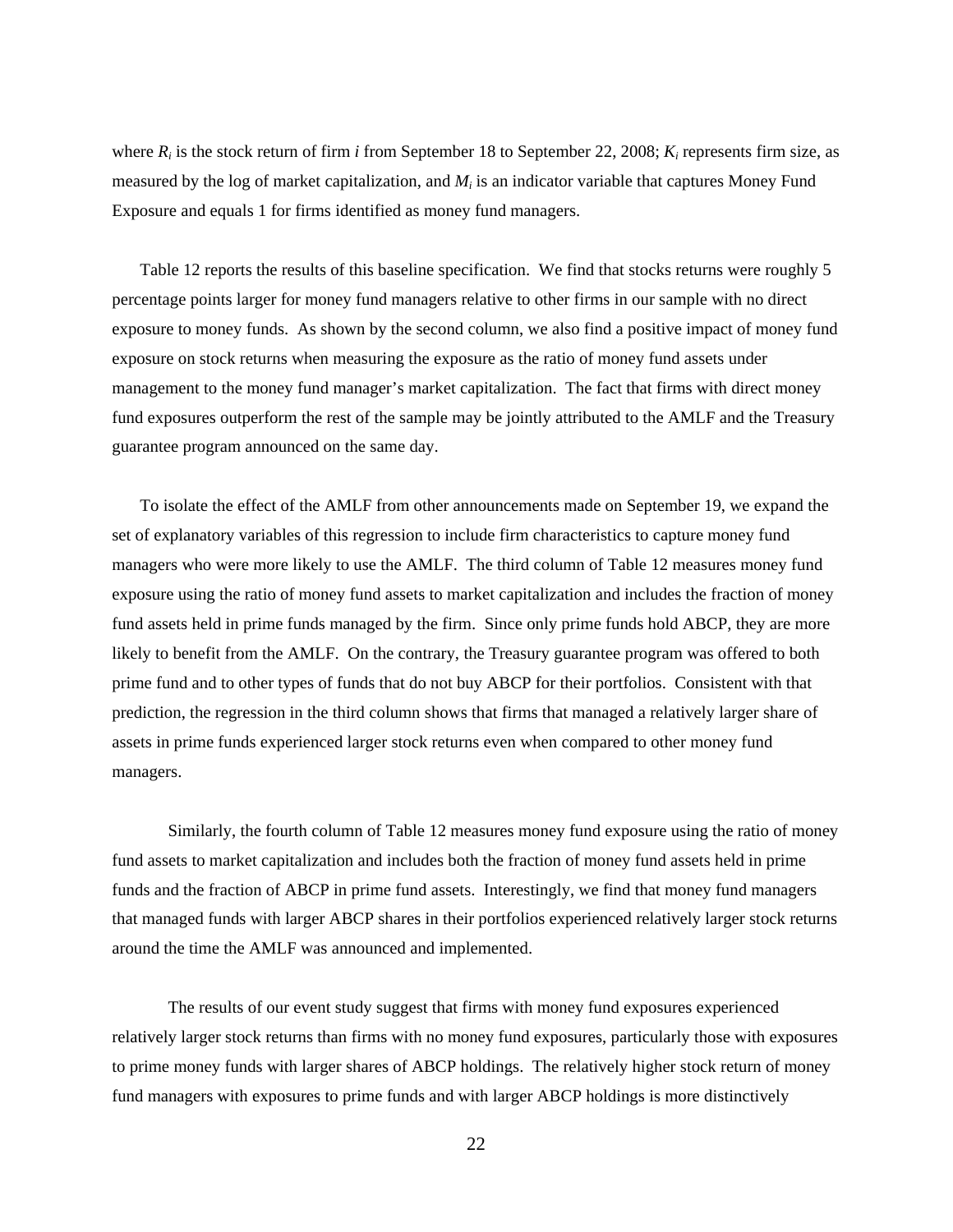attributable to the AMLF than to other contemporaneous announcements that impacted all money fund managers, like the Treasury guarantee program.

#### **8. Conclusions**

This paper evaluates one of the emergency lending facilities implemented by the Federal Reserve in response to the 2008-2009 financial crisis—the Asset-Backed Commercial Paper Money Market Mutual Fund Liquidity Facility (AMLF). We find that the AMLF was effective, as measured against its dual objectives: Our results suggest that the AMLF provided an important source of liquidity to MMMFs and the ABCP market, as it helped to stabilize MMMF asset flows and to drive down ABCP yields. We also find that the facility very likely helped money funds to continue investing in ABCP and commercial paper, instead of turning entirely into safe assets, such as Treasury securities, which would have further added to the already severe credit market pressures that followed the failure of Lehman Brothers. Finally, we find that the AMLF had a positive impact on stock returns of money fund managers, particularly those with larger exposures to ABCP.

Although the AMLF and many of the Federal Reserve's emergency liquidity interventions were instrumental in restoring stability in the short term, it is important for the long term to address the financial system's weaknesses as exposed by the crisis. For example, the events of September 2008 highlighted the inherent susceptibility of MMMFs to runs. This susceptibility arises due to a number of features of these funds, including maturity mismatch between their assets and liabilities, a net asset value (NAV) rounded to a \$1 per share, portfolios with credit and interest-rate risk, and discretionary sponsor support instead of formal capital buffers or insurance. Runs on money funds may threaten the broader economy, as firms and industries depend on money markets for funding. Given the temporary nature of the AMLF, there is a need to consider ways to reduce the systemic risk posed by money market funds. In 2010, the SEC changed rule 2a-7 that governs money funds, imposing more stringent requirements on liquidity, credit risk, weighted average maturities, and disclosure. However many questions remain open, such as whether or not to keep a fixed NAV, whether to have insurance or some form of capital buffers, or whether there is a need for a permanent liquidity facility.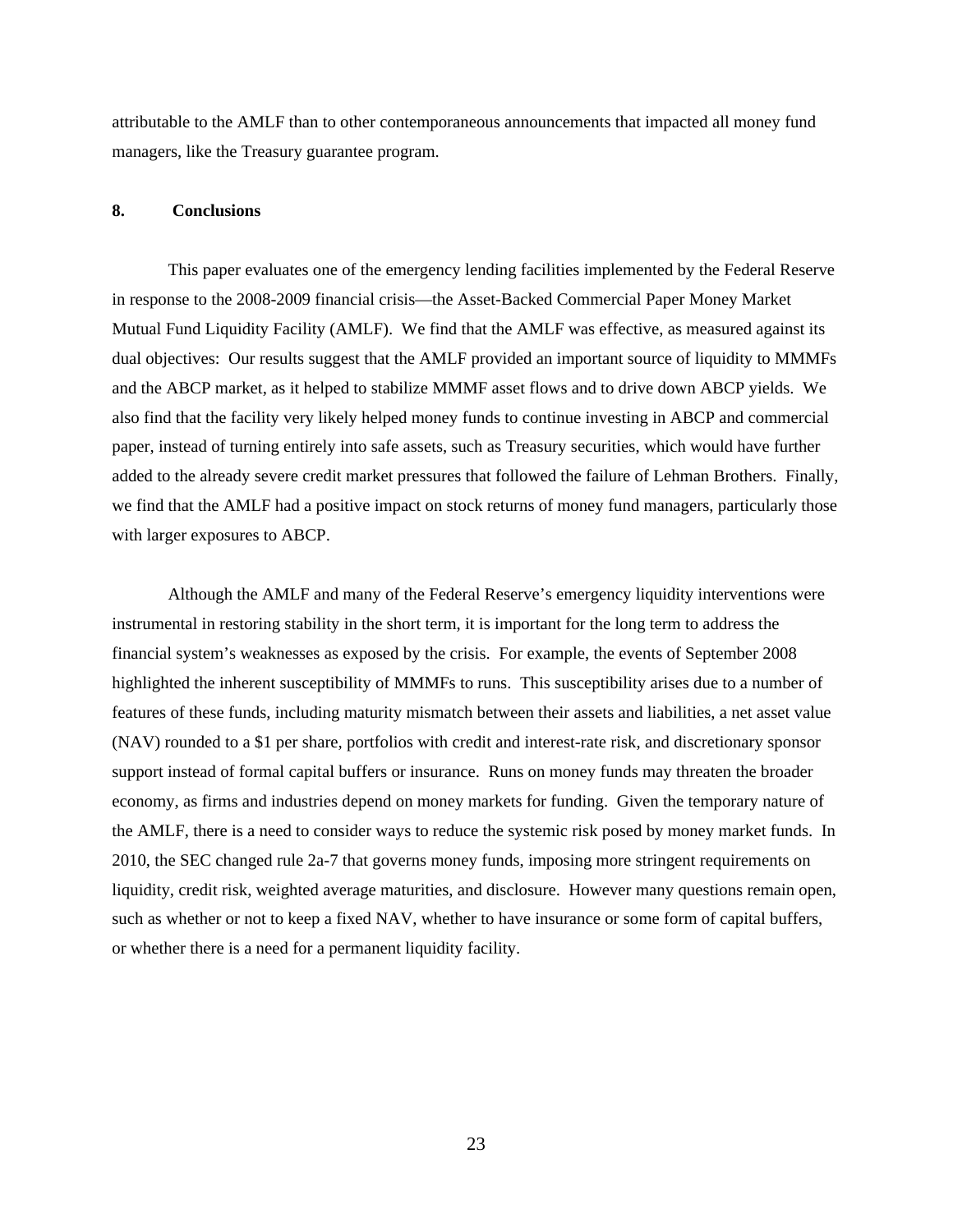#### **References**

Baba, Naohiko, Robert N McCauley, and Srichander Ramaswamy, 2009, "US dollar money market funds and non-US banks," *BIS Quarterly Review*, March, pp 65-81.

Christensen, Jens, Jose Lopez, and Glenn Rudebusch, 2009, "Do central bank liquidity facilities affect interbank lending rates?" Federal Reserve Bank of San Francisco Working Paper, 2009-13.

Covitz, Dan and Chris Downing, 2007, "Liquidity or credit risk? The determinants of very short-term corporate yield spreads," *Journal of Finance*, vol 62(5), pp 2303-28.

Covitz, Daniel, Nellie Liang, and Gustavo Suarez, 2009, "The Evolution of a Financial Crisis: Panic in the Asset-Backed Commercial Paper Market," Finance and Economics Discussion Series 2009-36, Board of Governors of the Federal Reserve System.

Hamilton, James D., 2009, "Evaluating targeted liquidity operations," Remarks prepared for the Federal Reserve Bank of Boston Annual Conference, October 16.

Kacperczyk, Marcin and Philipp Schnabl, 2010, "When Safe Proved Risky: Commercial Paper during the Financial Crisis of 2007-2009," *Journal of Economic Perspectives*, vol 24(1), pp 29-50.

Madigan, Brian F., 2009, "Bagehot's dictum in practice: Formulating and implementing policies to combat the financial crisis," Remarks prepared for the Federal Reserve Bank of Kansas City's Annual Economic Symposium, Jackson Hole, Wyoming, August 21.

Stroebel, Johannes C. and John B. Taylor, 2009, "Estimated Impact of the Fed's Mortgage-Backed Securities Purchase Program," NBER Working Paper No. 15626.

Taylor, John B. and John C. Williams, 2009, "A black swan in the money market," *American Economic Journal: Macroeconomics*, vol 1(1), pp 58-83.

Wu, Tao, 2009, "An Empirical Evaluation of the TAF, PDCF, and TSLF," Working Paper Federal Reserve Bank of Dallas.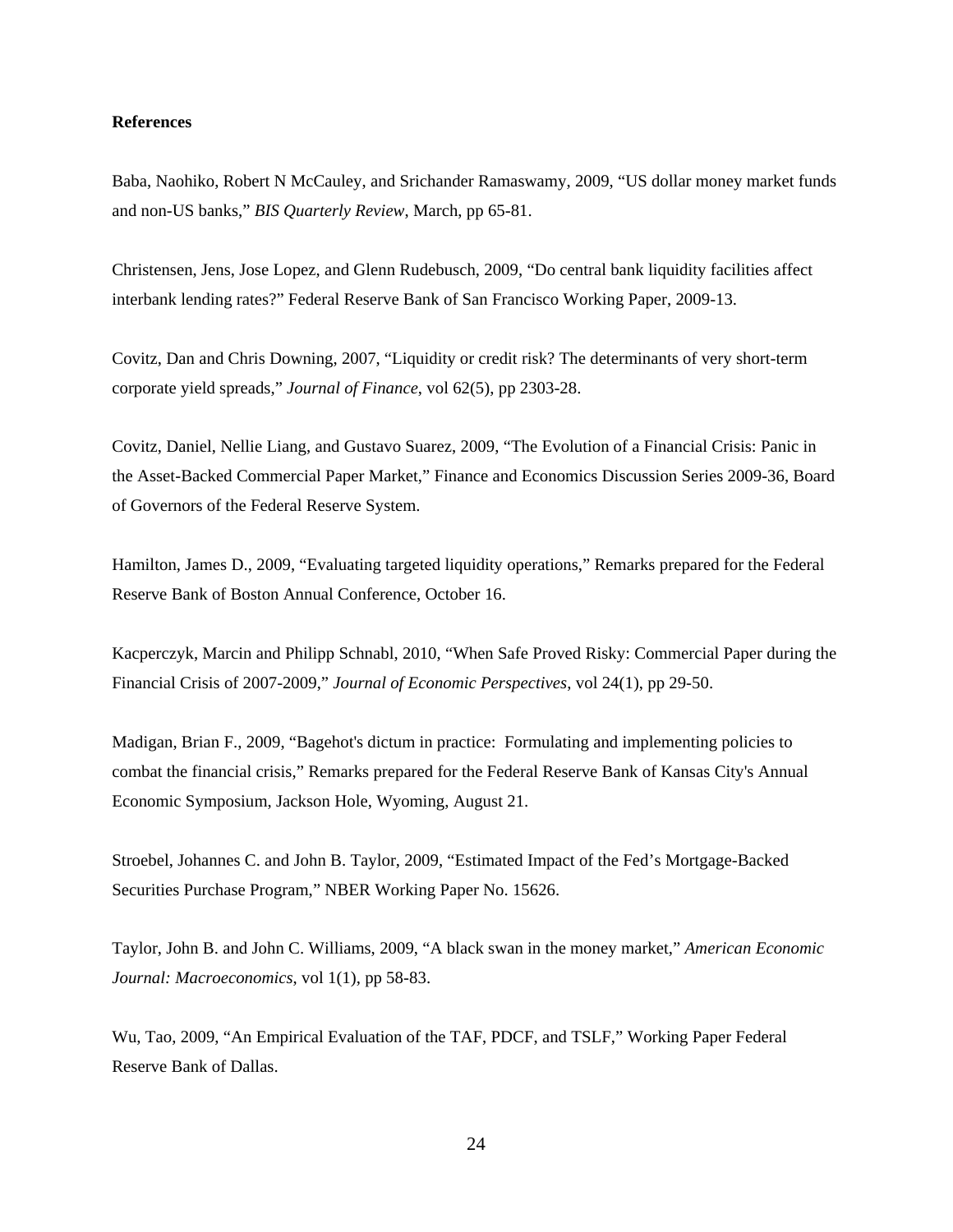

**Figure 1: Total assets under management, prime and government-only money market mutual funds, September-October 2008** 

Notes: This figure represents assets under management (in billions of dollars) for all taxable 2a-7 money market funds. The dashed line represents assets of government-only funds, which invest exclusively in Treasury and agency securities. Prime money market funds invest mostly in short-term instruments other than Treasury and agency securities. The dotted line represents assets of prime money market funds marketed to institutional investors. The solid line represents assets of prime money market funds marketed to retail investors.

Source: iMoneyNet.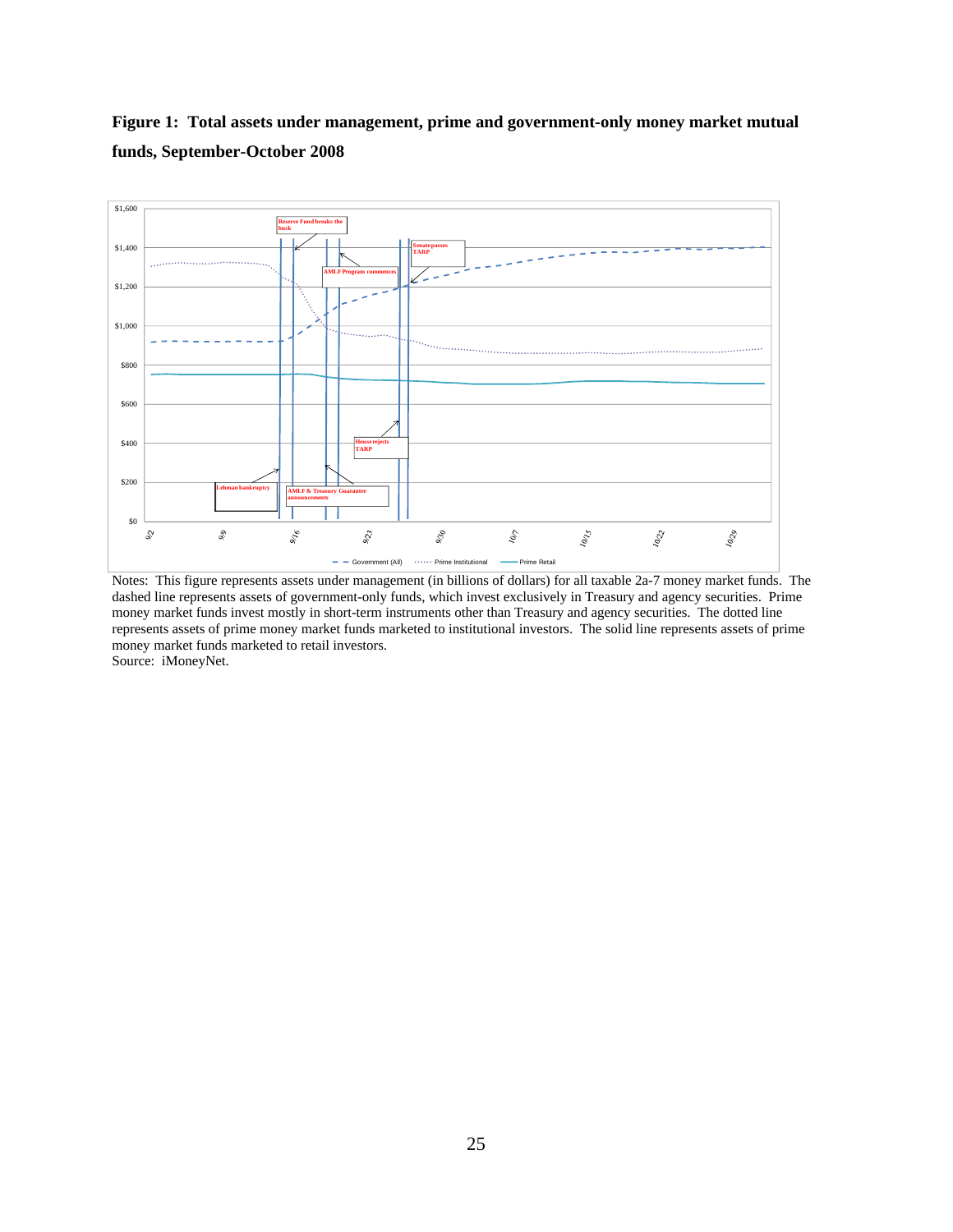![](_page_26_Figure_0.jpeg)

**Figure 2: Distribution of weighted average maturity of assets across all prime money market mutual funds, September 16, 2008** 

Notes: The horizontal axis represents intervals of weighted average maturity (WAM) in days. The vertical axis represents the number of active prime money market mutual funds as of September 16, 2008. For example, the first bar shows that 7 funds had a weighted average maturity of less than 25 days. Source: iMoneyNet.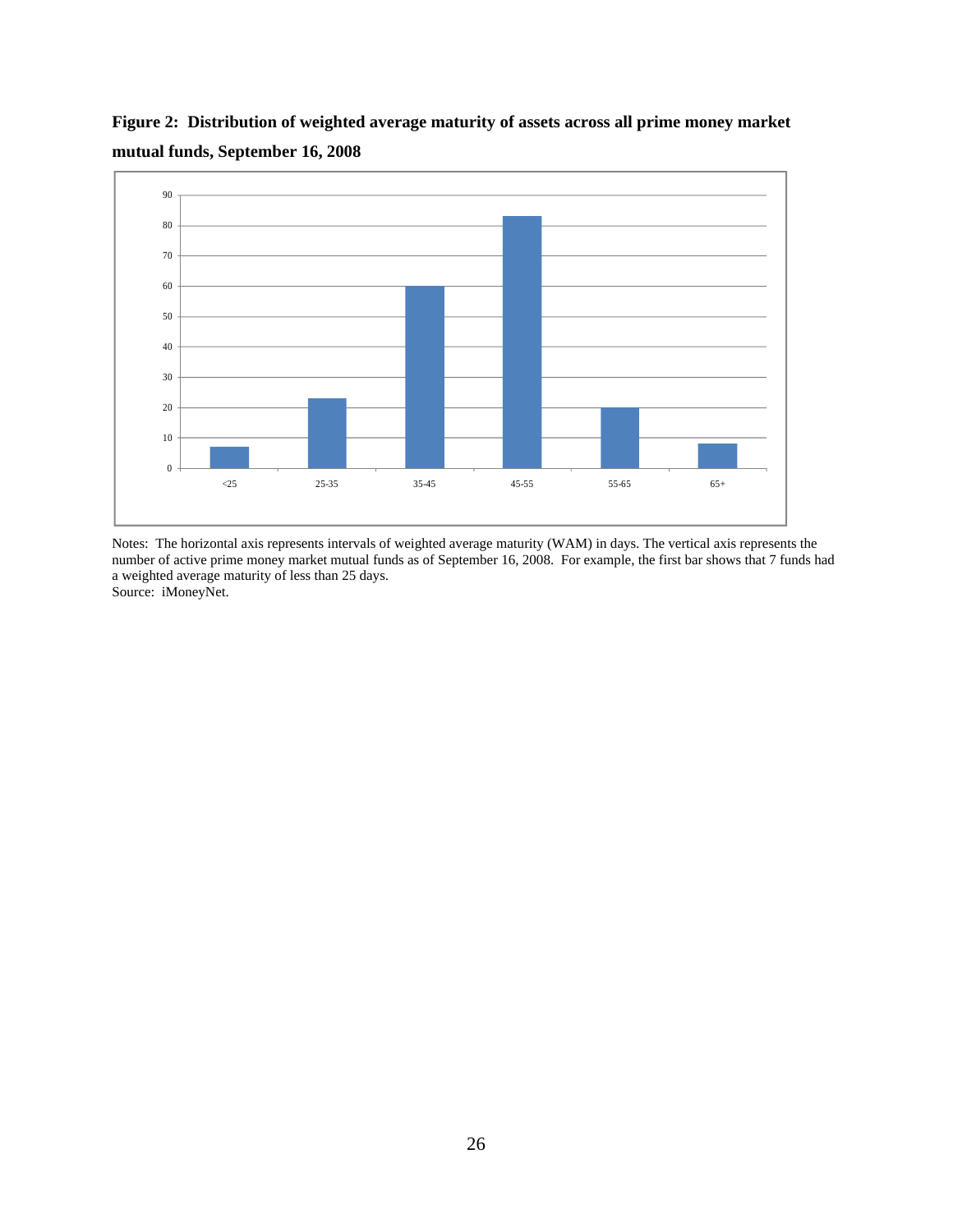![](_page_27_Figure_0.jpeg)

**Figure 3: Asset allocation of prime money market mutual funds, September 16, 2008** 

Notes: This figure presents the distribution of assets in prime money market mutual funds as of September 16, 2008. Unsecured CP represents commercial paper issued by financial and nonfinancial corporations; ABCP represents asset-backed commercial paper; and FRNS represents floating rate notes issued by financial institutions. Source: iMoneyNet.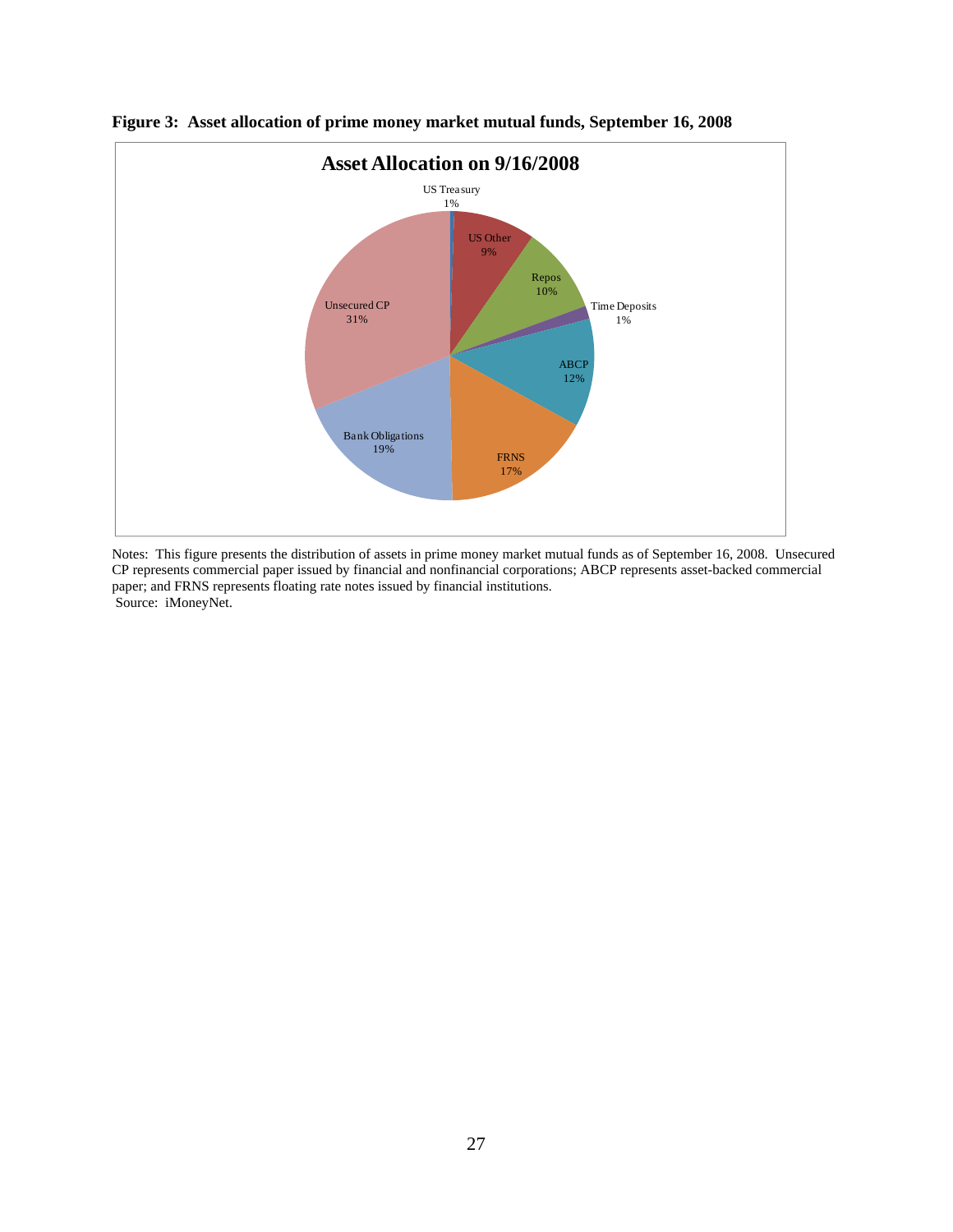![](_page_28_Figure_0.jpeg)

**Figure 4: Spreads on overnight commercial paper over the effective fed funds rate** 

Notes: This figure shows daily overnight commercial paper spreads of the target federal funds rate from July 2007 to January 2010. The dashed line is the spread of AA-rated asset-backed commercial paper; the dotted line is the spread of AA-rated commercial paper issued by nonfinancial corporations; and the solid line is the spread of AA-rated commercial paper issued by financial corporations. Spreads are expressed in percentage points. Source: CP statistical release, Federal Reserve Board.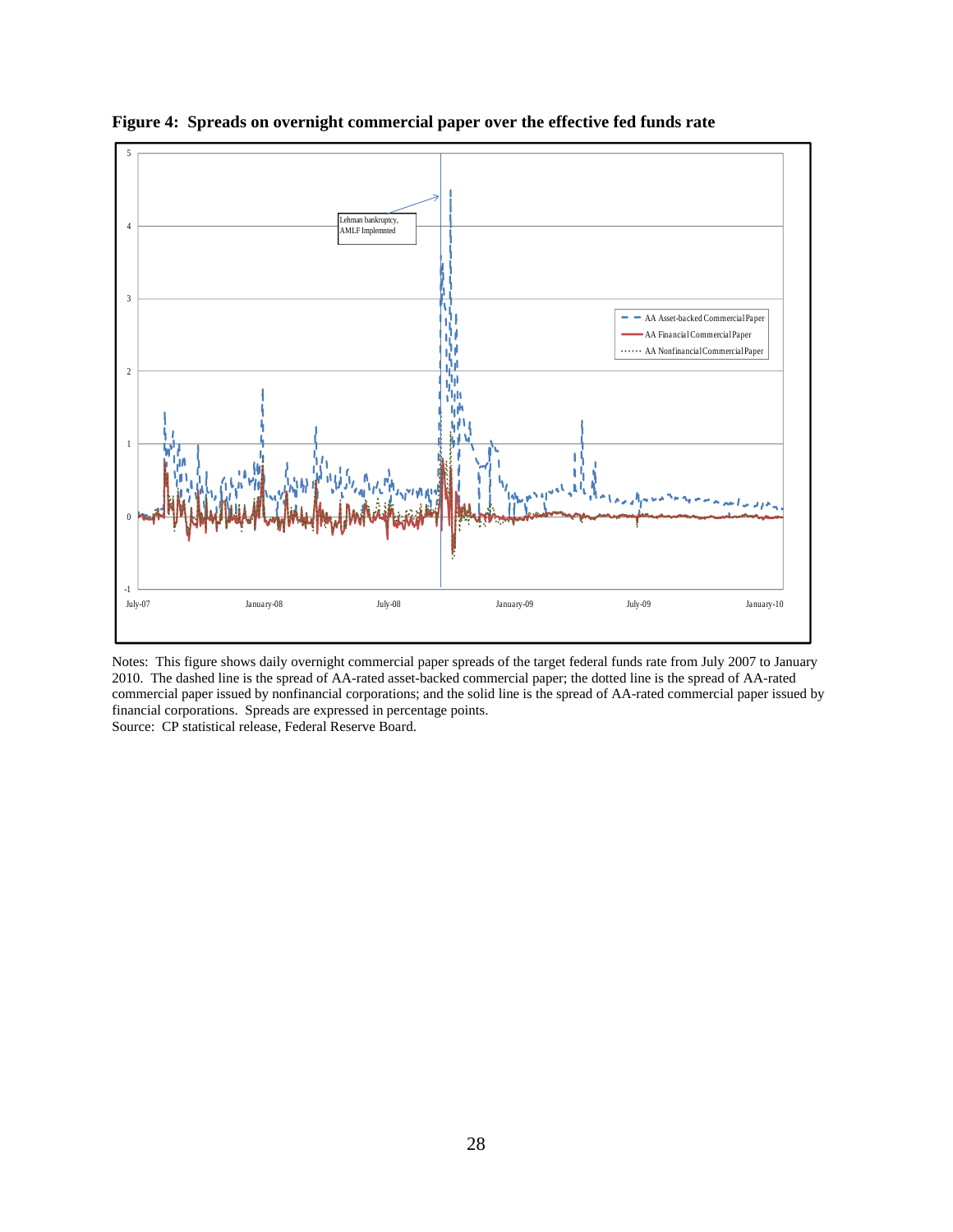![](_page_29_Figure_0.jpeg)

**Figure 5: Commercial paper outstanding in the United States, July 2007-January 2010** 

Notes: This figure shows weekly commercial paper outstanding in the United States in billions of dollars from July 2007 to January 2010. The dashed line represents asset-backed commercial paper outstanding, the solid line represents commercial paper outstanding at financial corporations, and the dotted line represents commercial paper outstanding at nonfinancial corporations. Source: CP statistical release, Federal Reserve Board.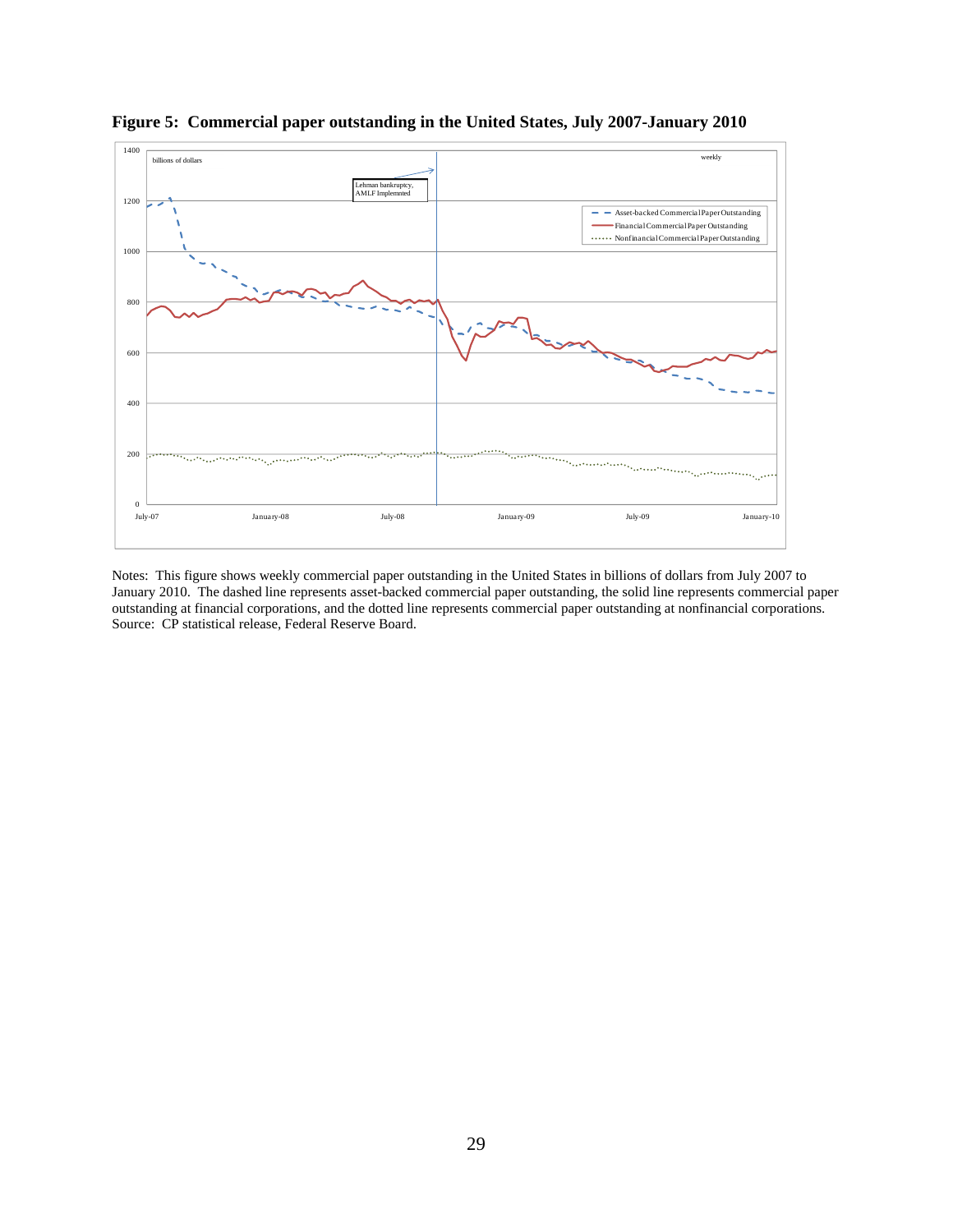## **Figure 6: Structure of the Asset-Backed Commercial Paper Money Market Mutual Fund Liquidity Facility (AMLF)**

![](_page_30_Figure_1.jpeg)

Notes: This figure represents the operation of the Asset-Backed Commercial Paper Money Market Fund Liquidity Facility (AMLF) using a stylized transaction, where a money fund obtains \$1,000 in funds. The first box represents the Federal Reserve Bank of Boston, the second box represents the eligible borrower (U.S. depository institutions, U.S. bank holding companies, and U.S. branches and agencies of foreign banks), and the last box represents an eligible money market fund (qualifying as a money market mutual fund under SEC rule 2a-7). In the stylized AMLF loan, an eligible borrower purchases asset-backed commercial paper (ABCP) from an eligible money fund at its amortized cost of \$1,000. The eligible borrower obtains a non-recourse loan for \$1,000 from the Federal Reserve Bank of Boston with the same maturity as the remaining maturity of the ABCP at the primary credit rate and pledges the \$1,000 ABCP as collateral. The Federal Reserve Bank of Boston does not impose a haircut on the collateral.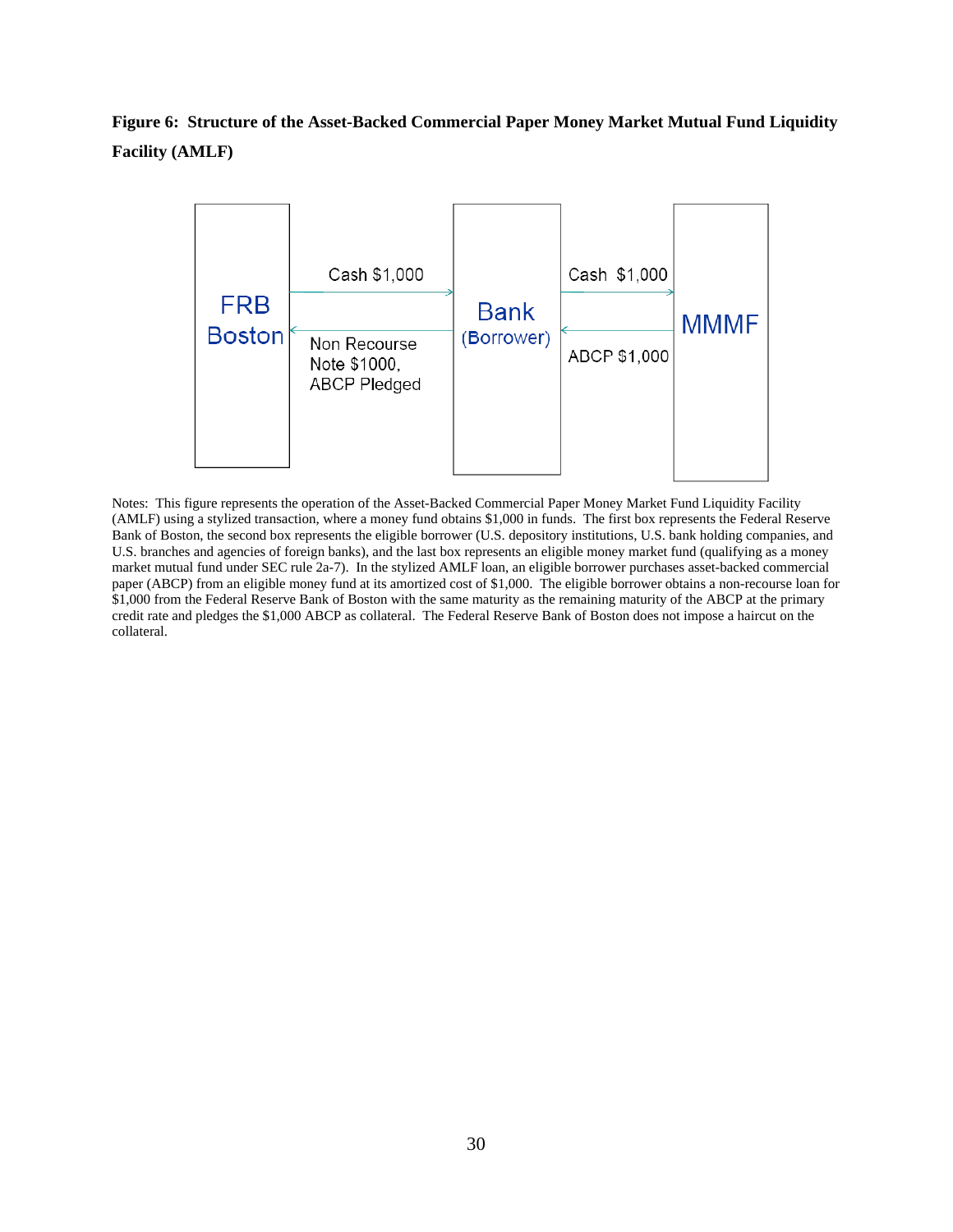**Figure 7: Loans extended through the Asset-Backed Commercial Paper Money Market Liquidity Facility (AMLF), September 2008 to September 2009** 

![](_page_31_Figure_1.jpeg)

**Loan balances (weekly average)** 

Notes: The figure plots the volume of loans outstanding at the Asset-Backed Commercial Paper Money Market Mutual Fund Liquidity Facility (AMLF) in billions of dollars. Data are measured at a weekly from September 2008 to September 2009. Source: Factors Affecting Reserve Balances (H.4.1), Federal Reserve Board.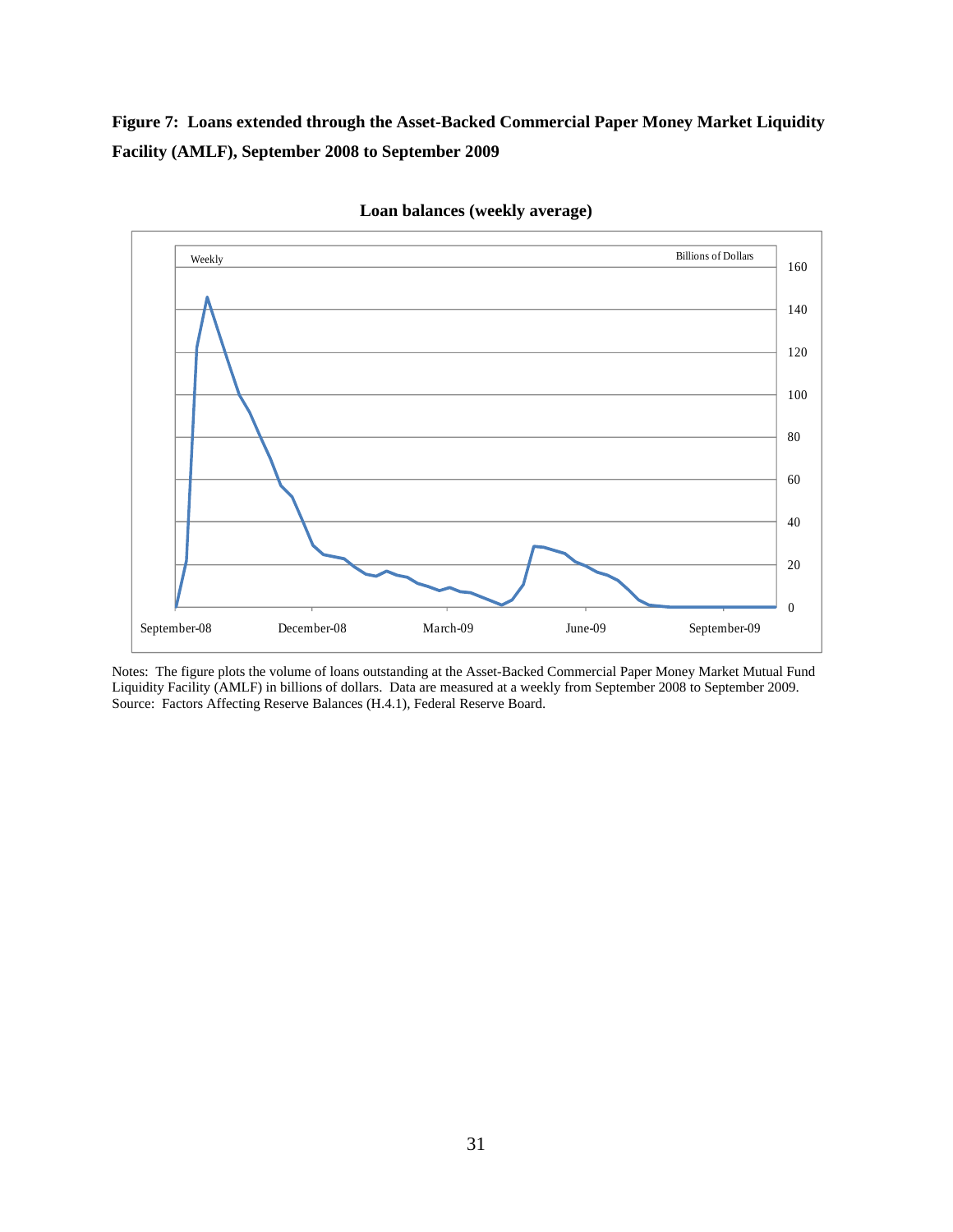![](_page_32_Figure_0.jpeg)

![](_page_32_Figure_1.jpeg)

Notes: Maturity of the loans are defined as follows: For eligible borrowers that are not depository institutions, advances may remain outstanding for the remaining term of the ABCP that is financed, which varies from overnight to 270 days. For eligible borrowers that are depository institutions, no advance under the AMLF may exceed a term of 120 days and the maturity of the underlying pledged ABCP may not exceed 120 days. Prepayment in full or part is not allowed except in the event of bankruptcy or receivership of the borrower.

Source: AMLF, Federal Reserve Bank of Boston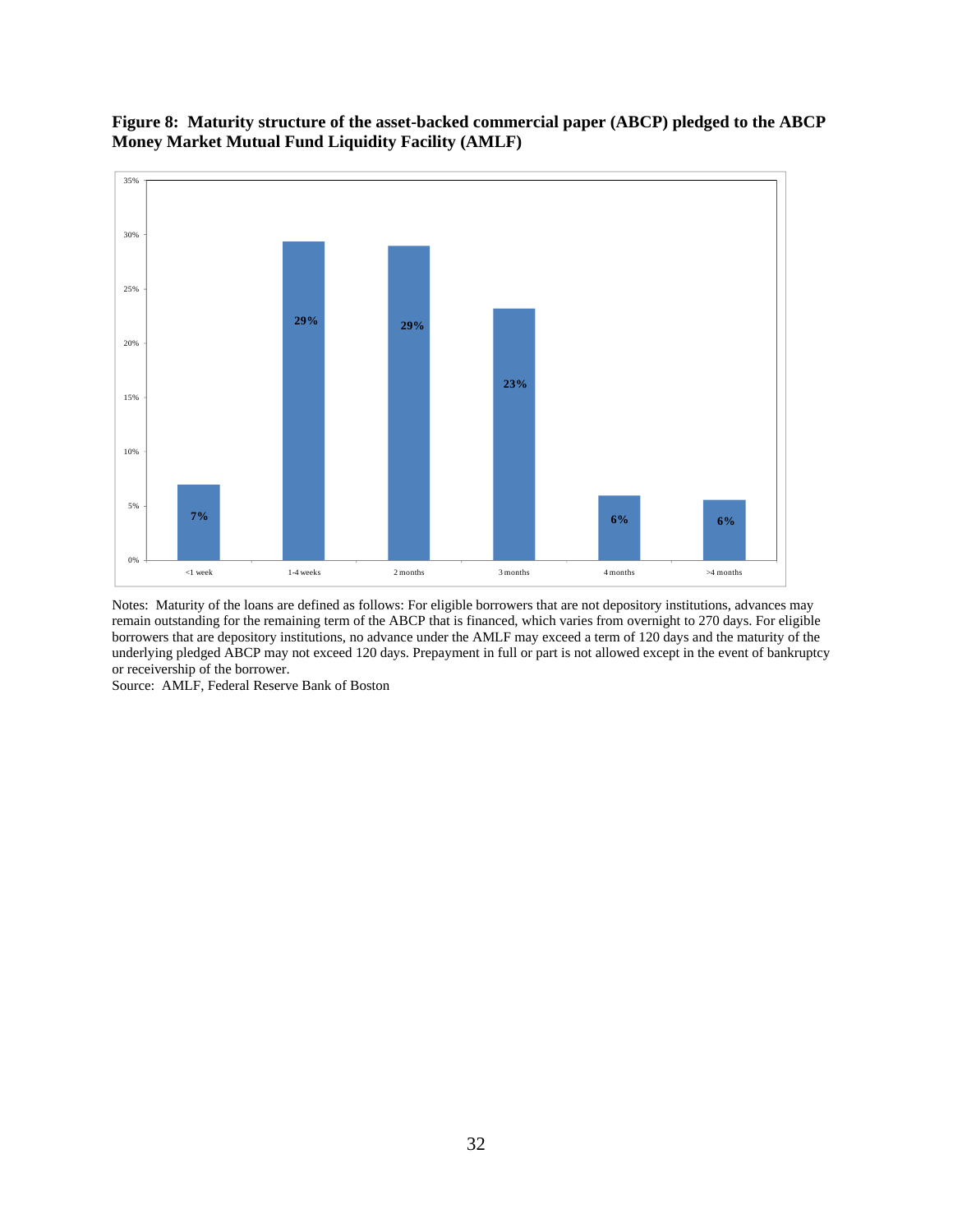![](_page_33_Figure_0.jpeg)

![](_page_33_Figure_1.jpeg)

**Panel A: All prime MMMFs** 

![](_page_33_Figure_3.jpeg)

![](_page_33_Figure_4.jpeg)

Source: iMoneyNet.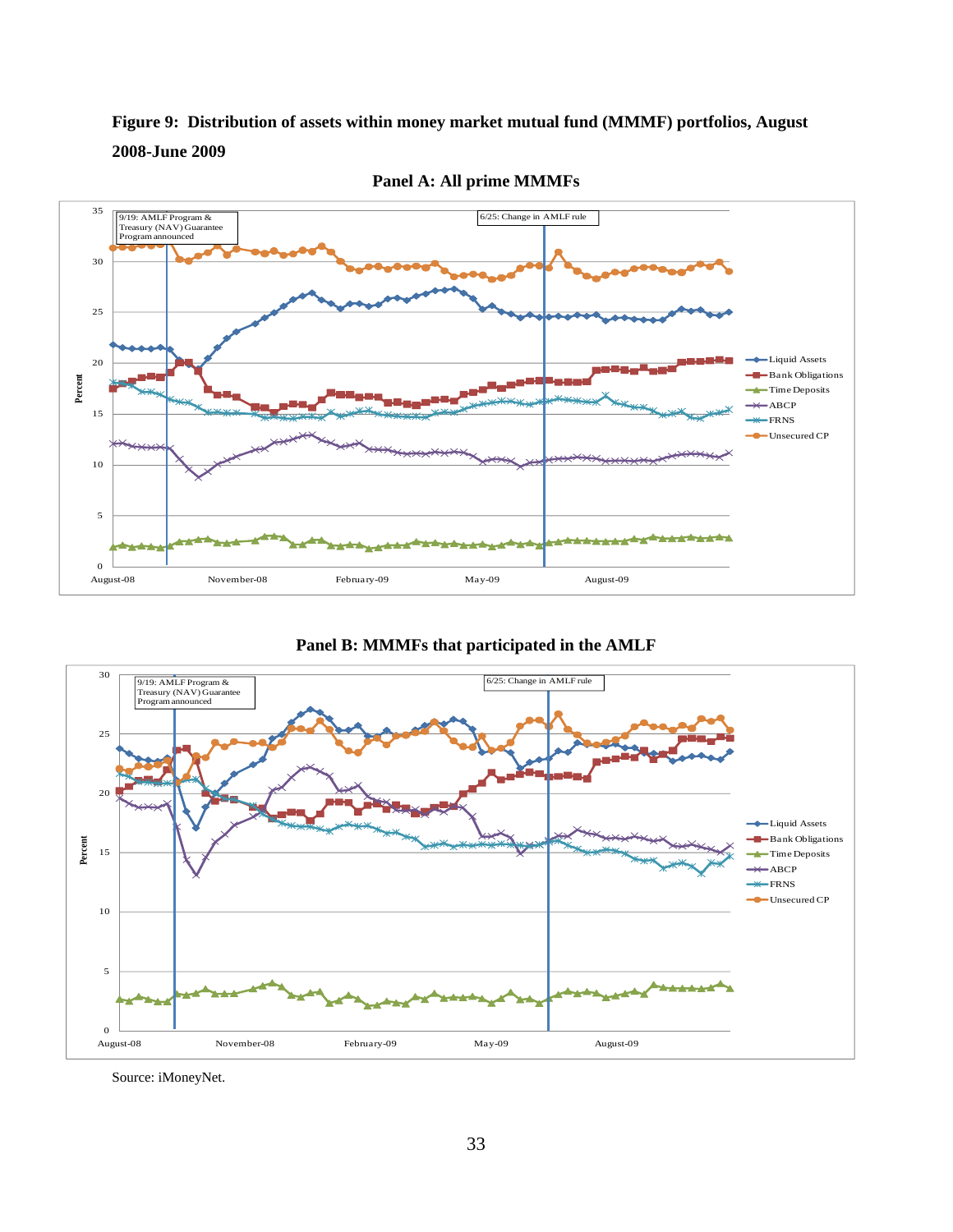**Market Mutual Fund Liquidity Facility (AMLF)** 

**Table 1: Concentration of asset-backed commercial paper (ABCP) programs in the ABCP Money** 

|      | Percentile of Loans Number of Sponsors Number of Issuers |    | Par Value of Loans |
|------|----------------------------------------------------------|----|--------------------|
| (\$  |                                                          |    | (\$ millions)      |
| 0.50 |                                                          | 15 | 109,052            |
| 0.60 | 8                                                        | 20 | 130,862            |
| 0.70 | 11                                                       | 28 | 152,672            |
| 0.80 | 16                                                       | 38 | 174,482            |
| 0.90 | 24                                                       | 51 | 196,293            |
| 1.00 | 47                                                       | 90 | 218,103            |

Notes: This table is based on the full sample of AMLF loans. Source: AMLF and DTCC data.

#### **Table 2: Prime money market mutual fund characteristics, September 9, 2008**

|                                             |       | All Prime Funds | <b>AMLF</b> Participant |        |
|---------------------------------------------|-------|-----------------|-------------------------|--------|
|                                             | mean  | sd              | mean                    | sd     |
| Assets (daily millions \$)                  | 8,653 | 17,253          | 12,550                  | 18,482 |
| Weighted Average Maturity (daily)           | 43.51 | 11.83           | 45.38                   | 9.78   |
| Fraction Maturing in 7 Days                 | 0.271 | 0.166           | 0.246                   | 0.123  |
| Fraction of ABCP                            | 0.115 | 0.142           | 0.177                   | 0.141  |
| Fraction of US Treasury                     | 0.005 | 0.028           | 0.002                   | 0.007  |
| Fraction of Other US Assets                 | 0.097 | 0.17            | 0.050                   | 0.090  |
| Fraction of Repos                           | 0.110 | 0.139           | 0.097                   | 0.088  |
| Assets $(\log \frac{6}{3})$                 | 7.602 | 1.946           | 8.472                   | 1.645  |
| Change in Daily Assets (fraction of assets) | 0.002 | 0.021           | 0.004                   | 0.018  |
| Fraction of Liquid Assets                   | 0.212 | 0.225           | 0.149                   | 0.138  |
| Institutional (first) Indicator             | 0.572 | 0.496           | 0.638                   | 0.483  |
| Retail (first or second) Indicator          | 0.428 | 0.496           | 0.362                   | 0.483  |
| <b>Observations</b>                         | 250   | 250             | 105                     | 105    |
| Funds (count)                               | 250   | 250             | 105                     | 105    |
| Fund Complex (count)                        | 114   | 114             | 41                      | 41     |

Notes: This table reports money market fund characteristics as of September 9, 2008, revealing a snapshot of the industry before the collapse of Lehman Bankruptcy on September 15, 2008. AMLF Participant denotes participation in the AMLF program at any date when the facility operated. Funds are defined at the Master Class portfolio level. Source: AMLF and iMoney data.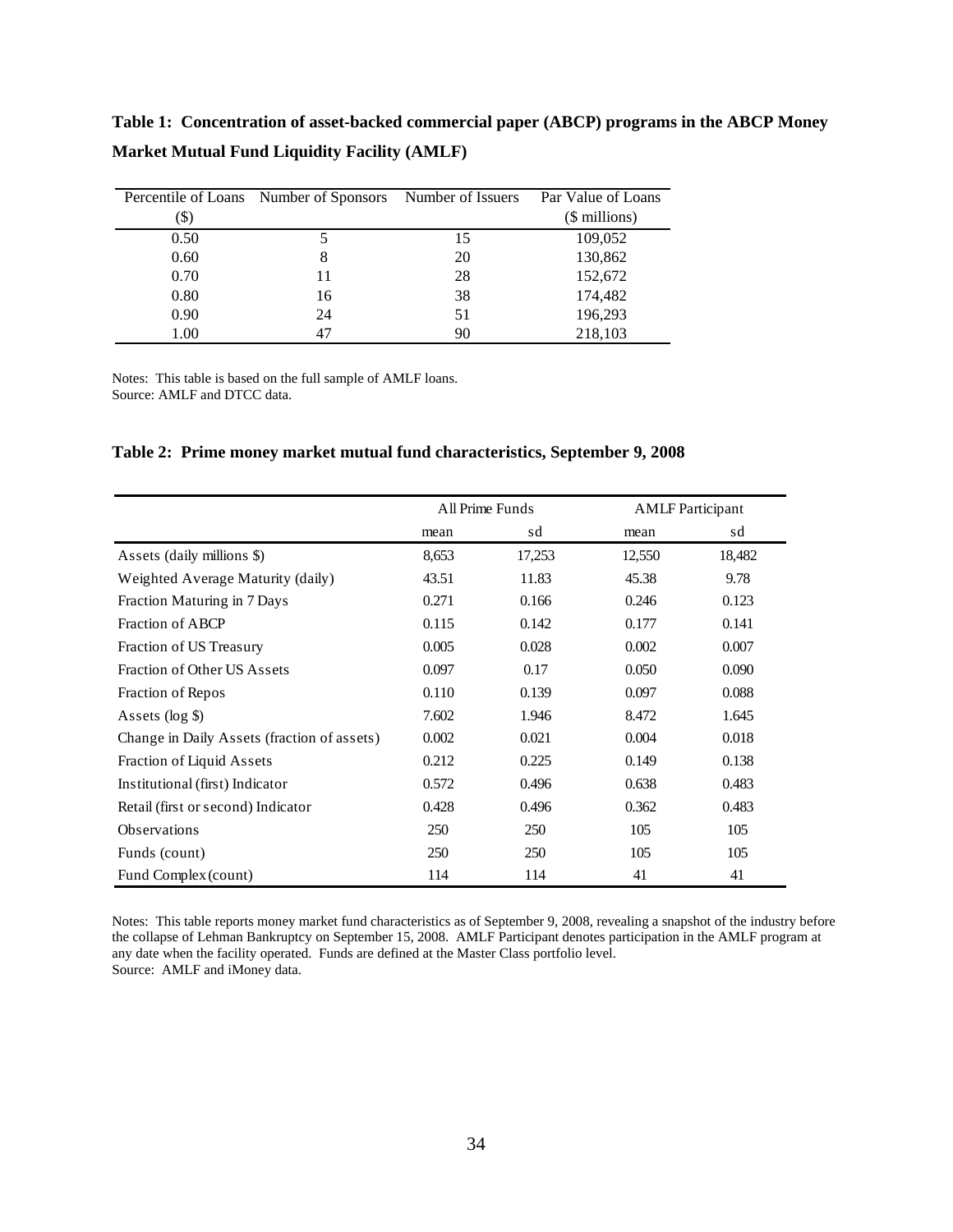| Percentile of Loans<br>(\$) | Fund Complex<br>(count) | Fund<br>(count) | Par Value of Loans<br>(\$ millions) |
|-----------------------------|-------------------------|-----------------|-------------------------------------|
| 0.25                        | 3                       | 6               | 43,916                              |
| 0.50                        | 6                       | 17              | 79,922                              |
| 0.75                        | 11                      | 38              | 117,352                             |
| 0.85                        | 14                      | 53              | 133,430                             |
| 0.90                        | 16                      | 61              | 140,615                             |
| 0.95                        | 20                      | 75              | 148,735                             |
| 1.00                        | 41                      | 105             | 156,169                             |

**Table 3: Use of the Asset-Backed Commercial Paper Money Market Mutual Fund Liquidity Facility (AMLF): Concentration among money market mutual funds** 

Notes: This table reports the cumulative distribution of loans by fund complex and individual funds for the AMLF loans that are matched to individual funds in iMoneyNet. We matched about \$156 billion in loans, and we were not able to match \$62 billion in loans. Funds and fund complexes are ordered by total borrowings from the AMLF. For example, the 3 fund complexes that borrowed the most are reported in column (2).

Source: AMLF and iMoney data.

#### **Table 4: Use of the Asset-Backed Commercial Paper Money Market Mutual Fund Liquidity**

**Facility (AMLF): Loan characteristics**

|                              | Loan characteristics |             |  |  |
|------------------------------|----------------------|-------------|--|--|
|                              | Mean                 | Stand. Dev. |  |  |
| Days Until Maturity          | 47.11                | 34.82       |  |  |
| Amortized Cost (millions \$) | 68.14                | 78.08       |  |  |
| Par Value (millions \$)      | 68.39                | 78.45       |  |  |
| Loans (count)                | 2,292                | 2,292       |  |  |
| Funds (count)                | 105                  | 105         |  |  |
| Fund Complex (count)         | 41                   | 41          |  |  |

Notes: As in Table 3, this table reports loan characteristics for AMLF loans that are matched to individual funds in iMoneyNet, which comprise our main sample throughout the paper. Source: AMLF, iMoneyNet, and DTCC data.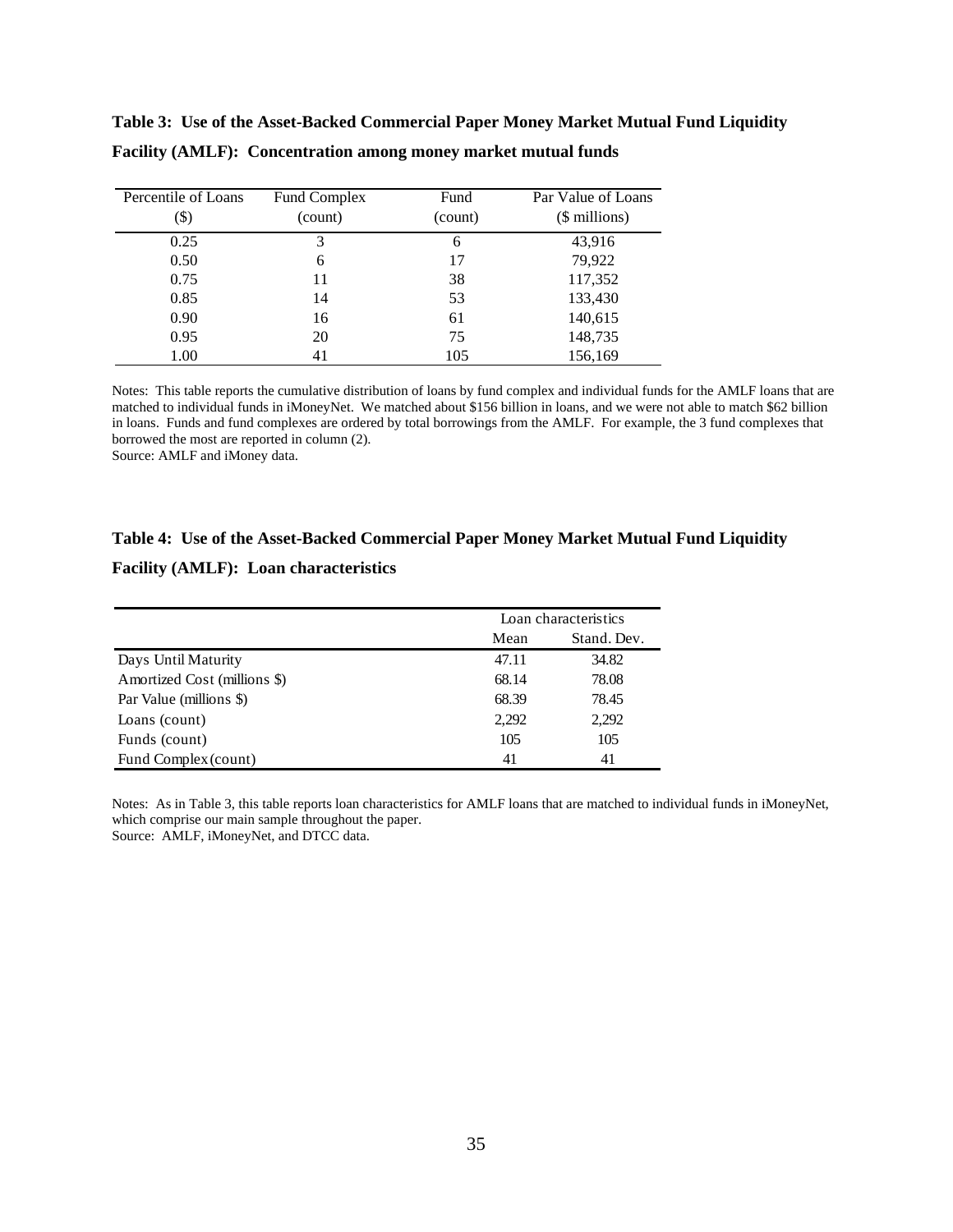## **Table 5: Probit regressions on funds' decision to whether or not use the Asset-Backed Commercial Paper Money Market Mutual Fund Liquidity Facility (AMLF), pooled regressions**

|                                             | (1)            | (2)            | (3)         | (4)        |
|---------------------------------------------|----------------|----------------|-------------|------------|
| Assets (daily millions log \$)              | $0.002***$     | 0.001          | $-0.403***$ | $0.001***$ |
|                                             | [0.002]        | [0.002]        | [0.105]     | [0.000]    |
| Change in Daily Assets (fraction of assets) | $-0.032***$    | $-0.038***$    | $0.153*$    | $-0.002$   |
|                                             | [0.005]        | [0.011]        | [0.085]     | [0.003]    |
| Fraction of ABCP                            | $0.010***$     | $-0.047***$    | $-0.291$    | $0.009***$ |
|                                             | [0.001]        | [0.009]        | [0.195]     | [0.001]    |
| <b>Fraction of Liquid Assets</b>            | $-0.009***$    | $-0.099***$    | $-0.304*$   | $-0.002*$  |
|                                             | [0.002]        | [0.010]        | [0.164]     | [0.001]    |
| Fraction Maturing in 7 Days                 | $0.003*$       | $0.022***$     | $0.221**$   | 0.002      |
|                                             | [0.002]        | [0.007]        | [0.089]     | [0.001]    |
| <b>Fund Fixed Effects</b>                   | N <sub>0</sub> | Yes            | Yes         | No.        |
| Month Fixed Effects                         | N <sub>0</sub> | N <sub>0</sub> | <b>Yes</b>  | Yes        |
| <b>Observations</b>                         | 45282          | 19461          | 2720        | 30460      |
| Pseudo R-squared                            | 0.0606         | 0.0948         | 0.148       | 0.266      |

Dependent variable – Indicator for use of AMLF

Notes: The dependent variable is an indicator variable that equals 1 if a money fund used the AMLF on a given day. The sample is a panel of daily observations for all AMLF-eligible prime MMMFs and the complete AMLF data from September 22, 2008 through May 8, 2009. All regressions include a constant term, which is not reported. The table reports marginal effects of a probit model. Standard errors are reported in brackets.

\* significant at 10%; \*\* significant at 5%; \*\*\* significant at 1%.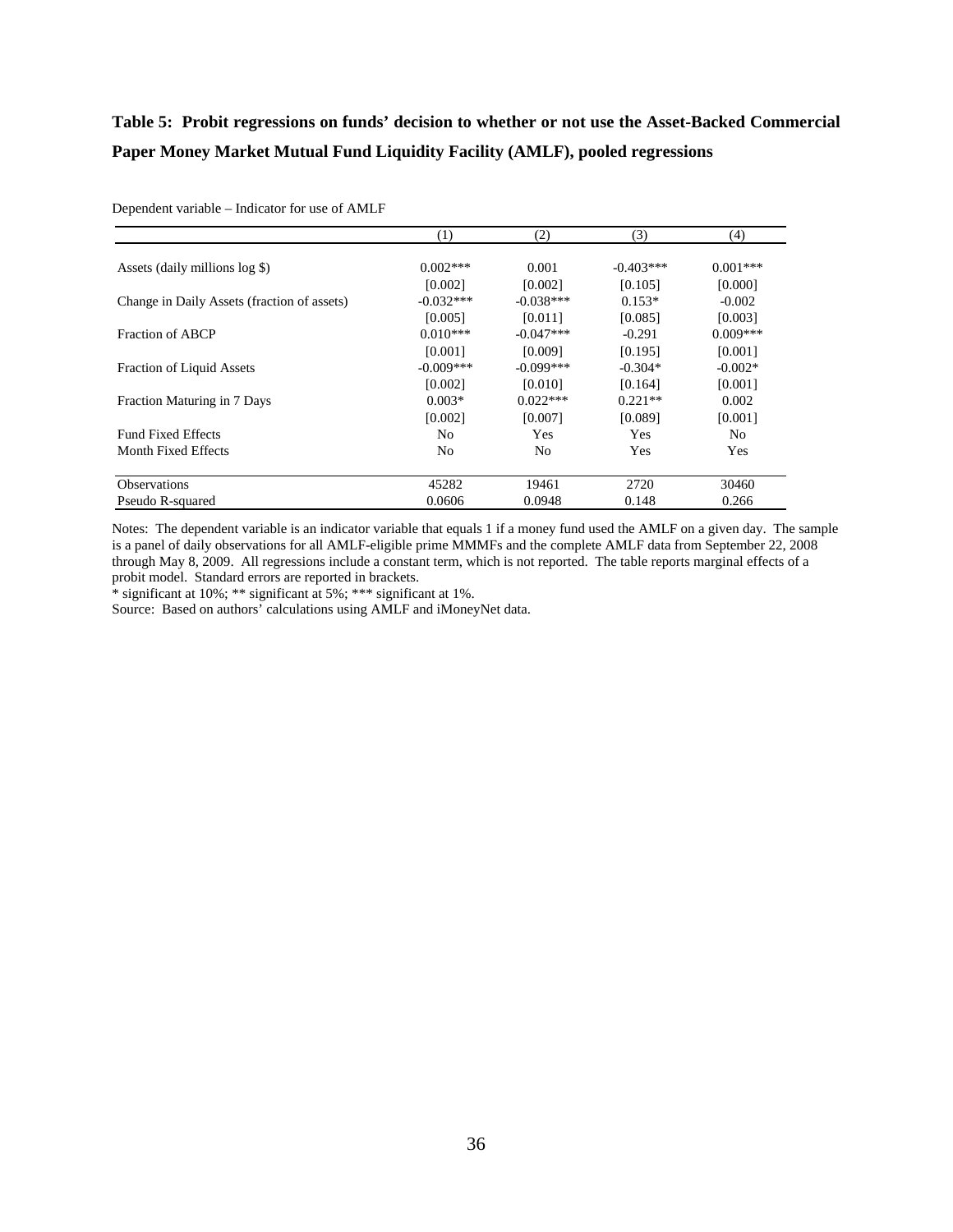## **Table 6: Probit regressions on funds' decision to whether or not use the Asset-Backed Commercial Paper Money Market Mutual Fund Liquidity Facility (AMLF), by sub-period**

|                                             | (1)            | (2)         | (3)            | (4)        | (5)            | (6)        |
|---------------------------------------------|----------------|-------------|----------------|------------|----------------|------------|
| <b>SAMPLE</b>                               | Sep/Oct        | Sep/Oct     | Nov            | <b>Nov</b> | May09          | May09      |
| Assets (daily millions log \$)              | $0.009***$     | $0.115***$  | 0.000          | 0.001      | $0.001*$       | 0.372      |
|                                             | [0.001]        | [0.038]     | [0.000]        | [0.011]    | [0.001]        | [0.261]    |
| Change in Daily Assets (fraction of assets) | $-0.093***$    | $-0.103$    | 0.000          | $-0.003$   | 0.028          | $-0.023$   |
|                                             | [0.028]        | [0.071]     | [0.000]        | [0.028]    | [0.038]        | [0.305]    |
| Fraction of ABCP                            | $0.068***$     | $-0.026$    | 0.002          | $-0.001$   | $0.023***$     | 0.245      |
|                                             | [0.011]        | [0.090]     | [0.002]        | [0.007]    | [0.008]        | [0.338]    |
| <b>Fraction of Liquid Assets</b>            | $-0.019**$     | $-0.513***$ | $-0.001$       | 0.001      | $-0.010$       | $-0.471*$  |
|                                             | [0.010]        | [0.092]     | [0.001]        | [0.009]    | [0.007]        | [0.258]    |
| Fraction Maturing in 7 Days                 | $-0.021**$     | $-0.083$    | 0.001          | 0.002      | 0.009          | $0.978***$ |
|                                             | [0.010]        | [0.053]     | [0.001]        | [0.019]    | [0.008]        | [0.189]    |
| <b>Fund Fixed Effects</b>                   | N <sub>0</sub> | Yes         | N <sub>0</sub> | Yes        | N <sub>0</sub> | Yes        |
| <b>Observations</b>                         | 7620           | 2955        | 4234           | 72         | 4505           | 840        |
| Pseudo R-squared                            | 0.0890         | 0.117       | 0.0870         | 0.266      | 0.0313         | 0.0914     |

Dependent variable – Indicator for use of AMLF

Notes: The dependent variable is an indicator variable that equals 1 if a fund came to the AMLF on a given day. The sample is a panel of daily observations for all AMLF-eligible prime MMMFs. All regressions include a constant term, which is not reported. The regressions are run separately for the 3 months in which AMLF activity was significant; we drop the other months as there are too few "successes"—loans originated under the facility. The table reports marginal effects of the probit model. Standard errors are reported in brackets.

\* significant at 10%; \*\* significant at 5%; \*\*\* significant at 1%.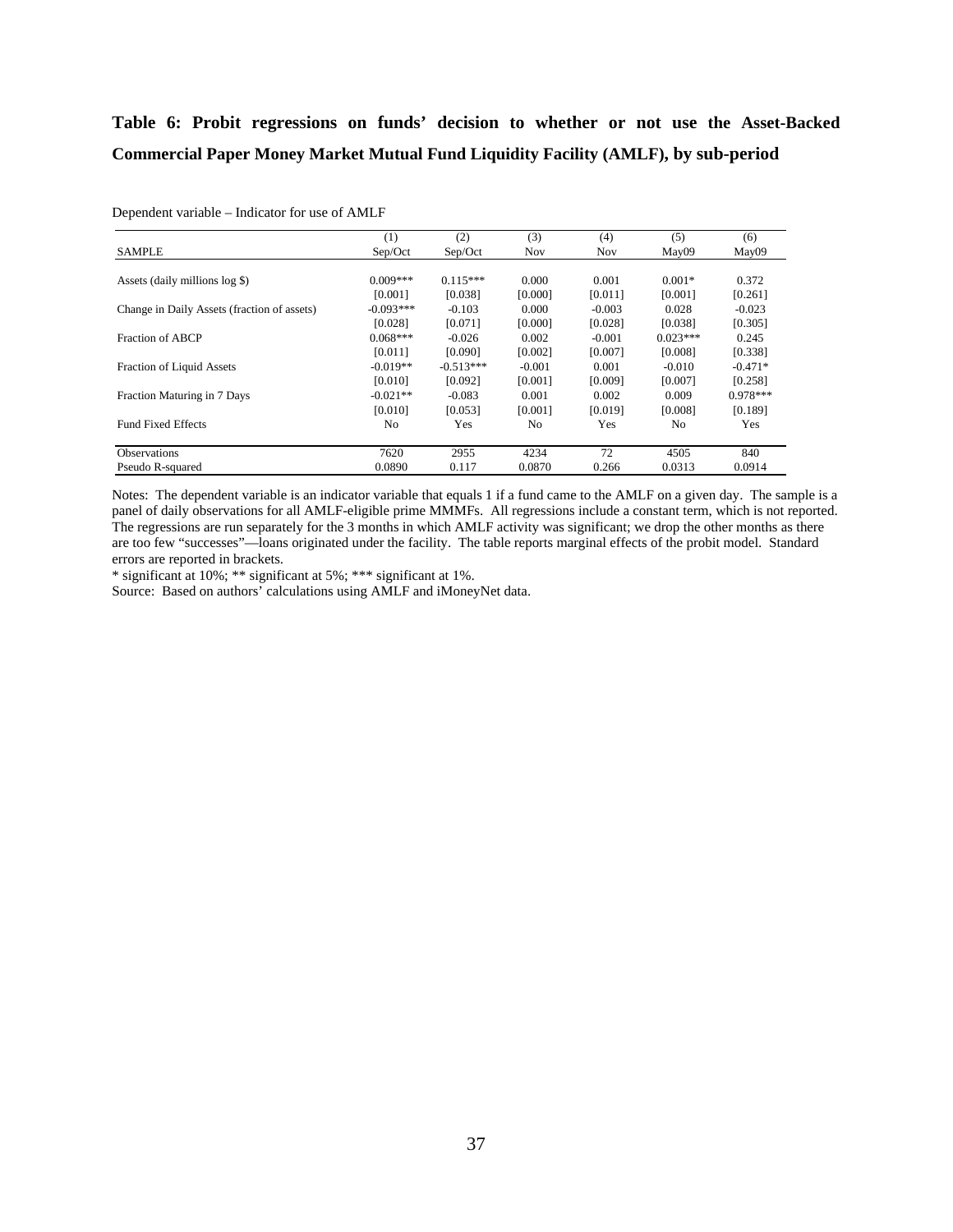## **Table 7: Funds decision to how much to pledge under the Asset-Backed Commercial Paper Money Market Mutual Fund Liquidity Facility (AMLF), pooled sample**

|                                             | (1)            | (2)        | (3)        | (4)      | (5)            |
|---------------------------------------------|----------------|------------|------------|----------|----------------|
| <b>SAMPLE</b>                               | Full           | Full       | Sep/Oct    | Nov      | May09          |
| Assets (daily millions log \$)              | $0.100***$     | $0.105***$ | $0.112***$ | 0.108    | 0.042          |
|                                             | [0.015]        | [0.015]    | [0.019]    | [0.122]  | [0.052]        |
| Change In Daily Assets (fraction of assets) | $-2.093***$    | $-0.001$   | $-0.950**$ | $-0.097$ | 1.336          |
|                                             | [0.427]        | [0.014]    | [0.460]    | [2.963]  | [2.181]        |
| Fraction of ABCP                            | $-0.009$       | $0.273*$   | 0.239      | 0.404    | 0.117          |
|                                             | [0.151]        | [0.151]    | [0.184]    | [1.050]  | [0.631]        |
| <b>Fraction of Liquid Assets</b>            | $-0.733***$    | $-0.239$   | $-0.479**$ | $-0.662$ | $-0.328$       |
|                                             | [0.151]        | [0.147]    | [0.187]    | [1.063]  | [0.534]        |
| Fraction Maturing in 7 Days                 | $0.369***$     | $0.381***$ | $-0.183$   | 0.678    | $0.935*$       |
|                                             | [0.134]        | [0.135]    | [0.165]    | [0.851]  | [0.552]        |
| Month Fixed Effects                         | N <sub>0</sub> | Yes        | No         | No       | N <sub>0</sub> |
| <b>Observations</b>                         | 25222          | 25222      | 4077       | 2274     | 2567           |
| Pseudo R-squared                            | 0.036          | 0.318      | 0.044      | 0.041    | 0.010          |

Dependent variable – Amortized cost of pledge divided by total portfolio assets

Notes: The dependent variable is the total loan amount (the amortized cost of the ABCP pledged as collateral) by a fund divided by fund total assets on a given day. The sample is a panel of daily observations for all AMLF-eligible prime MMMFs and the complete AMLF data from September 22, 2008 through May 8, 2009. All regressions include a constant term, which is not reported. The table reports coefficient estimates of an Tobit model. Standard errors are reported in brackets. \* significant at 10%; \*\* significant at 5%; \*\*\* significant at 1%.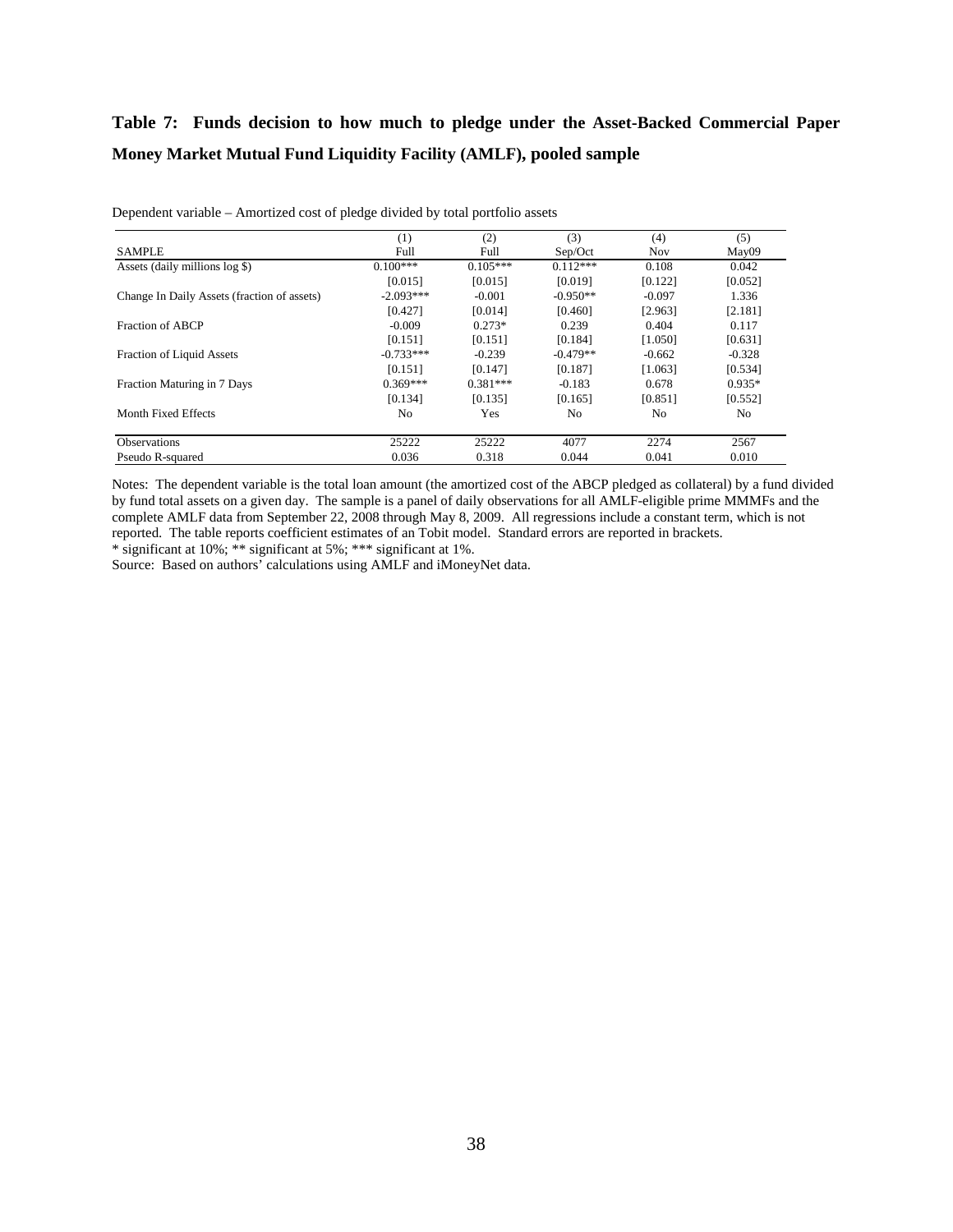## **Table 8: Funds' decision to how much to borrow under the Asset-Backed Commercial Paper Money Market Mutual Fund Liquidity Facility (AMLF), Tobit results**

|                                             | (1)            | (2)        | (3)         | (4)            | (5)       |
|---------------------------------------------|----------------|------------|-------------|----------------|-----------|
| <b>SAMPLE</b>                               | Full           | Full       | Sep/Oct     | <b>Nov</b>     | May09     |
| Assets (daily millions log \$)              | $0.032***$     | $0.033***$ | $0.036***$  | 0.018          | 0.014     |
|                                             | [0.005]        | [0.005]    | [0.006]     | [0.016]        | [0.014]   |
| Change In Daily Assets (fraction of assets) | $-0.877***$    | $-0.258*$  | $-0.621***$ | 0.000          | 0.451     |
|                                             | [0.125]        | [0.135]    | [0.142]     | [0.014]        | [0.697]   |
| Fraction of ABCP                            | $0.253***$     | $0.374***$ | $0.397***$  | 0.173          | $0.360**$ |
|                                             | [0.044]        | [0.048]    | [0.060]     | [0.136]        | [0.155]   |
| <b>Fraction of Liquid Assets</b>            | $-0.165***$    | $-0.006$   | $-0.011$    | $-0.076$       | $-0.187$  |
|                                             | [0.041]        | [0.040]    | [0.049]     | [0.136]        | [0.131]   |
| Fraction Maturing in 7 Days                 | 0.023          | 0.000      | $-0.176***$ | 0.086          | 0.132     |
|                                             | [0.042]        | [0.044]    | [0.055]     | [0.106]        | [0.139]   |
| Month Fixed Effects                         | N <sub>0</sub> | Yes        | No          | N <sub>0</sub> | No.       |
| <b>Observations</b>                         | 45282          | 45282      | 7620        | 4234           | 4505      |
| Pseudo R-squared                            | 0.0632         | 0.3751     | 0.3050      | 0.1290         | 0.2735    |

Dependent variable – Amortized cost of pledge divided by lagged ABCP holdings

Notes: The dependent variable is the total loan amount by a fund on a given day, scaled by the fund's ABCP holdings in the previous day. The table reports coefficient estimates of a Tobit model. Standard errors are reported in brackets. \* significant at 10%; \*\* significant at 5%; \*\*\* significant at 1%.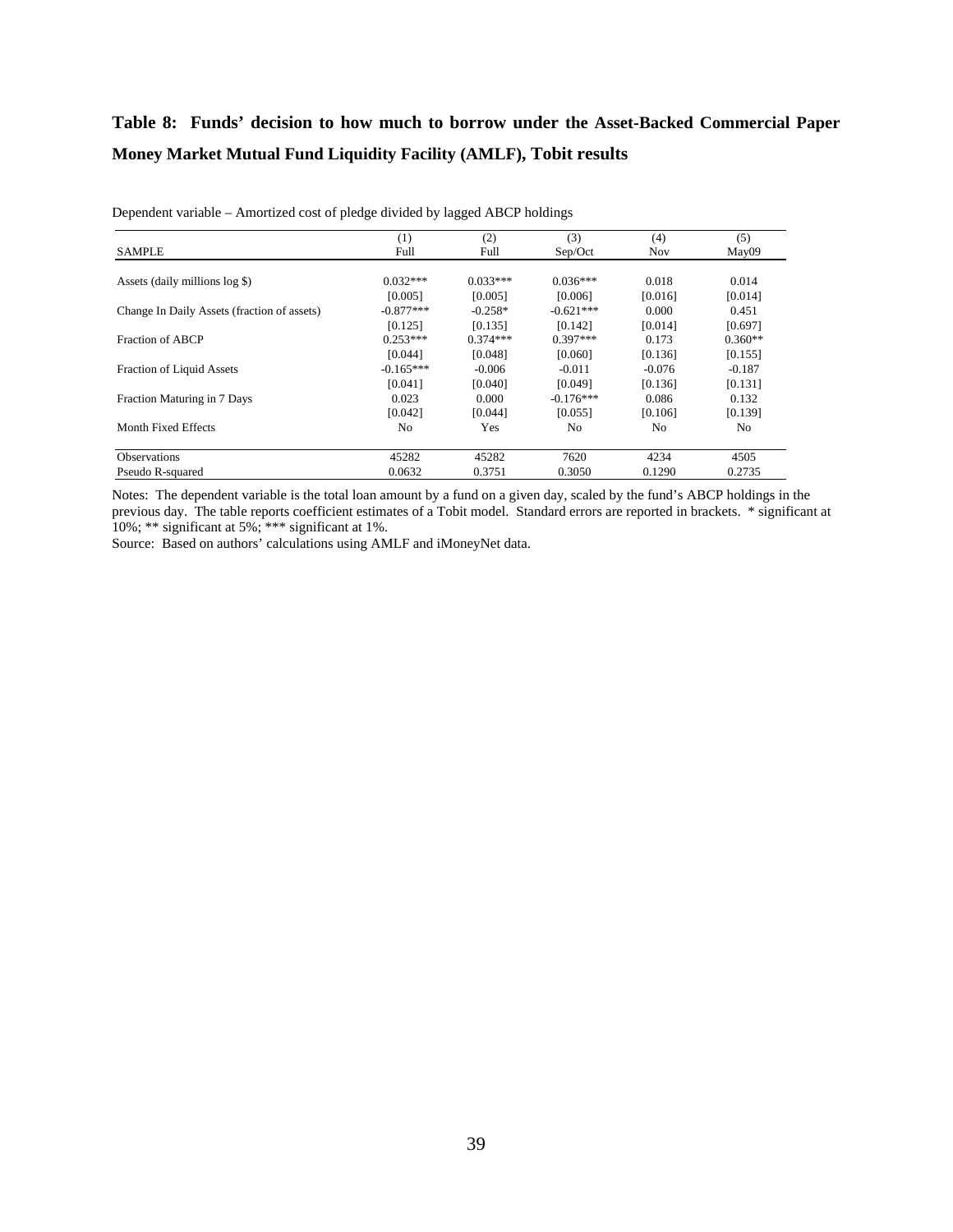## **Table 9: Analyzing the characteristics of the Asset-Backed Commercial Paper (ABCP) conduits pledged to the ABCP Money Market Mutual Fund Liquidity Facility (AMLF) as collateral**

|                            | Sept 19-Oct 31. | Nov 1-30. | Dec 1-31. | Jan 1-31. | Feb 1-28. | Mar 1-31. | Apr 1-May 5, |
|----------------------------|-----------------|-----------|-----------|-----------|-----------|-----------|--------------|
| Sample                     | 2008            | 2008      | 2008      | 2009      | 2009      | 2009      | 2009         |
| Sponsor CDS spread         | 0.000           | $0.014*$  | $0.078*$  | $-0.008$  | $0.007*$  | $0.043**$ | $0.029*$     |
|                            | [0.001]         | [0.007]   | [0.044]   | [0.006]   | [0.004]   | [0.021]   | [0.017]      |
| Program Type Fixed Effects | Yes             | Yes       | Yes       | Yes       | Yes       | Yes       | Yes          |
| Time Fixed Effects         | Yes             | Yes       | Yes       | Yes       | Yes       | Yes       | Yes          |
| <b>Observations</b>        | 2251            | 342       | 85        | 658       | 340       | 76        | 42           |
| Pseudo R-squared           | 0.291           | 0.35      | 0.236     | 0.0834    | 0.0541    | 0.176     | 0.533        |

Panel A: Dependent variable - Probability that ABCP is pledged to AMLF

Panel B: Dependent variable - Probability that ABCP is pledged to AMLF

| $\mathbf{r}$               |                 | -         | $\tilde{\phantom{a}}$ |           |           |           |              |
|----------------------------|-----------------|-----------|-----------------------|-----------|-----------|-----------|--------------|
|                            | Sept 19-Oct 31, | Nov 1-30. | Dec 1-31.             | Jan 1-31, | Feb 1-28. | Mar 1-31. | Apr 1-May 5, |
| Sample                     | 2008            | 2008      | 2008                  | 2009      | 2009      | 2009      | 2009         |
| Sponsor CDS spread         | 0.000           | $0.003**$ | $0.003*$              | $-0.003$  | 0.001     | $0.003**$ | $0.001*$     |
|                            | [0.001]         | [0.001]   | [0.002]               | [0.003]   | [0.001]   | [0.002]   | [0.001]      |
| Program Type Fixed Effects | Yes             | Yes       | Yes                   | Yes       | Yes       | Yes       | Yes          |
| Time Fixed Effects         | No              | No        | No                    | No        | No        | No        | No           |
| <b>Observations</b>        | 3056            | 1515      | 1849                  | 1914      | 1634      | 864       | 888          |
| Pseudo R-squared           | 0.0342          | 0.293     | 0.0936                | 0.0217    | 0.024     | 0.102     | 0.161        |

Notes: The dependent variable is the probability that asset-backed commercial paper (ABCP) issued by a given conduit is pledged to the AMLF on a given day. The sample is a panel of daily observations for all conduits that issue AMLF-eligible paper in the U.S. market (non-extendible issues rated at least A-1/P-1). All regressions include dummies for ABCP program type (multi-seller, single-seller, securities arbitrage, and structured investment vehicle). Sponsor CDS Spread is the premium on the 5-year credit default swap of the program sponsor (measured in percent) as reported by Moody's and is taken from Markit. The table reports marginal effects of a probit model. Robust standard errors clustered by sponsor are reported in brackets. \* significant at 10%; \*\* significant at 5%; \*\*\* significant at 1%.

Source: Based on authors' calculations using AMLF, DTCC, and Markit data.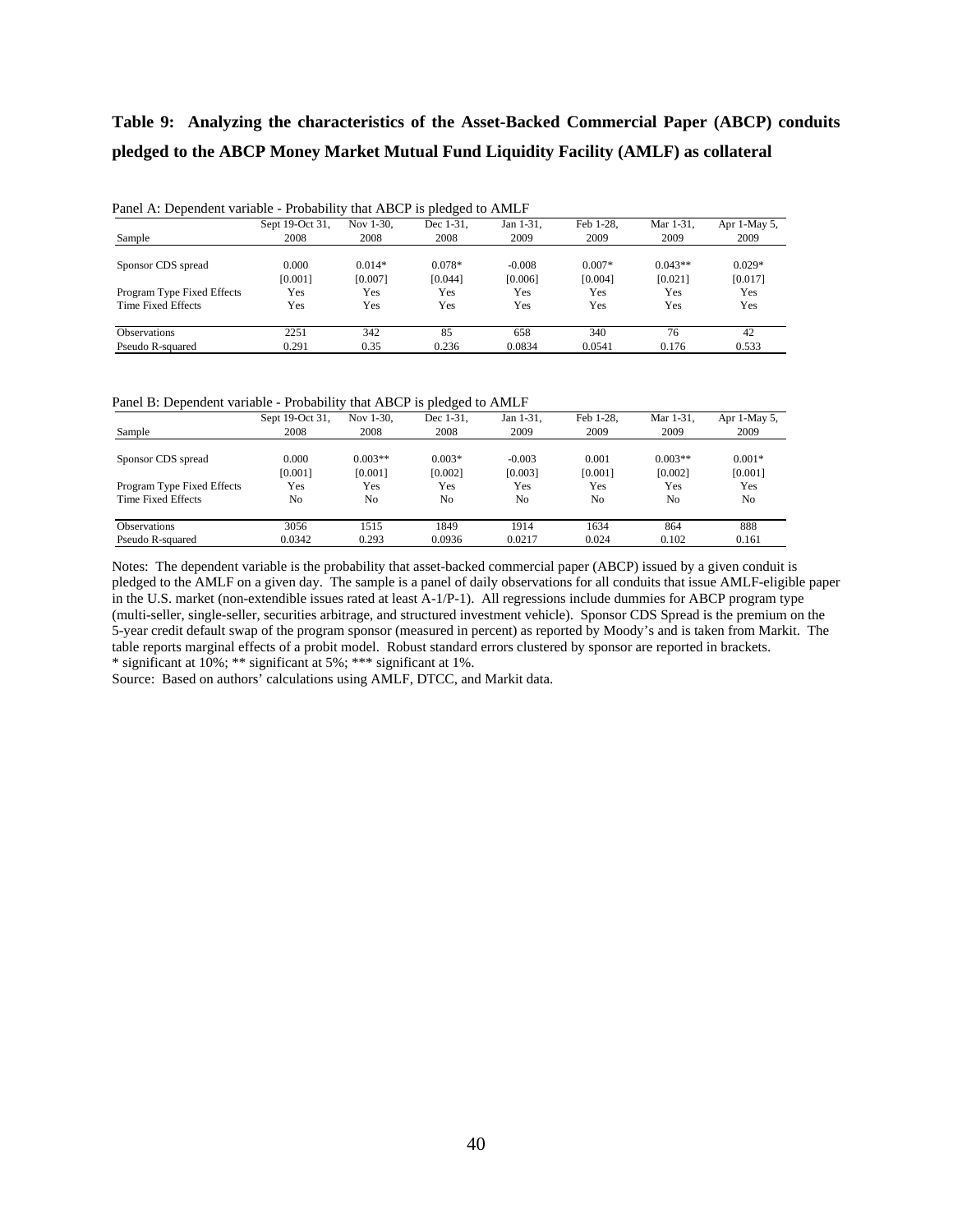## **Table 10: Impact of the Asset-Backed Commercial Paper Money Market Mutual Fund Liquidity Facility (AMLF) on money market mutual fund asset flows**

Dependent variable – Percentage change in assets under management

|                                                                  | (1)                    | (2)                    | (3)                   | (4)                   | (5)                    | (6)                    | (7)                   | (8)                   |
|------------------------------------------------------------------|------------------------|------------------------|-----------------------|-----------------------|------------------------|------------------------|-----------------------|-----------------------|
| <b>AMLF</b> Program Indicator                                    | $-0.002$<br>[0.005]    | $-0.010**$<br>[0.005]  | $-0.002$<br>[0.005]   | $-0.002$<br>[0.005]   | $-0.002$<br>[0.005]    | $-0.010**$<br>[0.005]  | $-0.002$<br>[0.005]   | $-0.011**$<br>[0.004] |
| AMLF Program Indicator X Fraction of ABCP (on 16 September 2008) | $0.083***$<br>[0.030]  | $0.083***$<br>[0.030]  | $0.081***$<br>[0.029] | $0.081***$<br>[0.029] | $0.083***$<br>[0.030]  | $0.083***$<br>[0.030]  | $0.081***$<br>[0.029] | $0.081***$<br>[0.029] |
| Fraction of ABCP (on 16 September 2008)                          | $-0.087***$<br>[0.025] | $-0.087***$<br>[0.025] |                       |                       | $-0.074***$<br>[0.022] | $-0.074***$<br>[0.022] |                       |                       |
| Fraction Maturing in 7 Days (on 16 September 2008)               |                        |                        |                       |                       | $-0.003$<br>[0.025]    | $-0.003$<br>[0.025]    |                       |                       |
| Fraction of Liquid Assets (on 16 September 2008)                 |                        |                        |                       |                       | 0.023<br>[0.029]       | 0.023<br>[0.029]       |                       |                       |
| <b>Institutional Fund Indicator</b>                              |                        |                        |                       |                       | $-0.014***$<br>[0.003] | $-0.014***$<br>[0.003] |                       |                       |
| Day Fixed Effects                                                | N <sub>0</sub>         | Yes                    | N <sub>o</sub>        | Yes                   | No                     | Yes                    | N <sub>0</sub>        | Yes                   |
| <b>Fund Fixed Effects</b>                                        | No                     | No                     | Yes                   | Yes                   | No                     | No                     | Yes                   | Yes                   |
| Observations                                                     | 2644                   | 2644                   | 2644                  | 2644                  | 2644                   | 2644                   | 2644                  | 2644                  |
| R-squared                                                        | 0.015                  | 0.025                  | 0.009                 | 0.020                 | 0.027                  | 0.036                  | 0.009                 | 0.020                 |

Notes: The dependent variable is the percentage change in assets under management for a given fund. The sample is a panel of daily observations for all prime funds in the United States. AMLF Program Indicator is a dummy variable that equals 1 after September 19, 2008, when the AMLF was implemented. Robust standard errors clustered by sponsor are reported in brackets. \* significant at 10%; \*\* significant at 5%; \*\*\* significant at 1%. Source: Based on authors' calculations using AMLF and iMoneyNet data.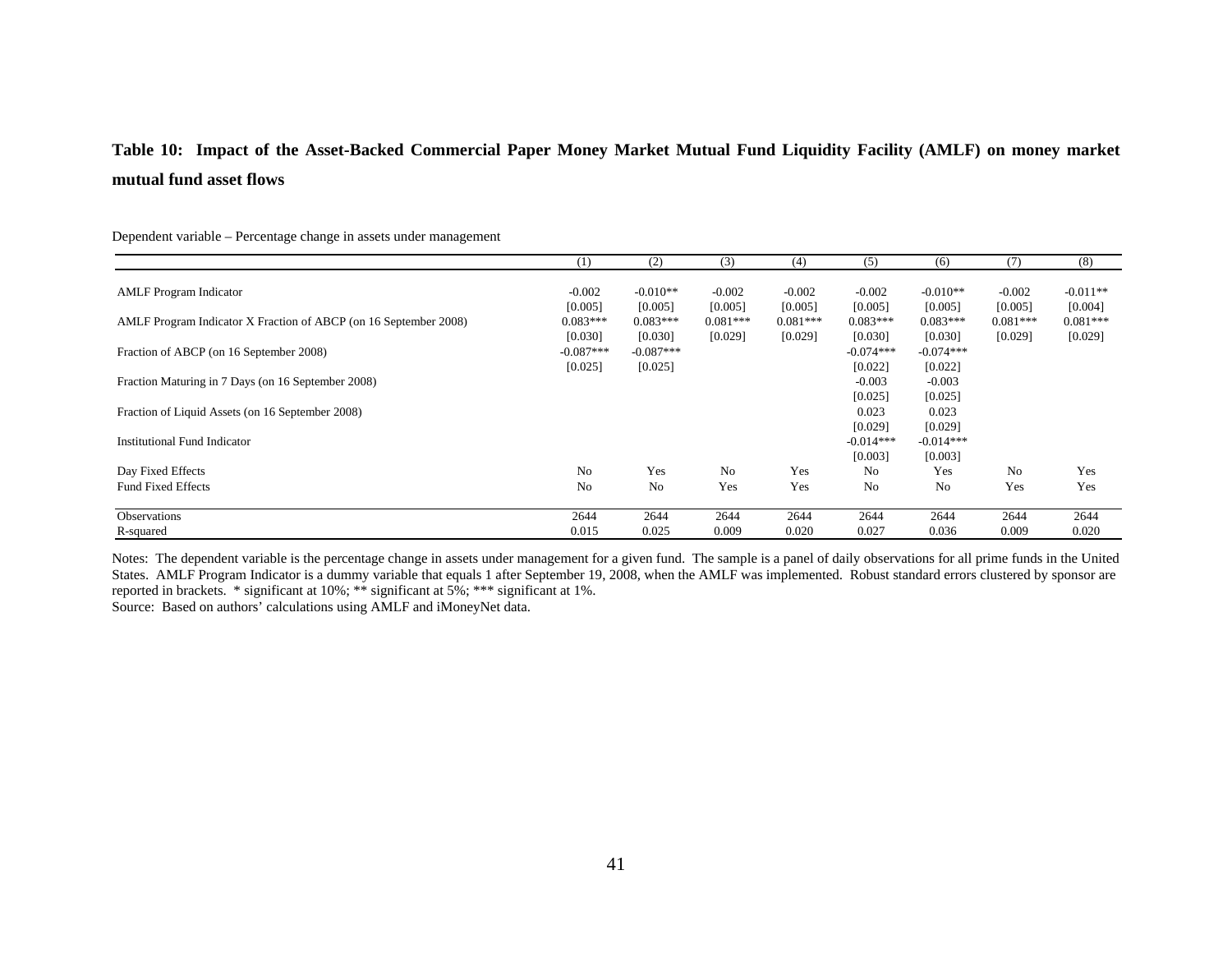## **Table 11: Impact of the Asset-Backed Commercial Paper Money Market Mutual Fund Liquidity Facility (AMLF) on asset-backed commercial paper (ABCP) yields**

Dependent variable – Yield on ABCP minus yield on commercial paper issued by the sponsor

|                                                  | (1)         | (2)            | (3)         | (4)         | (5)            | (6)        |
|--------------------------------------------------|-------------|----------------|-------------|-------------|----------------|------------|
| Post-AMLF Indicator                              | $-0.787***$ | $0.777**$      | $-0.987***$ | $-0.881***$ | $-0.336$       |            |
|                                                  | [0.218]     | [0.278]        | [0.275]     | [0.271]     | [0.273]        |            |
| Sponsor CDS Spread                               |             | 0.122          | $-0.259**$  | 0.059       | 0.025          | $-0.269$   |
|                                                  |             | [0.072]        | [0.098]     | [0.128]     | [0.106]        | [0.462]    |
| <b>AMLF</b> Participant Indicator                |             |                |             |             | $-0.842$       | $-0.899$   |
|                                                  |             |                |             |             | [0.676]        | [0.603]    |
| Post-AMLF Indicator X AMLF Participant Indicator |             |                |             |             | $-0.685**$     | $-0.873**$ |
|                                                  |             |                |             |             | [0.265]        | [0.271]    |
| Constant                                         | $2.752***$  | $2.437***$     | $1.522***$  | $1.462***$  | 2.293***       | 2.390***   |
|                                                  | [0.151]     | [0.091]        | [0.277]     | [0.231]     | [0.585]        | [0.677]    |
| <b>Conduit Fixed Effects</b>                     | No          | <b>Yes</b>     | No.         | No          | N <sub>0</sub> | No         |
| <b>ABCP</b> Program Type Fixed Effects           | No          | N <sub>o</sub> | Yes         | Yes         | Yes            | Yes        |
| <b>Sponsor Fixed Effects</b>                     | No          | No.            | No.         | Yes         | Yes            | Yes        |
| Time Fixed Effects                               | No          | N <sub>0</sub> | No          | No          | No             | Yes        |
|                                                  |             |                |             |             |                |            |
| <b>Observations</b>                              | 201         | 185            | 185         | 185         | 185            | 185        |
| R-squared                                        | 0.135       | 0.723          | 0.304       | 0.458       | 0.548          | 0.642      |

Notes: The dependent variable is the overnight yield on asset-backed commercial paper (ABCP) issued by a conduit minus the overnight yield on unsecured commercial paper issued by the financial institution sponsoring the ABCP conduit. The sample is a panel of daily observations for conduits that issue AMLF-eligible paper in the U.S. market (non-extendible issues rated at least A-1/P-1) from September 16 to September 24, 2008. We match conduits with sponsors using reports by Moody's Investors Service. Data on yields are from DTCC. Post-AMLF Indicator is an indicator variable that equals 1 after September 19, 2008, when the AMLF was implemented. Sponsor CDS Spread is the premium on the 5-year credit default swap of the ABCP program sponsor measured in percent and is from Markit. AMLF User is a dummy variable that equals 1 for ABCP programs pledged to the AMLF over its first month of operation. ABCP program types are multi-seller, single-seller, securities arbitrage, structured investment vehicle, and other. Robust standard errors clustered by sponsor are reported in brackets.

\* significant at 10%; \*\* significant at 5%; \*\*\* significant at 1%.

Source: Based on authors' calculations using data from AMLF, DTCC, and Markit data.